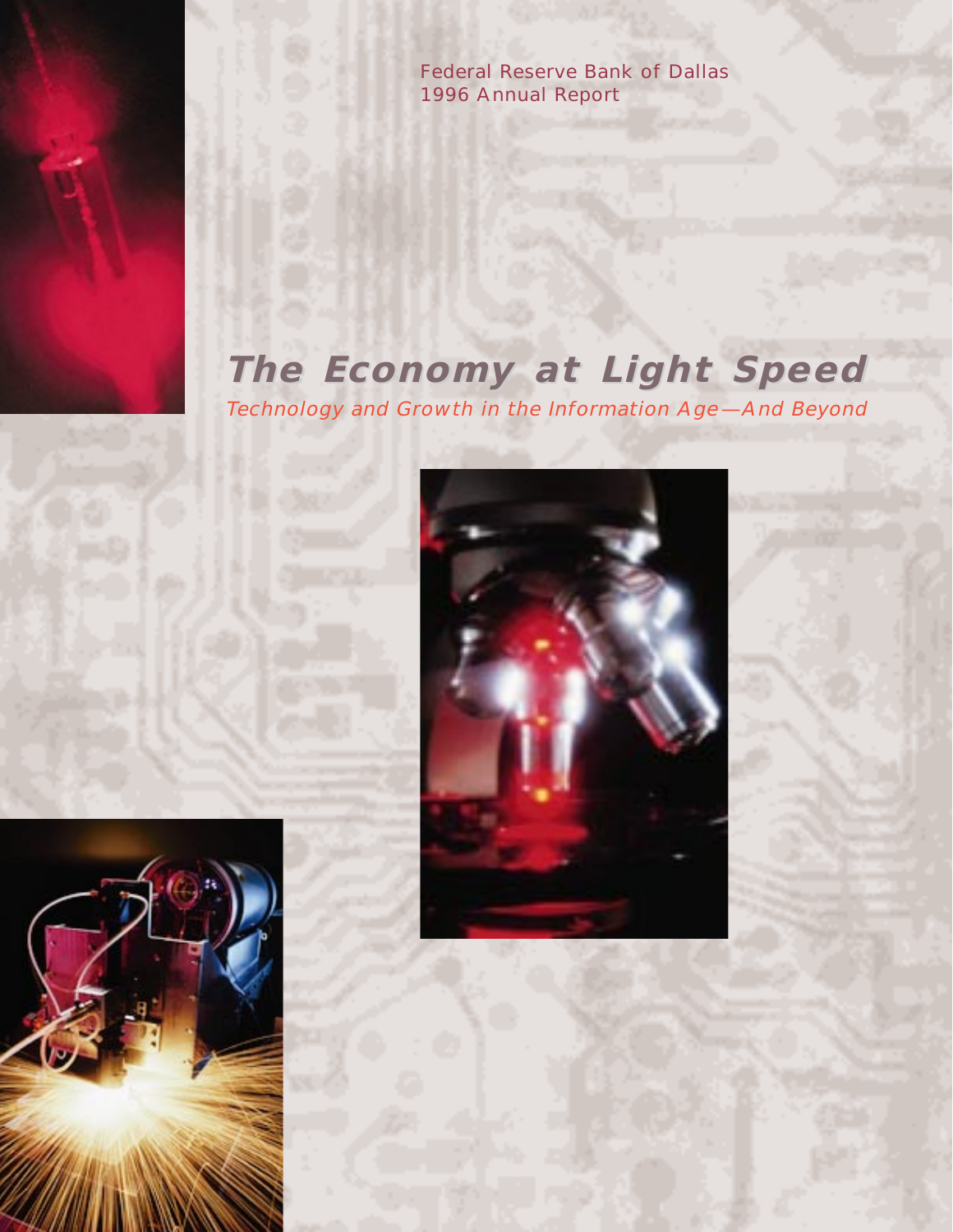## | <sup>T</sup> ABLE OF CONTENTS

**A Letter from the President** . . . . . . . .1 **The Economy at Light Speed:** Technology and Growth in the Information Age—And Beyond . . . . . .2 **The Year in Review** . . . . . . . . . . . . . .18 **Corporate Executives and Senior Management** . . . . . . . . .21 **Boards of Directors** . . . . . . . . . . . . . .22 **Advisory Councils and Officers** . . . . .24 **Selected Financial Information** • Statement of Condition . . . . . . . . . .25 • Statement of Income . . . . . . . . . . . .26 • Statement of Changes in Capital . .27

**Volume of Operations** . . . . . . . . . . . .28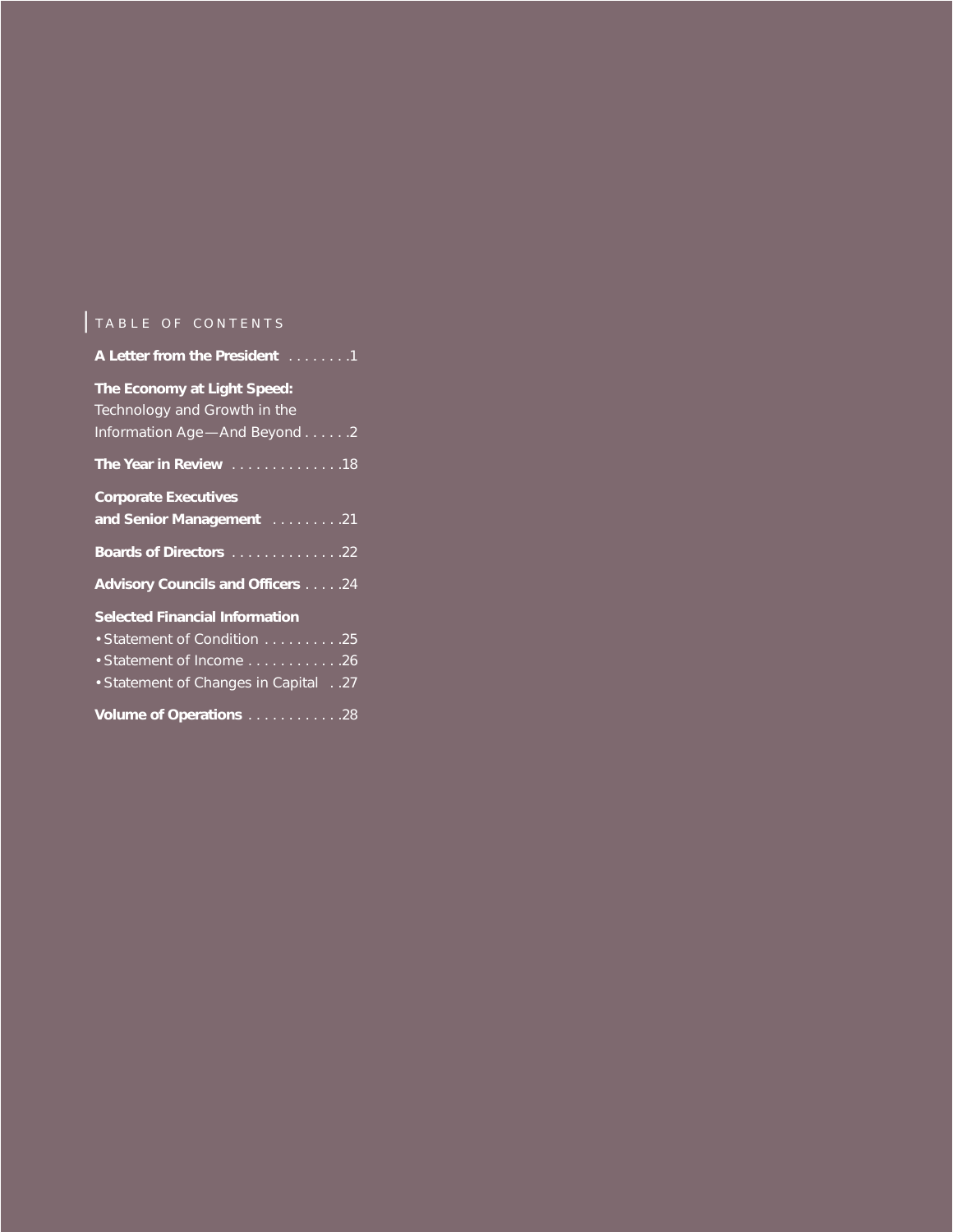The Federal Reserve Bank of Dallas has projected optimism in our recent annual report essays—optimism that the creative destruction of jobs renews and reinvigorates our economy ("The Churn: The Paradox of Progress," 1992); optimism that our living standards are continuing to rise, as shown by the way we live our lives ("These Are the Good Old Days," 1993); optimism that our evolution toward a service economy is not a bad thing ("The Service Sector: Give It Some Respect," 1994); and optimism that our dynamic economy still offers plenty of opportunity for individuals to move up ("By Our Own Bootstraps," 1995). In short, we have chosen to see the glass half full rather than half empty. We have confidence in the power of our free enterprise economy to produce rising living standards.

This year, we may be going too far, projecting our optimism well into the future. As a former economist, I've learned that forecasting is not too hazardous, as long as it isn't about the future. I've also learned that optimists have a better track record than pessimists. Besides, by 2020, I'll be retired and so, probably, will the authors of this and the other essays cited above, Mike Cox and Richard Alm.

Their hook in this essay, and the reason you may want to take it more seriously than a science fiction comic book, is that their high-tech world of 2020 is based on applications and refinements of technology that exists

today. Our rationale for exploring the possibilities here is to counter the pessimism generated by current growth and productivity statistics, which seem increasingly inadequate for our thirdwave service and information economy. ❧

1996 was a good year for the Federal Reserve Bank of Dallas. Our banking system remained sound, our regional economy continued to outpace the national average, and we fully recovered the cost of the services we provided to our customers. Productivity improved as we continued to provide more services with fewer employees. Our public programs and educational activities were well received by larger audiences. We expect more of the same in 1997.

❧

At the end of 1996, Cece Smith completed three years as chairman of the Board of Directors of the Federal Reserve Bank of Dallas and turned the chairmanship over to Roger Hemminghaus, who had been serving as deputy chairman. During 1997, Cece will serve the last of her six years on the Board as deputy chairman. I appreciate the valuable contribution Cece has made as chairman. She's a great boss.

1996 also saw the retirement of Dallas Fed Director J. B. Cooper, after six years of service on the Board and after previously serving on our Advisory Council on Small Business and Agriculture. J. B. will always remain



for me the prototypical gentleman Texas farmer. Peyton Yates left the Dallas Board in April 1996 and was replaced by Bob McNair, who had been serving on our Houston Board. We will miss J. B. and Peyton. We will also miss Erich Wendl, who retired from our San Antonio Board; Walter Johnson, who retired from our Houston Board; and Veronica Callaghan and Ben Haines, who retired from our El Paso Board. All have made valuable contributions.

Internally, the most significant management changes in 1996 were the retirement of Tony Salvaggio on April 1 after almost 40 years of distinguished service, and the appointment of Helen Holcomb as our new first vice president.

Innovation and change are inherent components of our free enterprise economy and, I believe, of our great strength. Therefore, our optimism continues both for our world and for our economy.

Bob McTen

Robert D. McTeer, Jr. President and Chief Executive Officer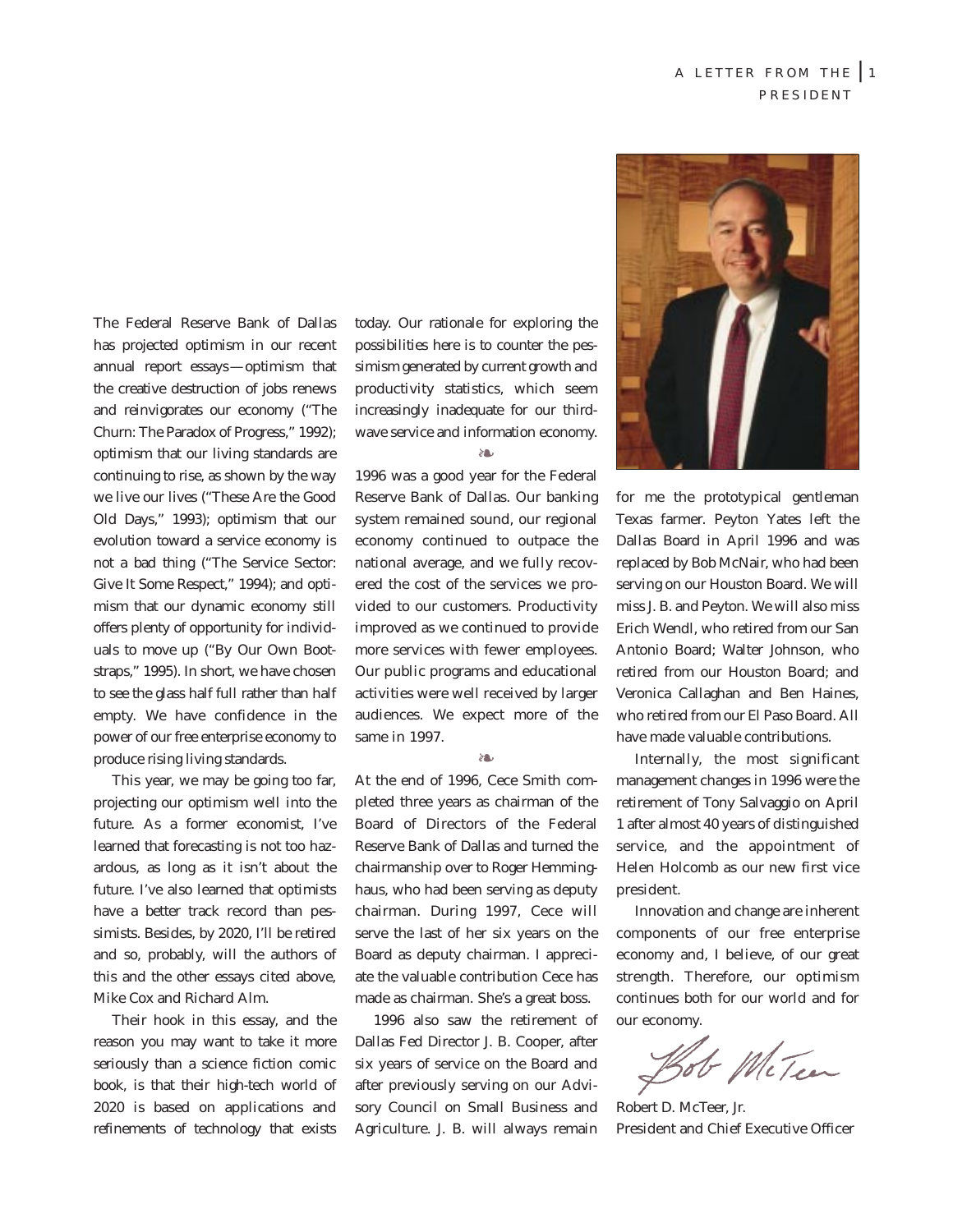# The Economyat Light Speed

*Technology and Growth in the Information Age—And Beyond*

*Fast-forward to life in the year 2020.*

Though it's an overcast

winter morning, Steve and Kim Jones wake to a sunrise of sea gulls and warm salt-air breezes, all synthesized by their ual, Audio and Visual ual Information and Entertainment system.



*Imagination is more important than knowledge. —*Albert Einstein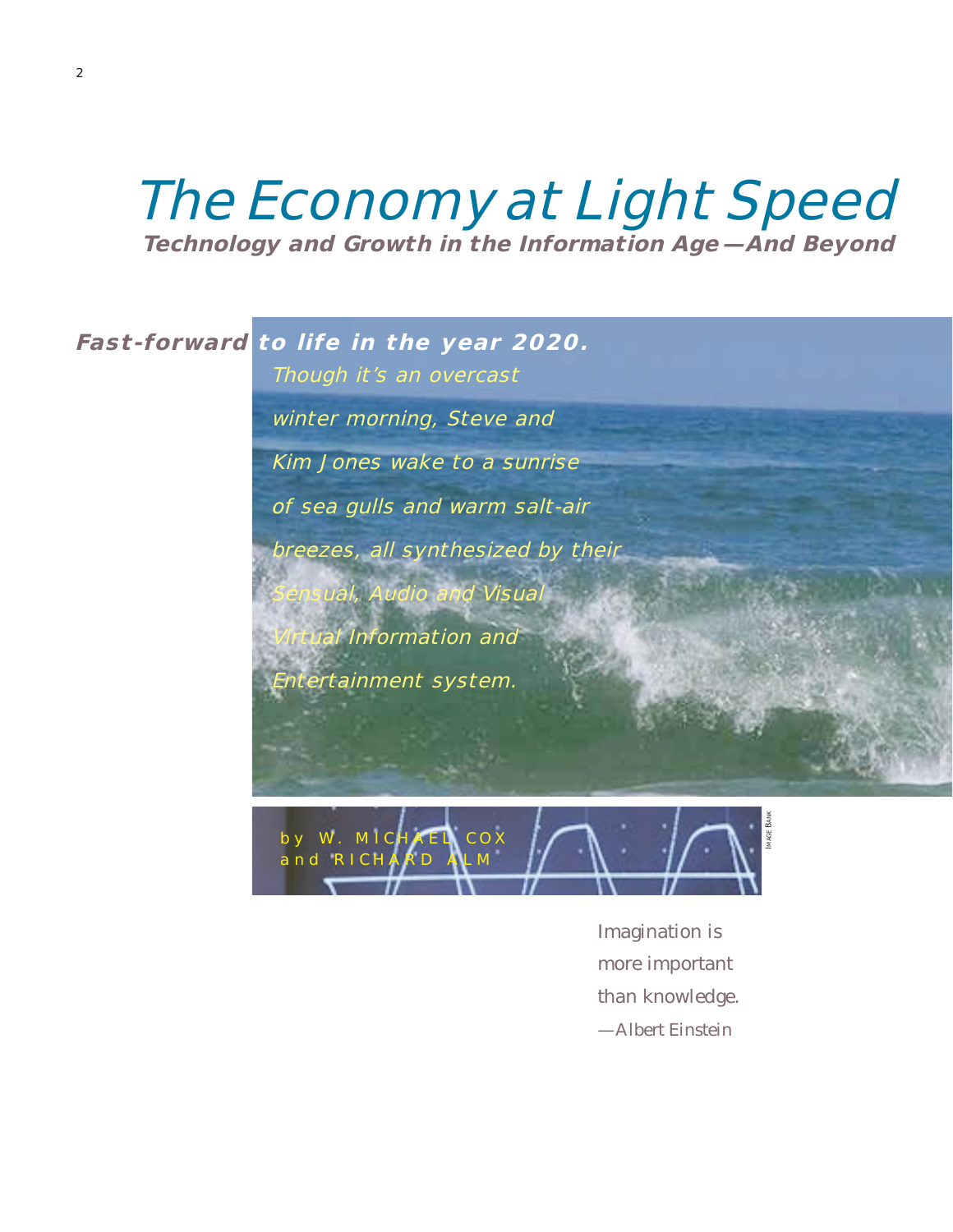

A fixture in most middle-class homes, SAVVIE regulates the indoor environment and operates 50-odd computercontrolled appliances, among them the Joneses' bed. All night it reads body shapes, weight, temperature and positions, adjusting to ensure the couple's complete comfort. The bed gathers data on each snoozer's heart rate, oxygen intake, bone density, neurological activities and other vital signs, all of it logged into a memory bank that compiles a daily health report.

After showering and dressing, Steve says, "Breakfast, Max." He's speaking to the family's intelligent agent, Maxwell, a book-sized computer that commands the SAVVIE appliances, maintains the home's environment and handles the family's shopping via the Internet. Max comes with its own personality. On hearing its name, Max activates the floor-to-ceiling video wall in any room and answers in the charming Scottish accent chosen by the Joneses, "Good morning, sir. What would you be having for breakfast today?"

Steve orders bacon and eggs without a twinge of guilt. In 2020, most foods have been genetically engineered to maintain taste and texture but provide optimal nutrition with less fat and cholesterol. As Steve and Kim eat, they ask Max for the morning newscast, person-

alized to reflect their interests. After a report on China's efforts to clean up the environment, Kim wants an update on the Chinese and American Mars colony. Steve requests an interview with Cowboys head coach Troy Aikman, preparing for Super Bowl LIV. Business news starts with the latest on aroundthe-clock stock trading, showing the Dow Jones industrial average surging past 31,000.<sup>1</sup>

Tiny robots scrub the dishes and run a whisper-quiet vacuum cleaner as Steve remarks to Kim, "TGIT"—Thank God it's Thursday. Like most Americans in 2020, Steve works from 9 a.m. to 4 p.m., Mondays through Thursdays. Steve has Max make reservations at the local sports cybercade, a virtual reality club that simulates hang-gliding, skiing and other outdoor adventures. Having fallen three times, Steve is resolved to complete his conquest of Mount McKinley. After reviewing Steve's daily health report, Max says, "Along with your usual vitamins, I'm recommending a wee extra bit of molybdenum to build stamina for tomorrow's climb."

Steve works for International Microtools Inc., a consortium that makes machines small enough to maneuver inside the human heart. He designs them on a three-dimensional computer screen, tailoring each tool to the customer's exact specifications. With a single keystroke, he sends his designs to factories, where durable-product generators fabricate the tiny machines from molec-



With gears the width of a human hair, this micromachine component includes a linear rack, rack guides, a drive gear and drive linkage to convert rotational motion into linear motion. Photo copyright Sandia National Laboratories.

ularly engineered composites that are stronger than steel, lighter than plastic and cheaper than either. Most days, Steve works from home or his vacation cabin, when necessary using his teleconferencing port to hold virtual meetings. Sensors follow Steve's eyes, changing the image on the video wall to match his slightest shift in focus. With a word to Max, Steve can consult with colleagues in Thailand and Argentina while working with a customer in Egypt. Language processors translate Steve's English into Thai, Spanish and Arabic.

After kissing Steve good-bye, Kim, a doctor, leaves for work in her nonpolluting vehicle powered by superconductive batteries that require recharging just once a month. There's no need for a key: the car identifies her by voice and smell. Kim speaks only a simple command, "Max, the office, please," and

<sup>1</sup> This number is not pulled from thin air. The Dow ended 1996 at 6,448, and matching the long-term growth of 7 percent a year would put the index above 31,000 in 2020.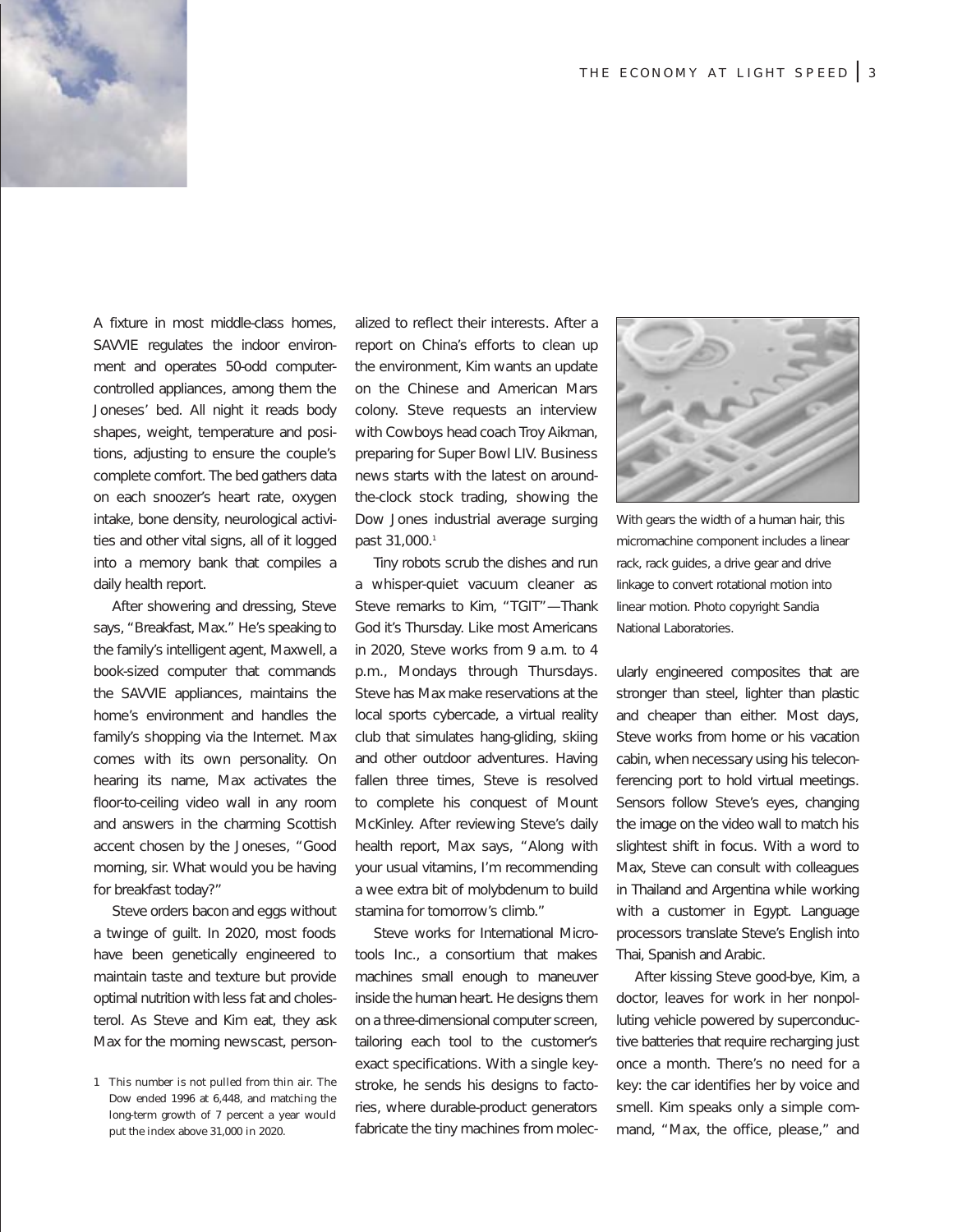Nanotechnology researchers are growing carbon nanotubes from which they someday hope to build ultrathin metallic electrical conductors. By polymerizing carbon into a continuous, perfect graphene tube with metal atoms sealed inside, researchers make nanowires that have the potential to be as conductive as copper and 100 times stronger than steel. Photo copyright Rice University Center for Nanoscale Science and Technology.

the car responds. Steering, acceleration and braking are self-controlled, with continuous feedback from the Coordinated Travel Network linked to navigational satellites that pinpoint a car's position anywhere on the planet. Computers and sensors in cars and roadbeds prevent collisions. As she travels to the office without fear of accident or breakdown, Kim catches up on her work by accessing the American Medical Association's Internet site on the vehicle's video display.

The emphasis of medicine in 2020 is on preventing disease and managing the aging process. With new vaccines and treatments, cavities, baldness, arthritis, hearing loss and the common cold rarely afflict Kim's patients. She analyzes patients' DNA to assess the risk of illnesses before they occur. Where necessary, DNA therapy allows her to implant healthy genes for those producing Alzheimer's disease, multiple sclerosis and heart ailments. Kim prescribes drugs that have slowed aging and stopped cancers, and she can order cloned blood, skin, bones, organs and the latest biotech breakthrough.

The Jones children—Jane, a teenager, and Ben, age 10—attend neighborhood schools, where teleconferencing and virtual reality provide indelible learning experiences—the sights, sounds and feel of rocketing through Saturn's rings, a touch-of-a-button tour of the Louvre. After school, Jane designs a new outfit, using 3-D scanners to perfect the fit and laser-guided machines to sew it. Ben and his pals play baseball on a holographic field that offers the realism of the Texas Rangers' ballpark.

That evening, Steve and Kim meet the Mings and the Huxtables at the Eclectic Rouge, a restaurant that offers a choice of ambiance as well as entree. It's Kim's birthday, so she chooses a Parisian sidewalk cafe for appetizers and the main course, then fireside at a Colorado ski resort for coffee and dessert. After dinner, the three couples head to the Jones home, where satellite linkups and fiber optic cables deliver a world of entertainment—everything from Las Vegas shows to symphony concerts and action movies. Thanks to the latest holographic device, viewers can walk inside the film and even talk with the characters. After a final champagne toast, the Joneses' guests hop into their self-driving cars for a safe trip home, and Steve and Kim retire for the evening, bidding Max to put out the dog, lock up and turn off the lights.



*T* his vision of 2020 may sound farfetched— a pipe dream, worlds away from today. After all, the rapid progress implied by the Joneses' lifestyle runs counter to well-publicized reports of an American economy whose growth rate has slipped. Pessimists, citing statistics on weakening productivity and gross domestic product growth, contend that the economy isn't strong enough to keep hoisting Americans upward. They offer a dour view: the generation coming of age today will be the first in American history not to live better than its parents.

One simple fact, however, suggests that this view will be proven wrong and spectacularly so: *nothing conjured up in this vision of 2020 requires any new technologies.* Every device in the Joneses' lives uses 1997 science and technology, honed by a competitive economy into the next generation of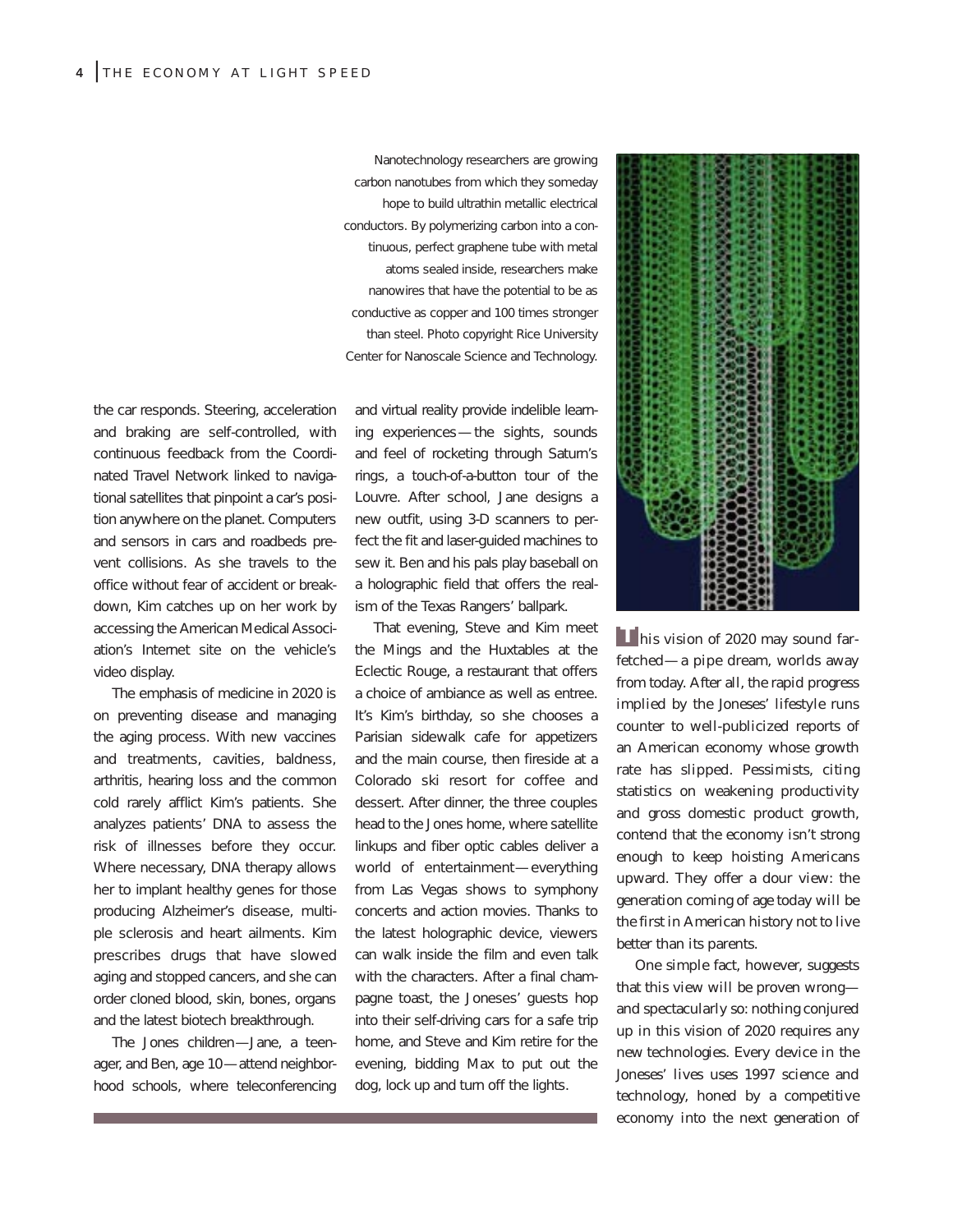





goods and services.2 With a mother lode of technologies ready to shape the next quarter century, there's reason to believe that progress will be faster than ever—a stunning display of capitalism's ability to lift living standards.

Ironically, though, our economic statistics may miss the show. The usual measures of progress—output and productivity—lose touch in an age of rapid technological advances. As the economy evolves, it delivers not only more production but also new goods and services, improved products,



working conditions, more enjoyable jobs and other benefits. All of these raise our living standards but by their nature aren't easily measured. Most aren't even counted in GDP.

What the next quarter century of capitalism likely promises, then, is a *silent boom*—a rapid economic advance that will improve everyday life but elude the regular readings of the economy's vital signs.<sup>3</sup> Statistical tools simply can't keep up with an economy moving at light speed.

 $2$  Americans will doubtlessly enjoy the fruits of even further advances in technology over the next 25 years. To suppose otherwise would be to exhibit the shortsightedness of Charles H. Duell, commissioner, U.S. Office of Patents, who in 1899 said, "Everything that can be invented has been invented."

3 The discrepancy applies to the past quarter century as well as to the future. The Dallas Fed's 1993 annual report essay, "These Are the Good Old Days," presented overwhelming evidence that the average American has a lot more than ever before. Yet the national accounts report only slow growth over the previous two decades. In their article "1974," Greenwood and Yorukoglu (forthcoming) explain how the measured productivity slowdown over the past two decades may have been related to the rapid technological advances associated with the computer.

With a little help from the Jason V Primary Interactive Network and live satellite broadcasts, schoolchildren in Massachusetts explore coral reefs off the coast of Belize by guiding underwater cameras mounted on a remotely operated vehicle. Research scientists answer students' questions, demonstrate on-site research techniques and even quiz students on their observations.

## *Technology and Capitalism— Partners in Progress*

Few Americans would deny today's technology explosion. Even in this era of supercomputers, space travel and cloning, though, technology isn't always seen as a boon. Amid the modern world's hustle and bustle, nostalgia for the simpler ways of times past is not uncommon. Technophobes cringe at programming the VCR or installing new peripherals on the PC. Apocalyptic literature, science fiction movies and neo-Luddite rhetoric portray technology as a dark, dehumanizing force.

That is the technology of *myth.* The technology of *reality* is a vital part of what spurs economic progress and raises living standards. Stone Age "high-tech" was knowing how to strike flint on rock to produce a spark and ignite a fire. But even at that basic level, technology improved the lives of those who used it.They kept warmer at night, ate hot food and slept more soundly, worrying less about attacks by saber-toothed tigers and marauding tribes. Fast-forward through the millennia, and it's the same story. Today's technology is much more complex, but it still makes those who use it bet-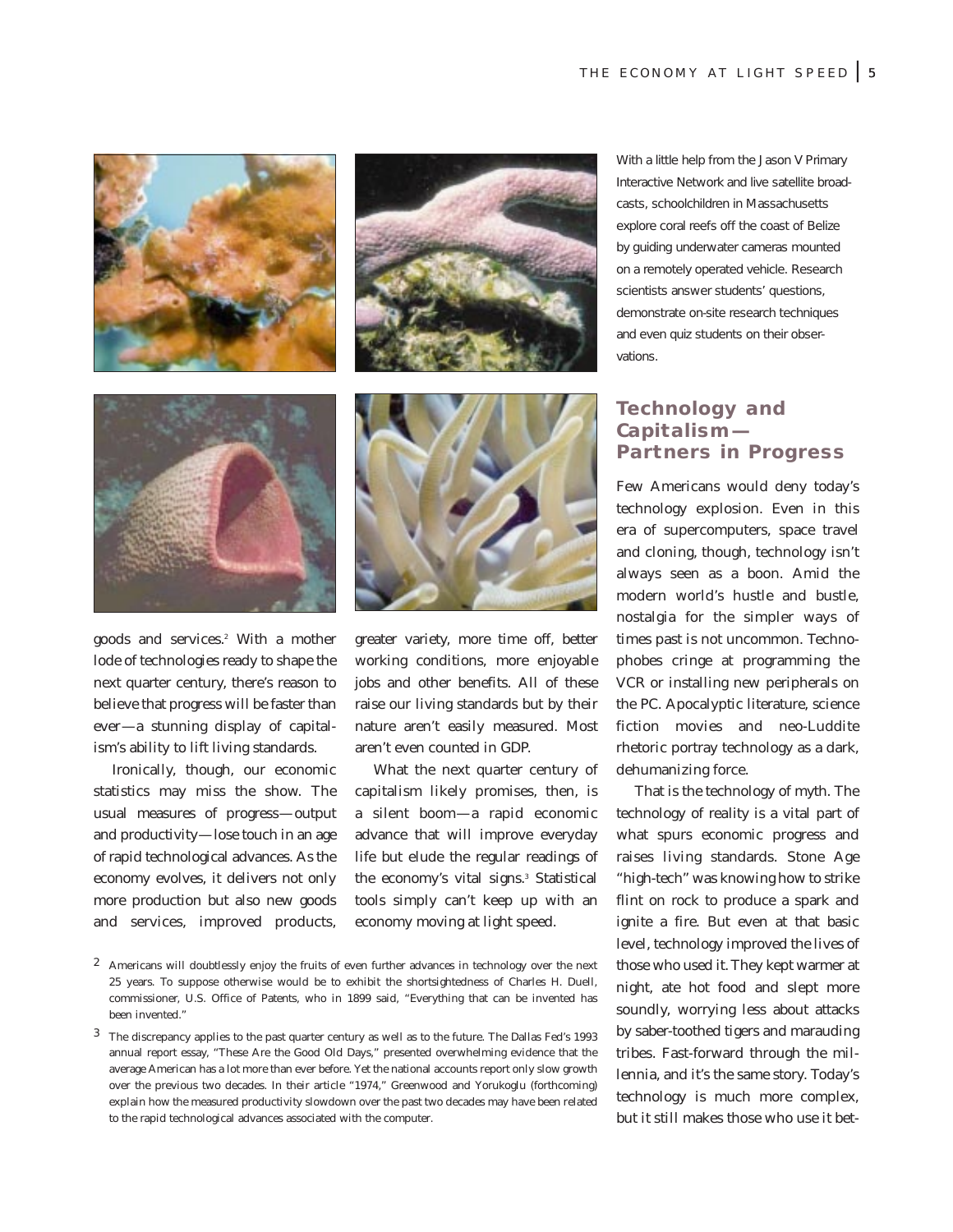Blending electronics with biology, neuroscience researchers have achieved long-term functional viability of cells treated with ions and implanted these cells into study animals. In the not-too-distant future, researchers hope to use the technology to treat neurodegenerative diseases such as Parkinson's disease.

ter off. We are warmed by gas and electric furnaces, nourished by food heated in microwave ovens, and protected by locks, alarm systems and 911 operators. Technology leads to new products and services that improve our everyday lives. It must. After all, every innovation must pass the test of the marketplace: if people don't want it, they won't buy it.<sup>4</sup>

But technological know-how doesn't just happen. Ideas are sterile until an entrepreneur or a company transforms them into new goods and services or better production methods. The process involves discerning consumer tastes, researching, designing prototypes, obtaining financing, manufacturing, marketing and, often, starting all over again. Blood, sweat and tears. Why go through it?

Profit. Capitalism gives incentives to innovate by bestowing profit on those who bring successful products to market. Just as important, it readily shifts money, people and other resources from producing yesterday's goods and services to what consumers will buy today and tomorrow. Capitalism's ability to unleash innovation and invention lies at the very heart of the great legacy of the American experience—*economic progress.*

Successive generations of transportation show how new products come along to compete with existing ones. Suppose bankers in New York and San Francisco want to enter into a

merger. In California's gold rush era, meeting might have meant a boat trip around the tip of South America. As time went by, the bankers would have found the train faster, then the airplane faster still. With the advent of teleconferencing, they can now convene in a matter of seconds, skipping the hassle and expense of transcontinental flight. Sometime beyond 2020, virtual meetings and all modes of shipping may be made obsolete by a *Star Trek*like "transporter" that zaps people and products from one place to another.

In a free enterprise system, there's always competition from inventions and innovations that meet consumers' needs in a different way or make it cheaper and easier to manufacture existing products. Most of us overlook this "minor" feature of a market-based economy. When we catch a bargain on airfare, see our long-distance phone rates plummet, get a good deal on a car and so on, we welcome the low prices that result as today's companies compete for market share. But the *existence* of airplanes, telephones, automobiles and our other amenities we owe to another kind of rivalry that capitalism promotes. It's the competition from the next generation of goods and services, made possible by the relentless impulse in human beings to make themselves better off by improving life for everyone else.

By its very nature, capitalism seeks progress. Understanding this fact

helps us see what speeds it up or slows it down.

Because technology in large part drives growth, stepping up the pace of invention and innovation increases the speed of economic progress. As with most economic activities, putting technology to work has a lot to do with incentives. An economy will produce technological change faster when the costs of doing so go down or the benefits go up. Several factors influence the speed of the process: the breadth and depth of a society's existing endowment of technology, the introduction of inventions with wide-ranging uses,

4 The list of patented inventions that didn't quite make it illustrates the point. There wasn't much of a market for the boomerang bullet, eyeglasses for chickens, coffins with escape hatches or fire escape suspenders.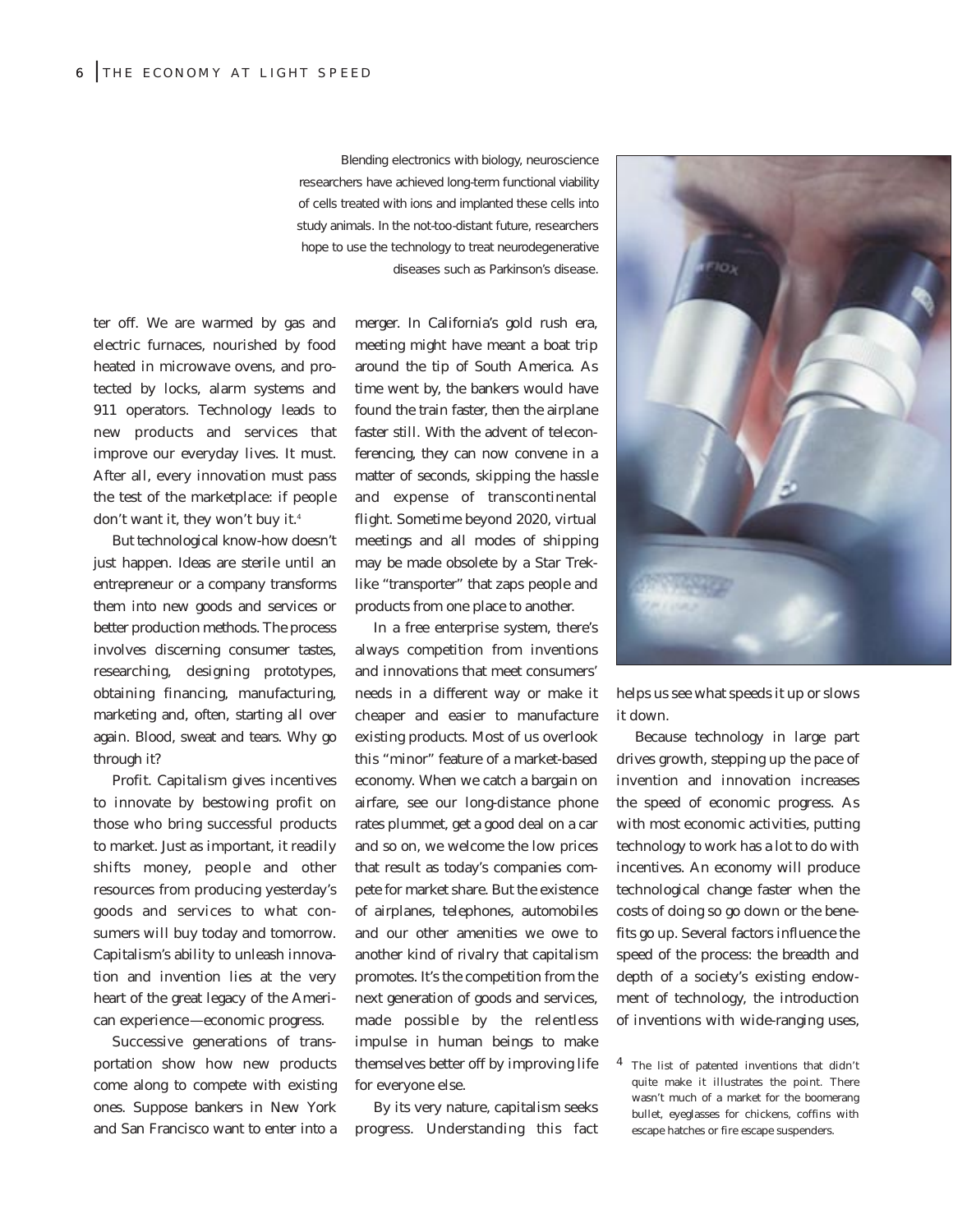

the time it takes for products to spread throughout society, and overall market size. In assessing the possibilities of the future, it's more useful to look at these forces—the dynamics of how technology soaks into society—than statistics that say more about where we've been than where we're going. What's already in place offers to quicken economic progress.

*Our inventory of technology is large and growing.* Despite the rapid-fire introduction of new products in recent decades, we still have a large, relatively untapped stock of technology in the pipeline. The Joneses' lifestyle in 2020 suggests applications for dozens of modern-day breakthroughs. A "smart" bed, for example, could churn out a daily medical report using magnetic resonance imaging, a technology that helps doctors make medical diagnoses by showing the details of soft tissues the way X-rays reveal bones. The SAVVIE system, including faithful, tireless Max, might combine powerful microprocessors, artificial intelligence, voice recognition, speech synthesis, holography, virtual reality, fiber optics, high-definition TV,

flat-screen displays and the Internet all of which already exist, at least in prototype. Entrepreneurs could use the same technologies to produce the sports cybercade, Steve's virtual office, the Joneses' home entertainment amenities and the learning experiences offered by the schools Jane and Ben attend.

The National Automated Highway Systems Consortium, led by General Motors Corp., is at work on a selfdriving automobile. The Global Positioning System already helps truckers, taxi drivers and farmers. Satellitebased navigational systems are an option on some 1997 car models. Scientists at New Mexico's Sandia National Laboratories already produce micromachines with gears the width of a human hair. The Human Genome Project to map the location and sequence of 100,000 genes, expected to be finished by 2003, should allow future doctors to detect and treat diseases through DNA analysis.<sup>5</sup>

And the Joneses' lifestyle only hints at what's to come from our laboratories, think tanks and entrepreneurs. The potential boggles the mind. Many of the most promising projects involve tinkering with the basic elements of life and matter. In molecular engineering, for example, scientists are creating whole new materials, forged atom by atom, with astounding properties. How about a fiber stronger than steel yet more elastic than a spider's web, or perhaps one-molecule-thick coatings,

more slippery than glare ice, that virtually eliminate friction? Those technologies, and many more, are already being readied for use in new generations of products. Researchers are working within the cells of living organisms. Biotechnology may lead to treatments for diseases and the production of synthetic organs, but it is already making possible clothing that kills germs, bugs that gobble up toxic waste, enzymes that soften blue jeans and cholesterol-eating peanuts with a shelf life measured in years, not months. *(See Exhibit A in foldout: "25 Technologies for the Next 25 Years.")*

America enters the 21st century steeped in a culture of invention and surfing a tsunami of technology. By one estimate, more than half the store of human knowledge has been produced over the past 50 years. In the United States, the number of scientists and engineers working in research and development has doubled since the early 1970s. More than half of U.S. patents have been issued in the past 40 years. The number of new products put on the market annually has tripled since 1980, and with so much R & D occurring, companies are likely to keep offering innovative goods and services at a furious pace.

5 Even the Joneses' three-day weekends draw on recent experience. The average workweek fell from 36.9 hours in 1973 to 34.5 hours in 1990. An equal percentage decline over the next 25 years would yield a 31.4-hour workweek in 2020.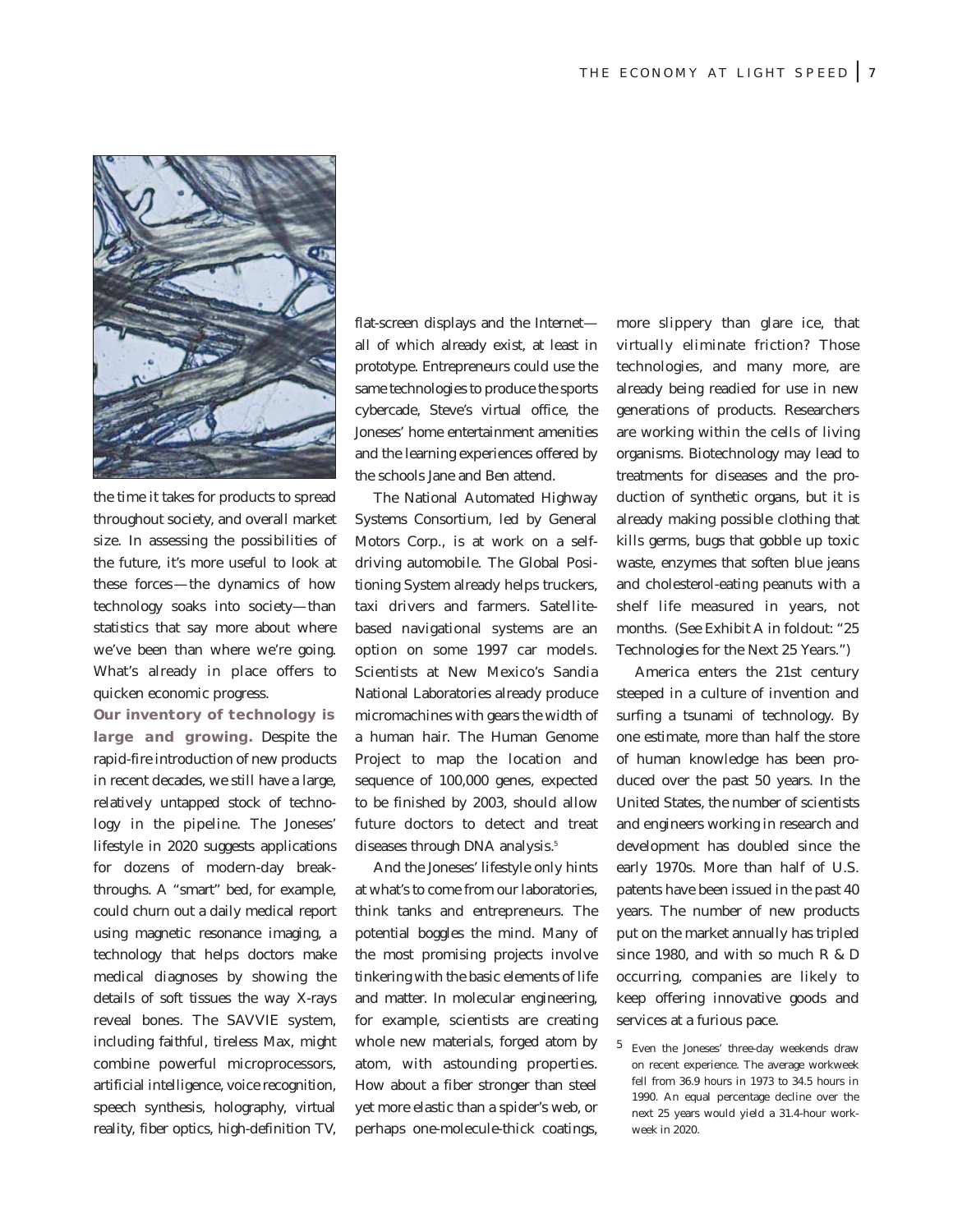If you think self-driving cars and preprogrammed destinations are far-fetched, think again. Global Positioning System (GPS) technology can already track objects anywhere on Earth via computerized receivers and satellites in space. Right now, GPS technology is being used in some rental cars to provide security and to tell drivers the most efficient route to their destinations. Taxis and commercial fleets are being dispatched and managed using GPS.

*Today's inventions are providing big spillovers.* The parachute is a very useful product, especially when an airplane's engines conk out at 10,000 feet, but it hasn't had the same impact on the way we live as the internal combustion engine, the telephone or the jet airplane. Every so often, an invention comes along that really rocks the world, largely because it has far-reaching applications and serves as a building block for further invention. The wheel, the plow, the printing press and the steam engine are examples of technologies that generated significant spillovers. Had electricity not been harnessed for use more than a century ago, the modern household would have few of the conveniences we take for granted. No televisions. No refrigerators. No phones. Simply put, some inventions carry more weight than others. *(See Exhibit B in foldout: "Not All Inventions Are Created Equal.")*

In our time, it's the microprocessor —the tiny "brain" of the personal computer—that's producing spillovers and spawning waves of new and improved products. These little electronic marvels make hundreds of other modern creations possible—from fax



machines and automatic tellers to air traffic control systems and the dinosaurs of *Jurassic Park.* The microprocessor is adding "smart" features to many everyday products. Today's cars, for example, have more computing power than the lunar landing module of the Apollo 11 mission that put Americans on the moon. And even more applications are just over the horizon, as time and imagination point us to new ways to use microprocessors. Meanwhile, the computer chip is getting even more powerful. At the start of the 1990s, the fastest chips could handle 94 million instructions per second. The next generation, due out this year, will ramp up to  $1.6$  billion.<sup>6</sup> We may look back on the microprocessor as an invention more pivotal than the printing press. *(See Exhibit C in foldout: "Technology Spillovers.")*

In 1801, J. M. Jacquard devised a binary control system on punched cards to program a loom to weave a preset pattern. Thomas Edison's light bulb gave people a reason for installing electric wiring in their

6 Predicting just how far microprocessor speed could go by 2020 would be about as silly as saying, "Where…the ENIAC is equipped with 18,000 vacuum tubes and weighs 30 tons, computers in the future may have only 1,000 vacuum tubes and weigh only 1½ tons"—*Popular Mechanics,* March 1949.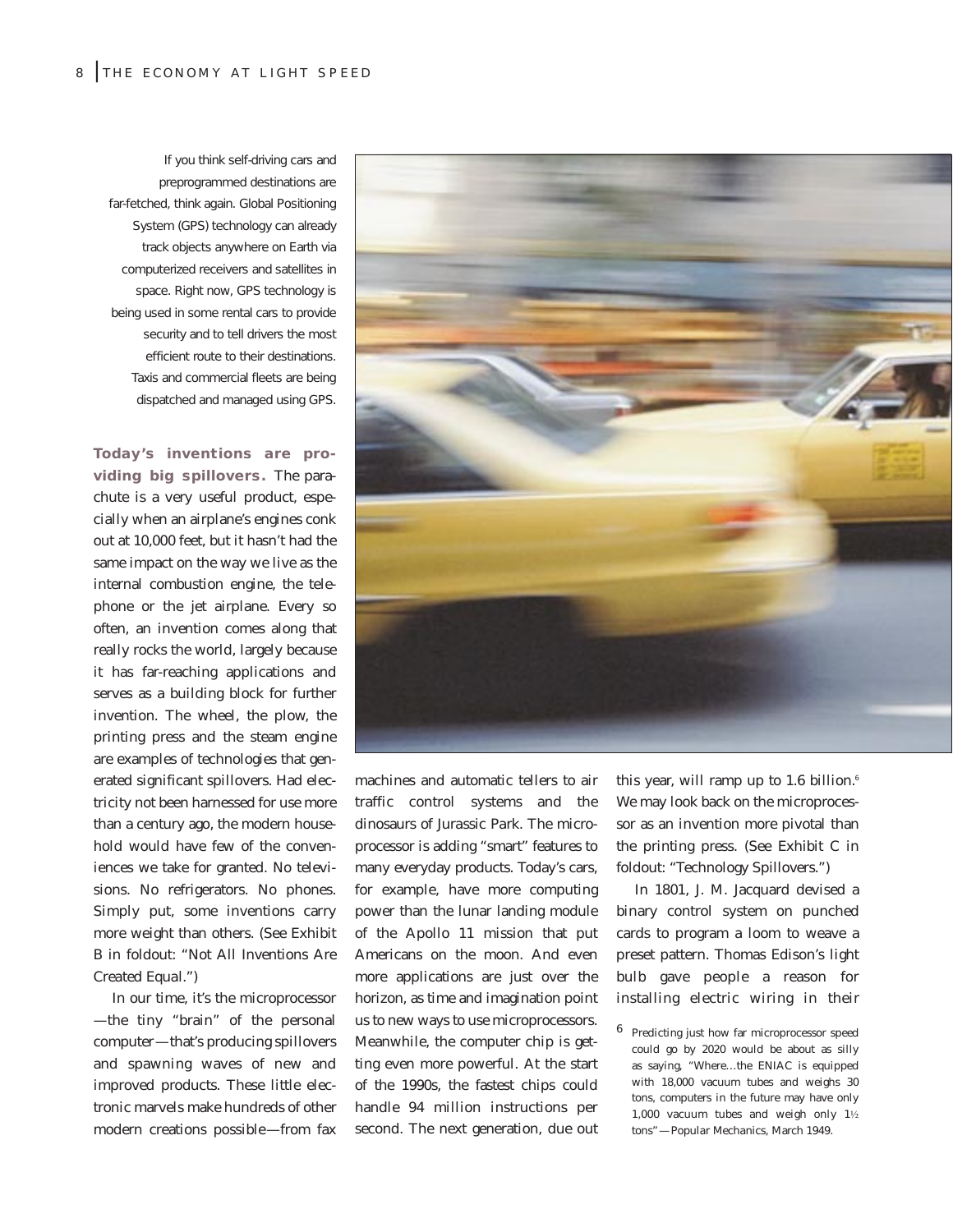

homes. Christopher Latham Sholes invented the typewriter in 1867 to produce legible letters more quickly. Ben Logee Baird produced the first working television in 1926. Ted Hoff of Intel Corp. invented the microprocessor in 1971 as the indispensable component of the hand-held calculator. None of these inventors envisioned the PC. Yet binary programming, electricity, the typewriter keyboard, the cathode-ray tube, the microprocessor and hundreds of other inventions were available for the West Coast hobbyists and entrepreneurs who contrived the first crude personal computers in the mid-1970s.

A computer at the Institute for Genomic Research in Gaithersburg, Maryland, connected to a DNA sequencer automatically produces an image of a section of DNA. Identifying the genetic code of humans at the rate of about 10,000 genes per month with the help of supercomputers, scientists expect that all the building blocks of life will soon be completely mapped. Other researchers are at work building a silicon computer chip with rows of DNA molecules and microelectronic circuitry that will analyze DNA 100 times faster than current methods. The implications for international human genetic research are phenomenal.

Today, the PC is part of our technology inventory, contributing to new waves of invention. It would be impossible, for example, to envision the Internet, one of today's wonder technologies, without the computer. The Internet and the computer, in turn, pave the way for the next wave of advances—search engines to explore the World Wide Web, high-speed modems, gadgets that access the Internet through the television set, the software to design home pages and intelligent agents that automatically sift through the oceans of information available in cyberspace. The Internet may be particularly powerful in driving technological change because it reduces the cost of new discoveries by putting the latest research online at the touch of a button.

And the ripple effects from the PC don't stop with computer-related industries. Computational biology, a branch of science that uses computers to locate and code genes, illustrates how the PC's increasing power puts technology and progress on an even faster track. Biologists are already identifying six to 10 new proteins a week, and with more powerful microprocessors, the process is likely to be three

times faster by the end of this year.

Each invention makes the next one easier because of the way spillovers kindle a fire that feeds on itself—one technology fueling development of another. If there is any alchemy in free enterprise, this is it: technology spillovers.

*New products are spreading faster.* Although feasible in the late 1800s, electric power didn't become universal until the mid-20th century. The first automobiles arrived on American roads in the late 1800s, but the country still had more horses than cars into the 1920s. The technology for television came in the 1920s, but the invention didn't reach America's living rooms in large numbers until the early 1950s. These examples illustrate a fact of technological life: the time between invention and diffusion can be decades or more.

But as lightning-fast communications spread information faster and consumers grow more sophisticated, new products are emerging more quickly than in the past. It took 55 years to get the automobile to a quarter of the U.S. population. The telephone required 35 years; the television, 26. Now look at some recent innovations: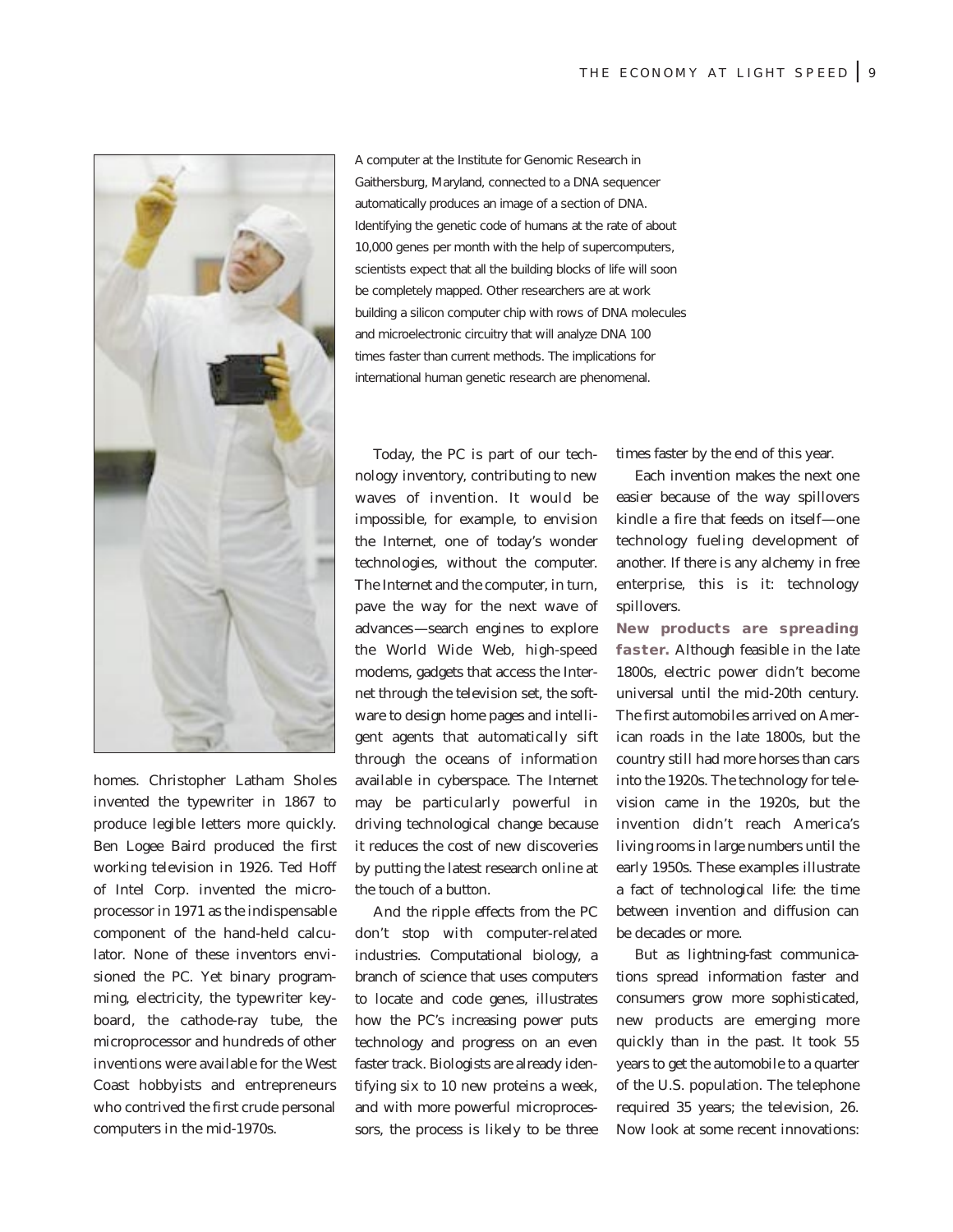After vaporizing a sodium pellet with a laser and forming an atomic beam from the debris, researchers at Bell Labs use lasers to slow the atoms' movement and create a thick "soup" of light particles, which cool the atoms to a record 240 millionths of a degree below absolute zero. The final step in the process is to shoot a powerful beam through the area to trap the atoms.

a quarter of U.S. households owned a personal computer within 16 years of its introduction. For the cellular telephone, the time shrank to 13 years.<sup>7</sup> The Internet is coming into commercial use even faster than the PC or the cell phone. *(See Exhibit D in foldout: "The Newer, the Faster.")*

New products follow a pattern. At first, the latest innovations are expensive and perhaps tricky to use, so their market consists of a handful of wealthy gadget lovers. Over time, the products become cheaper and more consumer-friendly through mass production and improved design. What was once a luxury becomes an everyday necessity. The companies that make the products can then expand rapidly, chalking up sales and adding new jobs. Can there be anything better for society—new and better products for consumers, increased sales for companies, more jobs for workers and *more fuel for future progress?*



*Markets are getting larger.* Larger markets increase the incentive to introduce new technology. It's simply a matter of payoff. Had Alexander Graham Bell lived on a small island with a population of 10, he'd have had little to gain from inventing the telephone. Fortunately for Bell—and 20th century denizens—he introduced his invention into a time with millions of potential customers, spread out on a continental scale.<sup>8</sup> In the 1990s, of course, many new products enter a market of hundreds of millions of customers.

Population is only one way markets grow. Rising incomes add to the number of people who can afford to splurge on the latest bells and whistles. Falling transportation costs and quickening information flows can enlarge markets.

The dismantling of trade barriers can open whole new markets to U.S. producers. For many products yet to come, the market will be global, so the rewards for successful innovation figure to be even greater.

- 7 Even the microwave oven and VCR illustrate the speedup in diffusion with the introduction of the microchip. The VCR was invented in 1952 and the microwave in 1953. When the microchip was introduced in 1971, less than 1 percent of households had either. Riding the cost-cutting wave of the microchip, however, a quarter of American homes enjoyed both by 1986—in just 15 years.
- 8 Said another way, Thomas R. Malthus had it exactly backward when he predicted that Earth's population would outstrip its resources, leading to ever-growing poverty. In a free enterprise system, growing population (market size) prompts more innovation, which stimulates the growth process. There is no guarantee of avoiding Malthus' dismal scenario in anything other than a market-based system.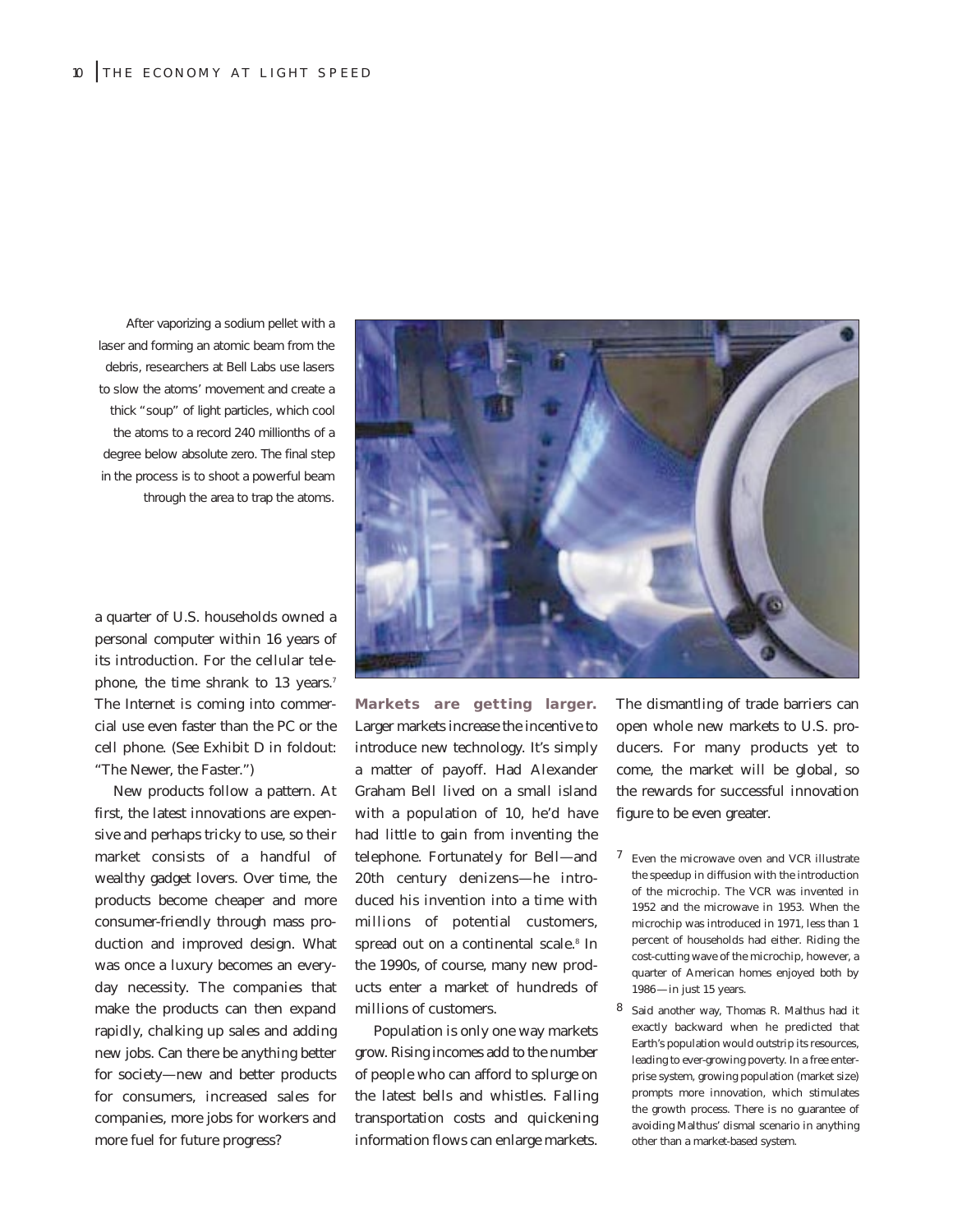*However useful for many purposes, total output is a figment which would not exist at all, were there no statisticians to create it.* —Joseph Schumpeter

*Strict logic is a stern master, and if one respected it, one would never construct or use any production index.* —Arthur F. Burns

## **Estimates of Bias in the U.S. Consumer Price Index** AUTHOR(S) POINT ESTIMATE

| Advisory Comm. to Study the CPI (1996) | 1.1 |
|----------------------------------------|-----|
| Michael Boskin (1995)                  | 1.5 |
| Congressional Budget Office (1994)     | .5  |
| Michael R. Darby (1995)                | 1.5 |
| W. Erwin Diewert (1995)                | 1.5 |
| Robert J. Gordon (1995)                | 1.7 |
| Alan Greenspan (1995)                  | 1.0 |
| Zvi Griliches (1995)                   | 1.0 |
| Dale W. Jorgenson (1995)               | 1.0 |
| Jim Klumpner (1996)                    | .4  |
| Lebow, Roberts and Stockton (1994)     | 1.0 |
| Ariel Pakes (1995)                     | .8  |
| Shapiro and Wilcox (1996)              | 1.0 |
| Wynne and Sigalla (1994)               | 1.0 |
| Equally weighted average               | 1.1 |
| SOURCE: Moulton (1996).                |     |

#### *Bias in CPI Inflation*



*What a Difference 1.1% Can Make*

#### Exhibit 0 *Don't Count On It*

GDP statisticians just "can't get no respect." As if their job isn't hard already figuring out how to tally into one grand number all those apples, oranges and everything else we buy— new measurement problems arrive every day as markets give us more for our money.

Improvements in product quality and new goods create measurement problems that are commonly acknowledged. But more difficulties stem from GDP's failure to value variety and customization. American consumers can enjoy the cuisine of more than 40 countries today, as compared with just a handful in the 1970s. We can choose from among twice as many automobile producers, which offer more makes and options than ever. Microbreweries have brought us an extended array of beers, with some outlets carrying nearly 400 kinds. We have more variety in soft drinks, tennis shoes, magazines, radio stations, martial arts classes, coffee, amusement parks, cereal, sport utility vehicles, toothbrushes and on and on. Variety and customization enrich our lives because they allow us to select characteristics we value highly, but to the statisticians every car is a white Chevrolet.

Then there are preventive goods and services. Antilock brakes and air bags help prevent collisions and injuries. Safety caps on pill bottles keep children from ingesting poison. Fat-absorbing proteins allow overweight people to avoid expensive diet programs. Statisticians can't measure goods unseen: the accident that doesn't happen. A vaccine might someday eliminate tooth decay. Instead of fixing cavities, dentists might build houses or design Web sites, with no effect on overall GDP. But, meanwhile, we would have the benefit of the holes that *aren't* in people's teeth. What aggregate statistic could show this gain?

Statisticians are aware of the measurement quandary surrounding GDP and, in an effort to improve the statistics, are likely to reduce the gap between revisions of the inflation index from 11 years to four or five. Economists have recommended changes that would lower our estimates of CPI inflation by an average of 1.1 percent, thus crediting more real growth to the economy. That's a huge revision indeed, a doubling of our estimated growth rate—considering the fact that GDP per capita grew at an average annual rate of just over 1 percent during the 1973–96 period. It means that per capita GDP could be one-third higher than we had thought possible by 2020 and double what we had expected by 2055.

But even with the changes, statisticians will miss a lot of what's going on.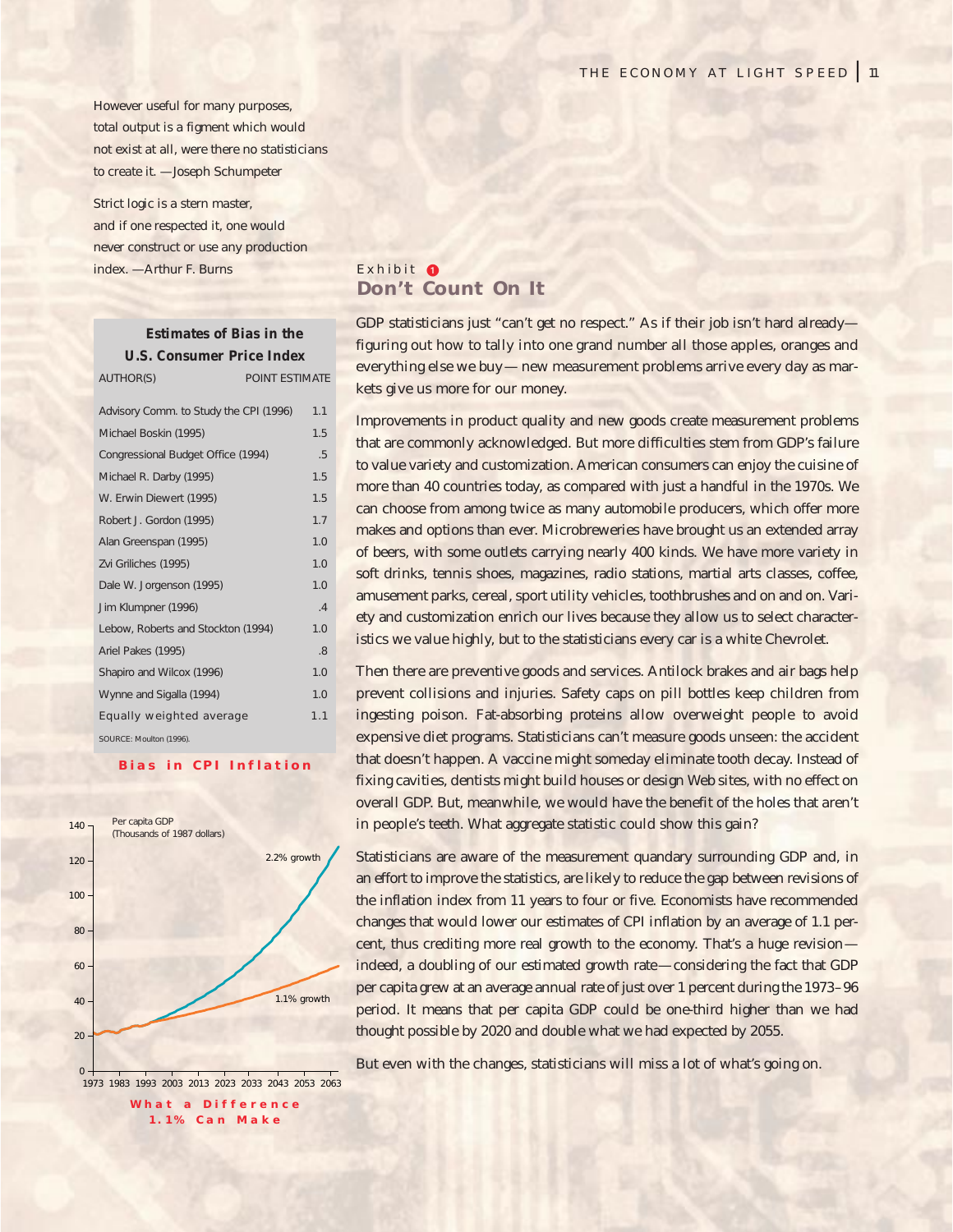## *The Misunderstood Economy*

Understanding how free enterprise stimulates progress gives us good reason for optimism about America's future. The system is working to perpetuate and even accelerate advances in our living standards. The irony is that the numbers don't agree. Progress is showing up everywhere but in the statistics.9

The problem, in part, lies in the tools we use. The national income and product accounts, developed in the 1940s, arrive at GDP by toting up the value of goods and services the economy produces. These accounts do a reasonably good job of measuring traditional output—tons of steel, bushels of wheat, cases of toothpaste, tables, chairs, haircuts. Add it all up, and you've got GDP. 10

Much of what we get, however, isn't actually what we buy. We don't really want cars—we want transportation. We don't really want telephones—we want to communicate. We don't really want light bulbs—we want light.

The distinction isn't facetious. The everyday light bulb, for example, is a readily countable object that can be easily included in GDP: all we need to know is how many are sold and at what price. The light it produces, however, isn't so tangible. Yale University's William Nordhaus looked at the price of light and concluded it has fallen from 40 cents per 1,000 lumen hours in 1800 to a tenth of a cent today, a

#### Exhibit <sup>2</sup> *Man Does Not Live by GDP Alone*

Far more than any other measure, GDP is used to gauge America's economic progress. Fact is, though, we take our progress in ways other than GDP. "The reduction of working hours is one of the most significant 'products' of economic evolution."\* Yet GDP gives the economy no credit for gains in leisure. Although measures of productivity output per hour at work—credit time off, they generally miss leisure time taken at work. *(See Exhibit 4: "The Way We Work.")*

Both GDP and productivity statistics fail to capture other aspects of improvement in our lives, such as better working conditions. And they fall short of capturing the value of new



decline of 99 percent. Meanwhile, our measures of inflation show a 180 percent increase in the price of light bulbs and fixtures.<sup>11</sup> The result is an overstatement of inflation and an understatement of true growth.

Such measurement problems occur time and again whenever markets give us more for our money. Improvements in product quality, new goods, greater variety and customization, preventive goods—all can widen the gap between true and measured GDP. *(See Exhibit 1: "Don't Count On It.")*

The measurement problems are particularly acute when technology is moving rapidly. Take, for example, new goods. Today's VCRs provide better service than those that sold for \$1,125 in 1981. But the VCR didn't make it into the consumer price index until 1987, after its price had fallen to under \$300. The pocket calculator, invented in 1971, harnesses more computing power than a \$750,000 room-sized mainframe

- 9 One notable exception is Wall Street, where a bull market has pushed the Dow up over 250 percent since the start of the decade.
- 10 To arrive at "real" growth, a common proxy for how well the economy's doing, statisticians adjust the GDP numbers to account for rising prices. If the numbers overstate inflation, growth will come out equally low, suggesting that the economy is weaker than it really is.
- 11 By progressing from less to more expensive lighting equipment—from candles to lamps to light bulbs—without accounting for the service each provides (lumens), the price of light is recorded as rising, even though it in fact has sharply declined.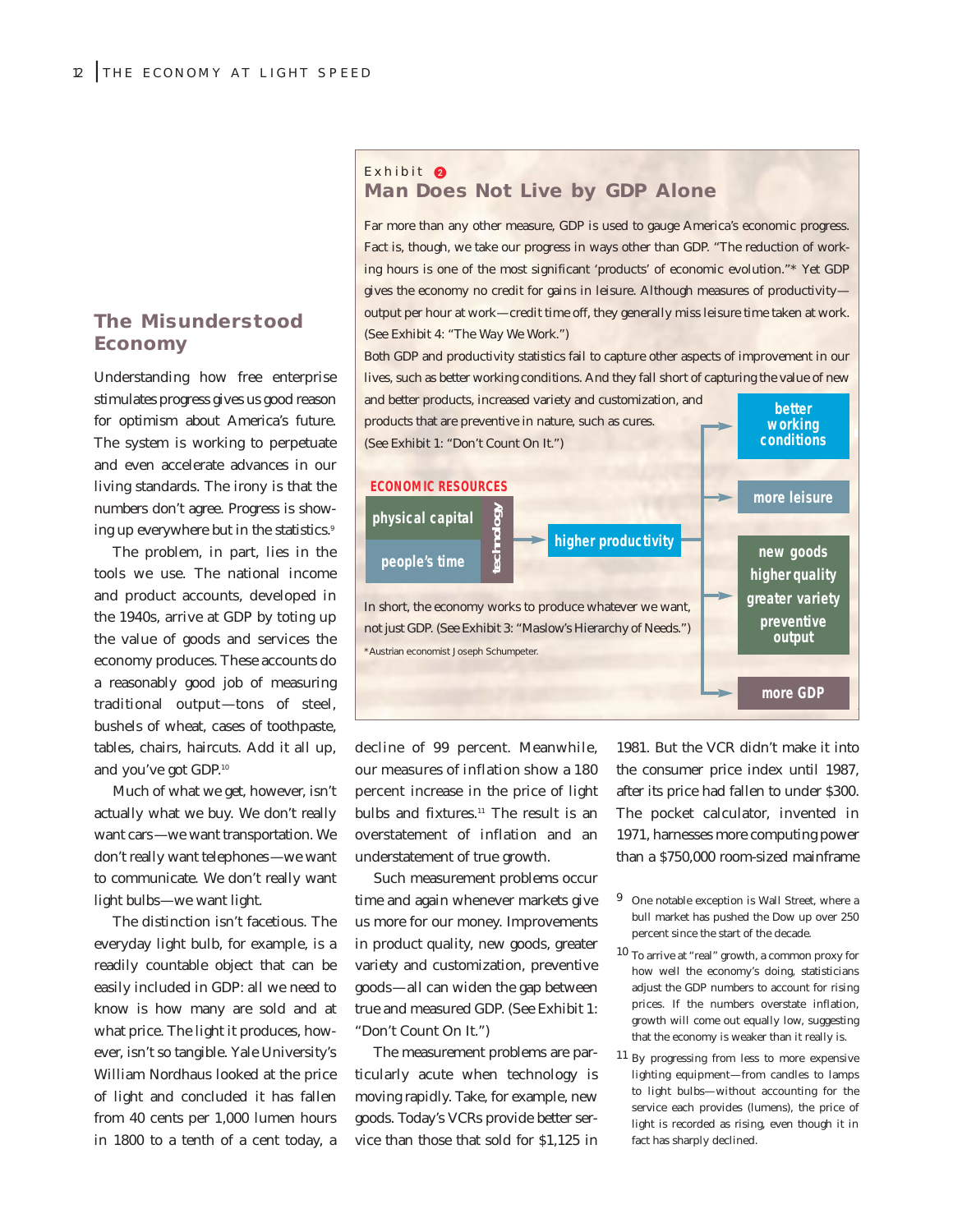

of the 1950s but didn't show up in the consumer price statistics until 1978, after its price had fallen well below \$100.<sup>12</sup> The personal computer was ignored by the statistics until 1987, when its cost to the average American had fallen from a lifetime of work to little more than two weeks' worth. When cellular telephones came on the market in 1984, consumers paid as much as \$3,500 for the convenience of on-the-go communication. Now the phone often comes free, an inducement to sign with a cellular service provider. <sup>13</sup> Cell phones won't have a place in the price index until 1998, when at least 30 percent of Americans will own one. The result, in each of these cases, is an overestimation of inflation and an understatement of real growth and progress.

Statisticians wouldn't be stymied if these gains could be instantaneously tallied in the numbers that track the economy. It simply cannot be done. With rapid advances in technology, new and better products are coming at a dizzying rate. We buy cars that last

longer and require less maintenance, manufacture stereos that reproduce truer sound, grow tomatoes that don't turn to mush when frozen, make clothes that fit better and require less care, improve mammograms to detect tumors at an early stage and pluck free information from cyberspace. In each case, we're getting more of what we want at the same or lower prices, befuddling the well-intended number crunchers.

Statisticians keep track of cost that's all they have to count. The economy produces worth—that's what people want. These aren't always the same concept, and they diverge as technology enables the economy to deliver more worth at less cost. If medical science invented a 1-cent pill that cured all our ills, it would be worth a lot but cost virtually nothing. Sound ludicrous? Consider the Internet. In trying to find a way to charge customers for accessing Web sites, companies have decided our smallest unit of money—1 cent—is too much. A 1/10-cent unit is needed. On GDP's Now more than ever, we depend on computers to complete our daily activities. In our service and information economy, computer applications will grow exponentially and improve our lives in ways we have yet to imagine and cannot easily measure.

radar screen, the Internet is barely registering a blip.14 Take a moment to contemplate the irony: just when the economy is most successful—when it produces the most worth for the least cost—the gap between true and measured GDP growth is the greatest. The economy can get the least credit when it's accomplishing the most. *(See Exhibit E in foldout: "The Language of Revolution.")* 

But the problem is deeper—even more fundamental. Our economy is not simply mismeasured, it's misunderstood.

The economy has never *tried* to produce GDP: it tries to produce happiness, or satisfaction. And there's a lot more to life than GDP. *(See Exhibit 2: "Man Does Not Live by GDP Alone.")*

In the information age, our economy is providing benefits beyond those easily captured by GDP. When making a list of needs and wants, most people start with food, clothing and shelter. After that, they move on to safety and security and leisure time, then perhaps to some of the "fun" aspects of life, such as entertainment, travel and cul-

- 13 Competition has reduced the monthly cost of cellular service, too. The average local monthly bill went from nearly \$100 in 1987 to under \$50 by 1995.
- 14 U.S. researchers, say, can travel in seconds from Ukraine to the UK in cyberspace at virtually no cost, whereas alternative modes of travel would cost thousands of dollars.

<sup>12</sup> The first pocket calculators cost more than \$600.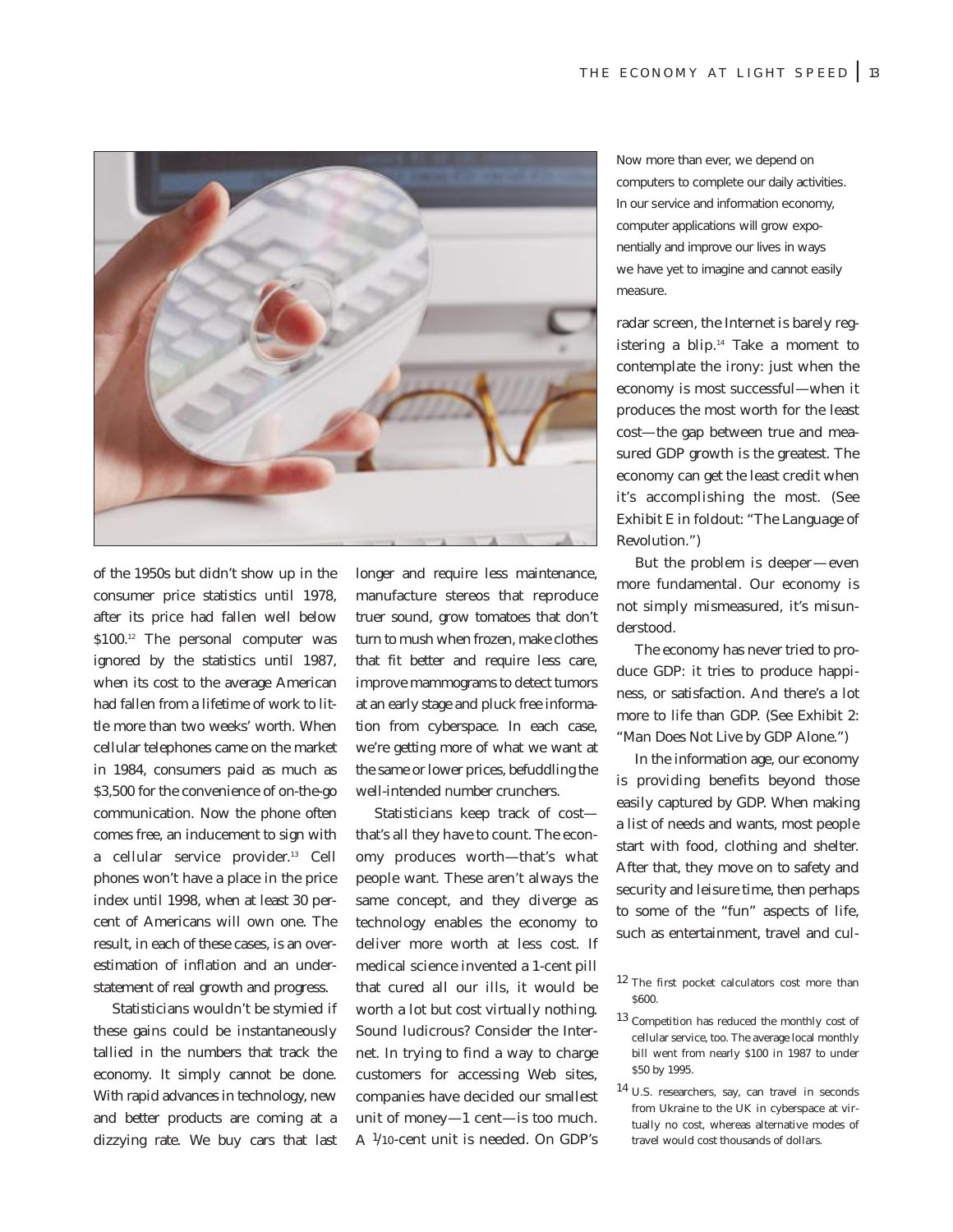Global communications have already been revolutionized by the fiber optic cable, which transmits pulses of light instead of electrical current. As researchers expand the technology, market forces will move new products and services into our daily lives with greater speed.



tural enrichment. Beyond that, most of us seek personal fulfillment, such as the satisfaction that comes from a worthwhile or enjoyable job. This list shouldn't surprise us. It reflects the influential work of Abraham Maslow (1908–70), the American psychologist. Maslow's pyramid, a staple of psychology, reveals a hierarchy of needs and wants buried deep in the human psyche. *(See Exhibit 3: "Maslow's Hierarchy of Needs.")* At the most basic level are the physiological needs. With those met, we move up to safety, social needs, self-esteem and, at the pinnacle of the pyramid, self-actualization.

As Americans grow wealthier, our physiological needs are being increasingly met, and there's a shift in wants from basic products to ever more intangible outputs. There are plenty of examples—from personal physical fitness gurus and Internet chat rooms to ecotourism and early retirement. One of the biggest yet most overlooked examples is improvement in our working conditions.

Americans today are less willing to bow to the deity of productivity and devote ourselves to churning out as

much as possible. We've progressed from narrow productivity concerns to "have a nice day." What working conditions did Americans tolerate decades ago for the sake of productivity? Foul air, bad lighting, hazardous substances, long hours, inadequate sanitation, inflexible schedules, repetitive tasks, the risk of death. Few of today's workers face the on-the-job risks of their grandparents. Modern workplaces are well-lit and air-conditioned. Workplace deaths and accidents are at all-time lows. Hours at work have fallen for decades. Many workers have flexible schedules, including regular



breaks. What are workers' concerns in the 1990s? Meaningful work, respect, empowerment, social activities, wellness programs and family benefits.

What's more, there's evidence that workers are using more of their on-thejob time for socializing, running errands, attending colleagues' retirement parties, going outside to smoke, selling their kids' Girl Scout cookies, exercising in company facilities—a little bit here, a little bit there. It all adds up: time-diary surveys find that the gap between actual weekly work time and what's reported in government statistics rose from one hour in 1965 to six hours today. But neither the GDP nor productivity statistics reflect job time spent on socialization, personal business or relaxation while at work.15 *(See Exhibit 4: "The Way We Work.")*

And what about work that's fun? Most folks these days seek work they enjoy. Yet the standard statistics are apt to register economic regression if we

<sup>15</sup> Productivity statistics capture the gains in leisure time away from work because they measure output per hour at work. But GDP makes no attempt to include the value of any leisure, whether on or off the job.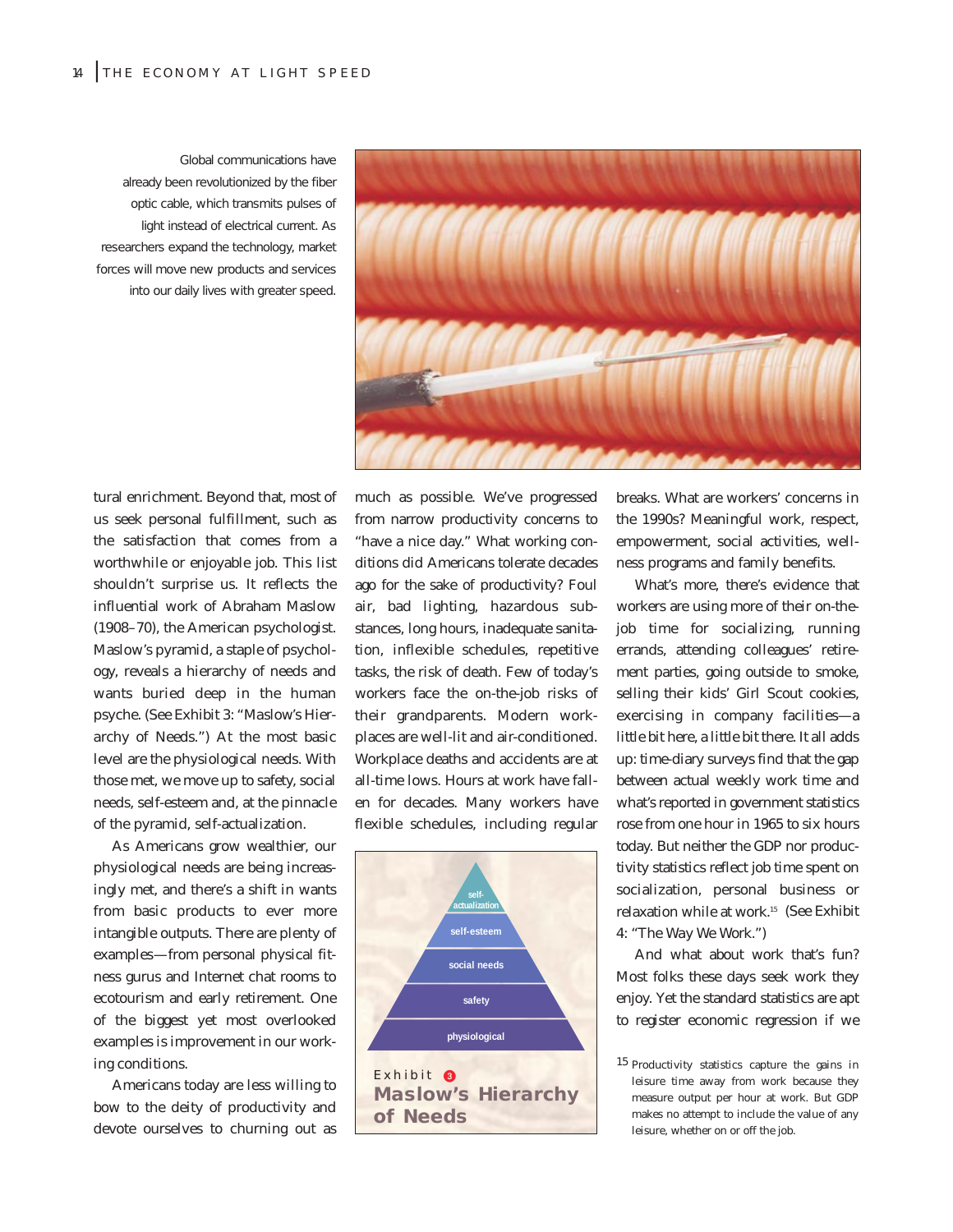#### Exhibit *B*

## *Not All Inventions Are Created Equal*

From chewing gum to electricity, all inventions are an effort to raise our living standards. A few make it, most don't, but some inventions are clearly more earthshaking than others. Perhaps the best way to judge an invention's significance is by its extent of spillovers—connections to other goods and services that it either makes possible or makes cheaper to produce. This box lists the top 10 inventions and discoveries of modern times—open, of course, to dispute. What shouldn't be overlooked, however, is that four of the top 10 are relatively recent—from the past 50 years.

#### *TOP 10 INVENTIONS AND DISCOVERIES*

#### Exhibit *C*

## *Technology Spillovers*

The microprocessor. First it helped with such minor tasks as addition. Now it's helping us decipher the code of the human genome.

Invented just 25 years ago, the microchip already has enabled the invention of thousands of smart consumer products. The answering machine, pocket calculator, caller ID device, camcorder, CD player, personal computer, digital camera, fax machine, microwave oven, organizer, pacemaker, pager, pocket translator, laser printer, remote control, radar detector, synthesizer and VCR are just a few. The chip resides unseen in most products, its functions vital though increasingly taken for granted. In cellular phones, microchips translate voices to electronic signals and back, reduce interference, and store and execute programmed functions. In automobiles, they control carburetion, timing, transmission, suspension, emissions, brakes, air bags, seat positions, navigational aids, engine diagnostics, keyless locks, instruments and more. The sample of the microchip's varied uses at the right helps tell the story.

But this is just the beginning. As the microchip gets smaller and faster, its applications are gaining momentum. More and more, it's not speed but our own imaginations that limit how and where chips can be used.

#### *MICROPROCESSORS AT WORK*

Navigate air traffic in our skies Guide lasers used to cut metal, diamonds and corneas Read zip codes and sort mail Manage weather-tracking systems that span the globe Create special effects in movies Scan prices of goods in checkout lines Keep inventories and records Track packages at carrier superhubs Route phone calls worldwide Run copiers and fax machines in the workplace and home Direct robots in automobile manufacturing plants Reduce static and interference in cellular transmissions Operate automatic teller machines Pilot sewing machines in custom-fit blue jeans factories Chart 3-D seismic surveys used in oil exploration Locate a child in distress Control temperature and time in microwave ovens Design new drugs Fly planes Mix paint Translate languages Coordinate traffic lights Settle transactions between customers Monitor optical networks inside dams Improve the functioning of our cars Identify us by our fingerprints, iris, voice or scent Teach parrots to talk Connect people and information over the World Wide Web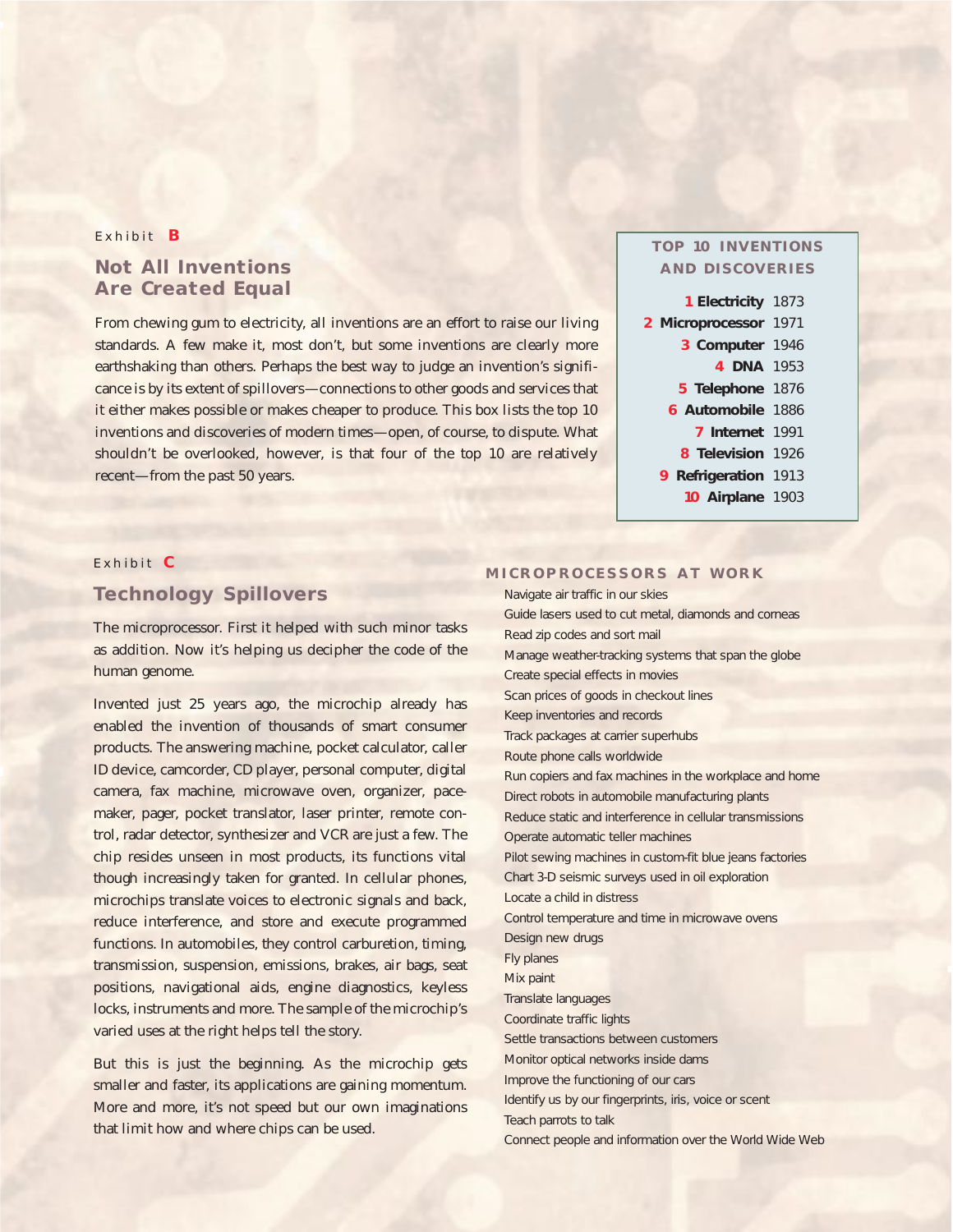### Exhibit *A 25 Technologies for the Next 25 Years*

#### **LASERS**

*Light amplification by stimulated emission of radiation.* Measure velocity and distance. Determine and record shape (cavity). Survey and map. Level. Assess space. Cruise timber (determine tree diameter and height). Clean surfaces. Cut metal, wood, diamonds or corneas. Weld. Drill. Carve objects. Inlay. Remove wrinkles in skin. Destroy tumors. Eradicate garbage. Reduce vascular prominence. Prototype images. Heat treat. Read bar codes, CDs. Measure vibration.

#### **HOLOGRAPHY**

*The process of recording and displaying information in a threedimensional lexicon.* Replicate 3-D images. Improve ID cards. Secure authentication. Thwart counterfeiters. Record copious data.

#### **VIRTUAL REALITY**

*The interactive computer-aided simulation of the world humans experience through their senses.* Animate roller-coaster rides, hang-gliding. Tour museums, the White House. Walk through orchestras. Explore caves, oceans, other planets. Perform remote surgery, endoscopy, laparoscopy. Guide micromachines inside the human body remotely. Educate dynamically. Train pilots, drivers, surgeons, firefighters. Guide insects beneath earthquake rubble. Practice golf swing.



#### **GENOMICS**

*The study of genes and their sequencing on the DNA structure of chromosomes in the nucleus of cells (the genome), as in the Human Genome Project, an effort to identify, sequence and map the entire human genome.* Repair or reverse genetic defects, mutations. Create new vaccines. Improve diagnoses. Engineer cancer-killing proteins or DNA bullets. Trigger hormone production. Strengthen immunity. Cure baldness, pimples. Assess environmental cell damage (from radiation). Advance DNA fingerprinting. Speciate infectious organisms. Clone. Slow aging.

#### **TELECOMMUNICATIONS**

*The technology of communications at a distance.* Talk to anybody, anytime, anywhere.



#### **OPTICS**

*The genesis and propagation of light and the effects that it undergoes and produces.* Magnify and focus. Control visual aberrations. Transmit signals, voices, information. Probe endoscopically. Sense remotely. Illuminate. Coat materials. Detect displacement. Gain vibration immunity (as in telescopes). Control motion. Switch optically. Compute quickly. Stabilize satellites and spacecraft.



#### **PHOTONICS**

*The generation, manipulation, transport, detection and use of light or energy whose quantum unit is the photon.* Detect and destroy airborne pollutants, irritants, allergens, bacteria, radon. Detect and destroy missiles, meteors. Transmit signals. Network wirelessly. Perform fiber optic endoscopy (using lasers). Kill tumors using photosensitive drugs. Navigate vehicles. Electrify with photovoltaic cells (solar energy). Digitize artwork, cinema, multimedia video, teleconferencing. Recognize gestures. Create flat panel displays, LCDs. Measure features of surfaces at atomic scales.

#### **COMPUTATIONAL BIOLOGY**

*Computer-aided biological discovery.* Match bits of DNA to known gene sequences. Search for defective genes, mutation. Assist gene therapy. Discover new drugs.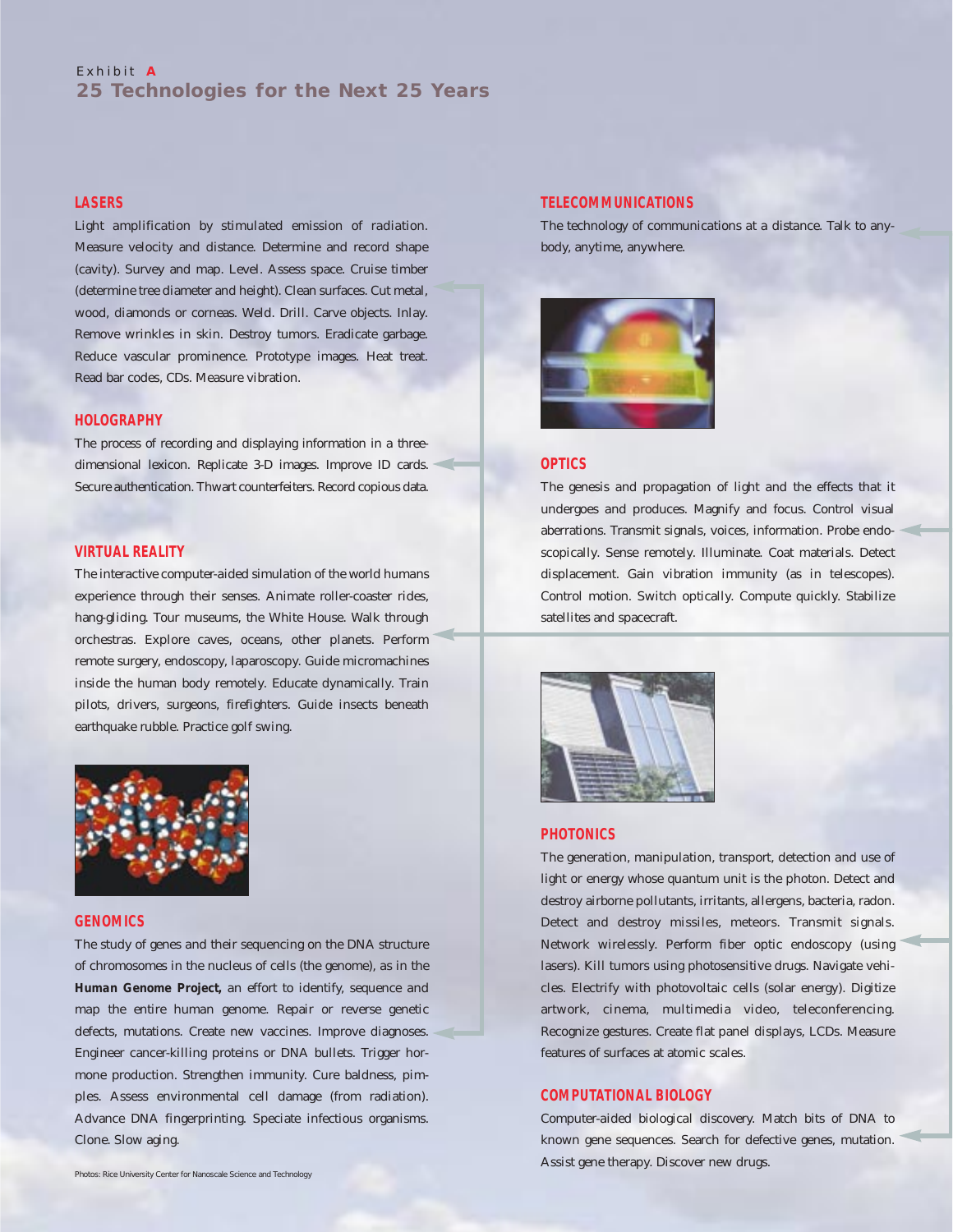#### **ARTIFICIAL INTELLIGENCE**

*The computer modeling of human mental abilities, as in an intelligent agent—software that enables a computer to react to its environment, learn from experience and direct tasks useful to its specific owner.* Manage investments, control smart appliances, monitor household operations, shop for cars—all on behalf of the principal customer. Track specific companies. Search, retrieve and filter information across the Internet news, weather, sports, products, schools, companies of direct interest to the customer.

#### **INTERNET**

*An interconnected network (web) of computers, each serving information to whoever is connected.* Locate information on any subject, anytime. Send mail, shop, bank, invest. Buy tickets, make reservations, study menus. Visit friends, club members, coworkers. Peruse companies. Job hunt.

#### **INTEGRATION TECHNOLOGY**

*Computer telephony integration (CTI), including, more broadly, cable, wireless and satellite systems, radio and television broadcasting, traffic control and appliances in an expanded Internet.* See who you're talking to. Video conference. Control (block, identify, cull) incoming calls. Visit remotely with intelligent agents. Monitor asthma via modem. Shop, bank, order movies, vote. Control equipment, send digitized images from afar. Meet potential dates.



#### **BIOTECHNOLOGY**

*Applied knowledge of the natural biological factors that affect life.* Engineer foods to eliminate undesirable characteristics and add desirable ones. Engineer disease- and insect-resistant plants. Increase food production. Clean up waste and pollutants. Soften blue jeans. Manufacture disinfectants, fungicides, germicides, bactericides, biocides, herbicides and slimicides. Make biodegradable packaging, preservatives, rust and scale removers. Reduce oxidation. Reduce insect problems (fire ants, killer bees). Create new dermal tissue, cartilage, heart valves, blood, hair follicles. Grow human organs in animals. Engineer new drugs, vaccines and pharmaceuticals. Propagate vegetation. Create new life forms. Reverse environmental contamination.



#### **SMART PRODUCTS**

*Products employing one or more microprocessors programmed to perform specific useful functions.* **Smart consumer goods:** Refrigerators track household food inventory; beds and toilets monitor health; chairs adjust for comfort; cards facilitate exchange; locks facilitate keyless entry; skis bend and stiffen as needed. **Smart machines:** Cars travel without drivers, collisions; sewing machines tailor to recorded personal patterns. **Smart materials:** Parts warn of excessive stress, heat; clothing reacts to temperature.

#### **THE MICROPROCESSOR A one-chip computer.**

#### **COMPUTER**

An electromechanical devic that has logic and memory **can be programmed to perform specific functions.**



#### **NANOTECHNOLOGY**

*The precise and purposeful manipulation of matter at an atomic level (1 billionth of a meter). Otherwise known as molecular engineering.* Make superconductors. Create flawless diamonds, more powerful and perfect lenses, biological sensors. Make thin films (organic, metallic, diamond). Manufacture perfect bearings, rotors. Achieve microscopic adhesion (paint, glue, DNA). Gain or reduce elasticity. Make tiny machines the size of microbes to break down toxic waste, kill pests, attack viral diseases.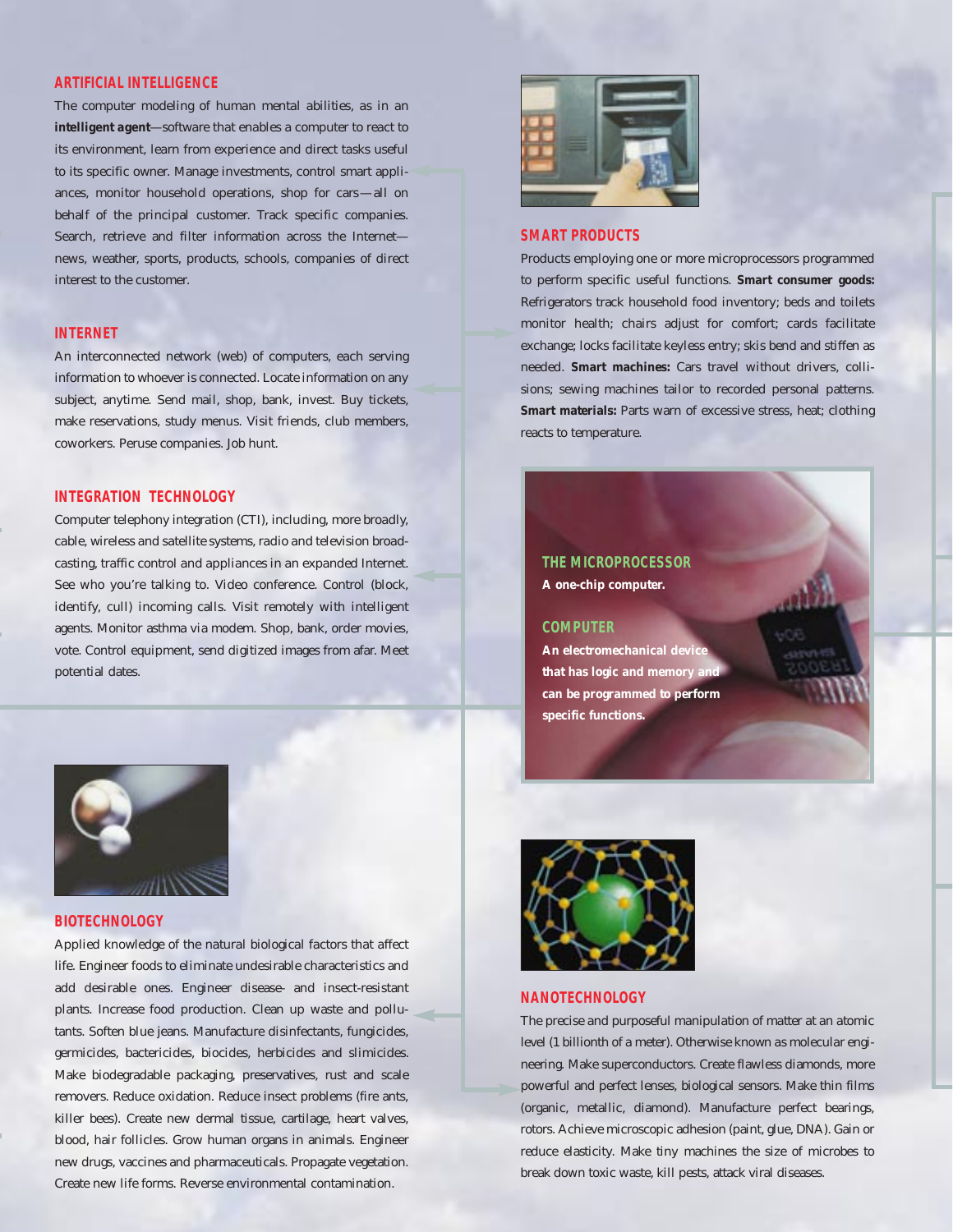#### **RECOGNITION TECHNOLOGY**

*Identification of people or objects by their characteristic shape, sound or smell.* **Shape recognition:** Recognize faces, features, irises, emotions. Identify objects. Guide robotic arms. Improve quality control. Detect defects, forgeries. Digitize form for patterns, templates. **Sound recognition:** Voiceprint and identify individuals. Gain keyless entry. Translate languages. Recognize material stress (such as worn brake pads). **Smell recognition:** Identify individuals. Detect fire, decay, pollution, gas leaks, drugs, bogus perfumes. Analyze breath for illness. Sniff wounds for bacteria, infection. Recognize and remove airborne odor, dust, pollen.



#### **WIRELESS**

*The remote transmission of analog and digital signals via the wave spectrum.* Facilitate satellite and cellular communications: cordless and cell phones, pagers, wireless cable (Direct TV), wristwatch phones, wireless digital modems, cordless appliances.



#### **BIONICS**

*The merging of biological, electronic and mechanical systems.* Develop implants to help the deaf hear, the blind see. Pump drugs to diabetics. Pace or defibrillate hearts. Restore neural sensation. Improve prostheses. Meld microchips and bugs, robots and animals.

#### **MATERIALS SCIENCE**

*The study of how structural and electronic materials behave at all levels (from quantum to fracture mechanics) so as to improve their performance and devise new materials.* Create light, strong, noise-absorbing composites for car and aircraft bodies, high-temperature alloys and ceramics for jet engines, biocompatible materials for surgical implants, fast (3-D) semiconductors, high-temperature ceramic superconductors. Manufacture materials by plasma spraying.

#### **NOISE CANCELLATION TECHNOLOGY**

*Computer-aided noise negation through the process of inverse wave generation.* Reduce noise in airplanes, industrial machinery, household appliances (vacuum, lawn mower). Reduce vibration in engine gears, motors, machines. Reduce road noise. Eliminate static and disturbance in wireless voice and video transmissions. Reduce background noise in speech recognition. Treat tinnitus (persistent ringing in the ears).

#### **MICROWAVE**

*The transmission, amplification and reception of a very short electromagnetic wave (0.25 to 100 centimeters in wavelength).* Transmit voice, data, facsimile and video via satellite and wireless systems. Track weather via Doppler radar. Guide and land aircraft. Cook, heat, dry, clean, sanitize.

#### **GPS**

*Global Positioning System. Orbiting satellites used to ascertain the exact position (latitudinal and longitudinal coordinates) of an object anywhere on the Earth's surface.* Coordinate taxi pickup and delivery. Till soil, bulldoze ground inch by inch. Pinpoint cars, missing children, pets. Help the blind negotiate unfamiliar areas. Plan travel routes.



#### **ROBOTICS**

*The use of mechanical and electronic equipment to perform the functions of humans.* Weld, paint, handle materials, move packages and equipment. Assemble vehicles, computers. Fight fires. Decontaminate facilities. Navigate hazardous areas. Vacuum, clean floors, windows. Farm (field robots using GPS). Cut grass. Perform surgery. Explore the ocean. Mine, maintain aircraft.

#### **MICROMACHINES**

*The manufacture, at the micron scale, of gears, hinges, motors, pumps and other mechanical structures. Often not visible to the human eye.* Probe the body and clean arteries, locate tumors, measure the strength of a single heart muscle cell. Sense strain. Mine intelligently. Make smaller, faster microchips.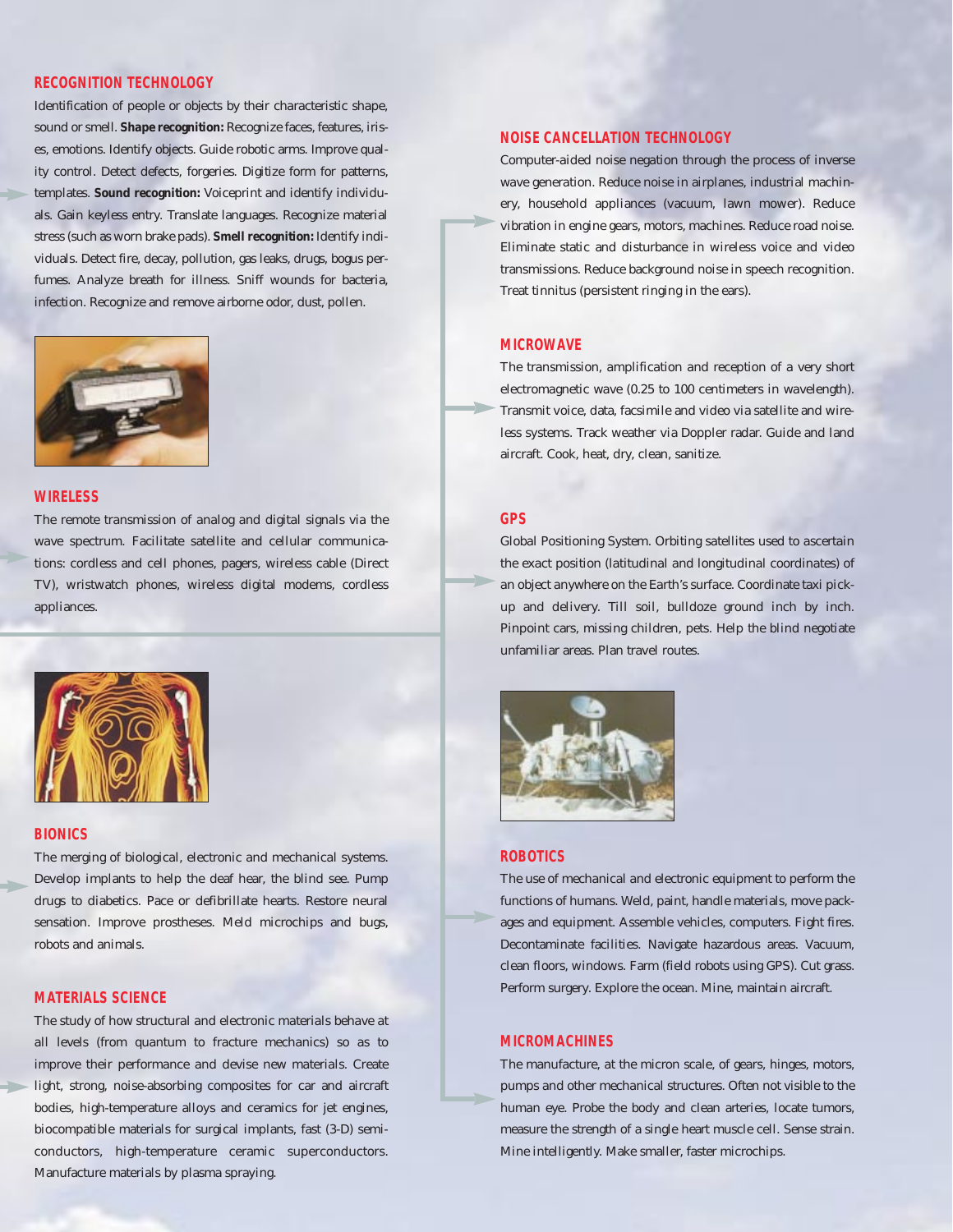#### Exhibit *E*

#### *The Language of Revolution*

"If your PC has enough MIPS and your modem enough bits, then boot up, log on to your ISP and browse cyberspace for the Web site using your favorite meta-search engine. From the home page, download version 2.1 software, move your mouse to the main menu window and surf to the Net chat line. When your E-mail icon pops up, encrypt your response to avoid packet sniffers and Web heads or other hacker geeks trying to export viruses and crash your hard drive."

#### Huh?

One test of whether times are revolutionary is how fast language changes. And if we're not moving fast, where are we getting all these new words? Just look at how our vocabulary has grown in the past two decades to describe the computer and the Internet. Try finding these words, phrases or acronyms in a 1970 dictionary. If they exist at all, they'll have a totally different meaning.

You won't find *Internet* listed either.

Bit BOOT UP Browser BYTE Cache CD-ROM Chat line CLIENT/SER VER CPU CURSOR Cyberspace DISK DOS DOWNLOAD Driver E-MAIL Encryption FLOPPY Geek GIGABYTE GUI HACKER Hard drive HITS Home page ICON IDE ISP LAN LAPTOP Log on MEGAHERTZ MIPS MODEM Monitor MOTHER BOARD Mouse ONLINE Packet sniffers PC Pixel RAM ROM SEARCH ENGINE SOFTWARE Spam Surf the Net URL Version 2.1 VIRUS Web heads WEB SITE Window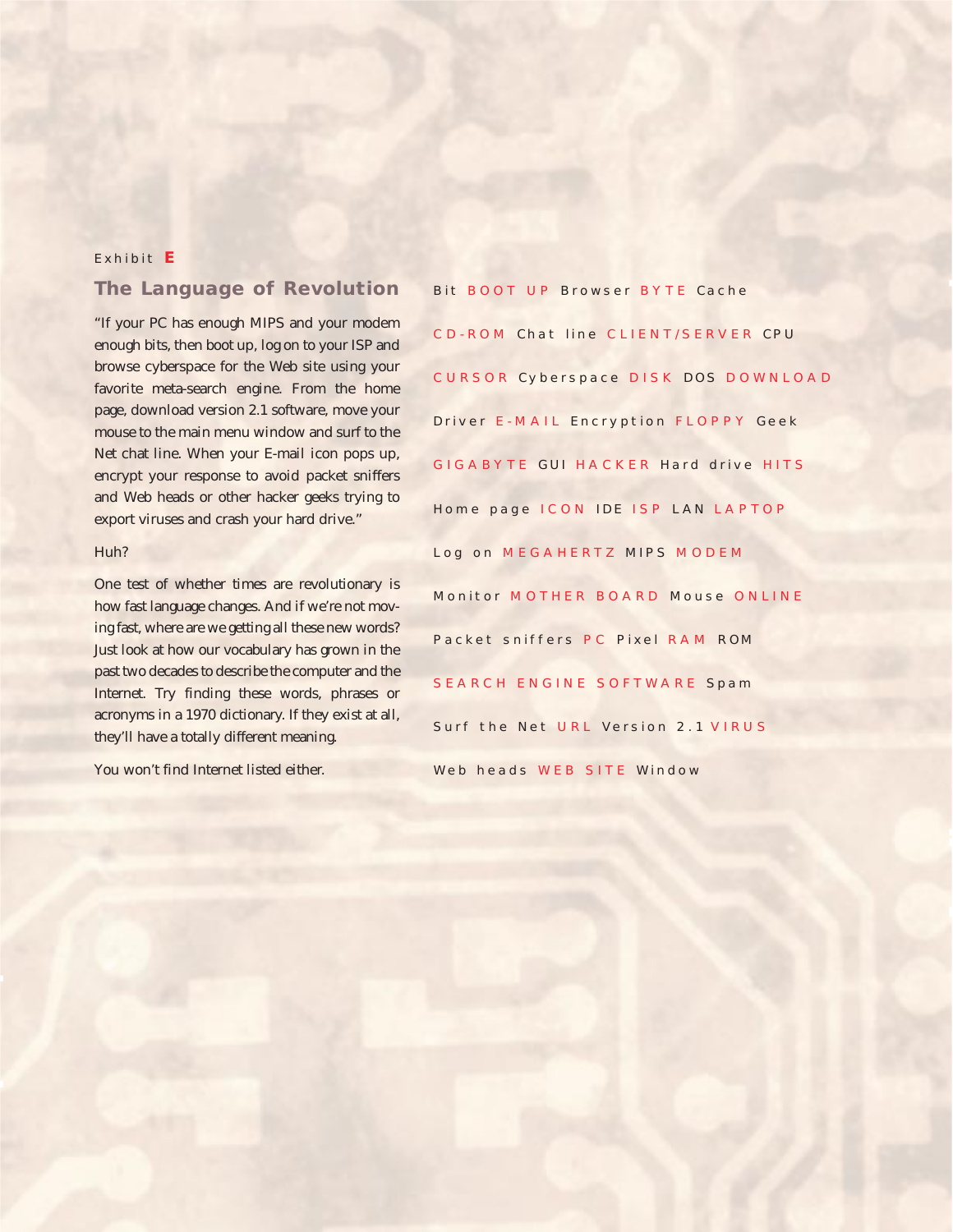

#### *THE SPREAD OF PRODUCTS INTO AMERICAN HOUSEHOLDS*

\**Percent ownership* refers to the fraction of households that enjoy each product, except for the airplane, automobile and cell phone. *Airplane* refers to the percentage of air miles traveled per capita relative to miles traveled in 1996; *automobile* refers to the number of motor vehicles relative to persons age 16 and older; *cell phone* refers to the number of cellular phones per registered passenger automobile.

#### Exhibit *D The Newer, the Faster*

As the economy evolves, it takes less and less time for new products to spread into the population. It took 46 years for a quarter of American homes to be wired for electricity. Getting phones to a fourth of America took 35 years; cars, 55. More recently, however, the PC required only 16 years, the cellular phone 13 and the Internet seven. Even the microwave oven and VCR illustrate the speedup in diffusion since the microchip's introduction in 1971. Though both products were invented in the early 1950s, as late as 1971 fewer than 1 percent of households had either. Riding the cost-cutting wave of the microchip, however, a quarter of American homes enjoyed both by 1986.

SOURCES: U.S. Bureau of the Census (1970 and various years); Cellular Telecommunications Industry Association (1996); The World Almanac and Book of Facts (1997).

## *SPREAD OF PRODUCTS TO A QUARTER OF THE POPULATION*

|                       | <i><b>Year</b></i> | Years  |
|-----------------------|--------------------|--------|
|                       | invented           | to     |
| <b>Product</b>        |                    | spread |
| <b>Electricity</b>    | 1873               | 46     |
| <b>Telephone</b>      | 1876               | 35     |
| <b>Automobile</b>     | 1886               | 55     |
| <b>Airplane</b>       | 1903               | 64     |
| <b>Radio</b>          | 1906               | 22     |
| <b>Television</b>     | 1926               | 26     |
| <b>VCR</b>            | 1952               | 34     |
| <b>Microwave oven</b> | 1953               | 30     |
| <b>PC</b>             | 1975               | 16     |
| <b>Cellular phone</b> | 1983               | 13     |
| <b>Internet</b>       | 1991               | 7      |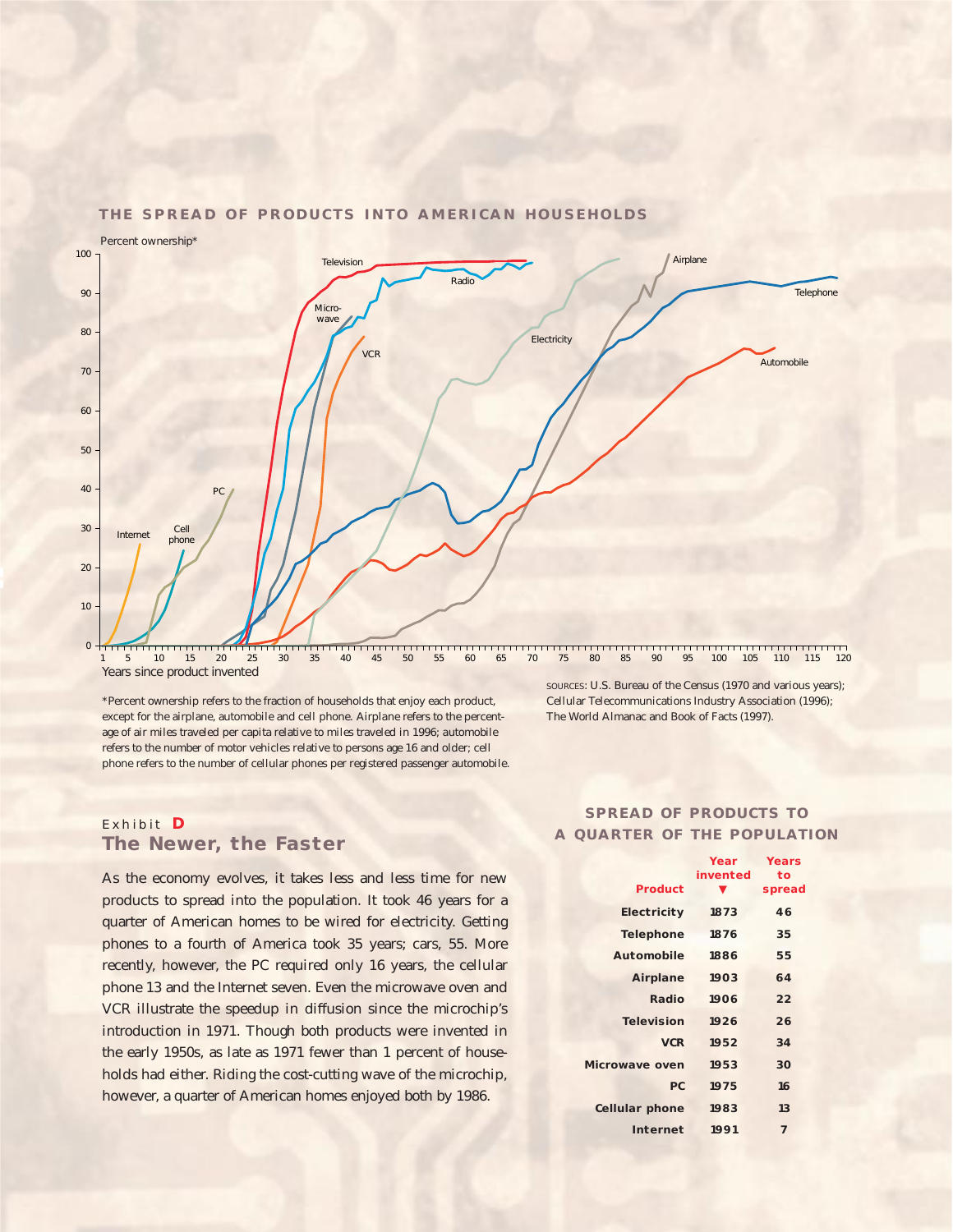

quit a job we're good at but don't like in order to take one that's more enjoyable. It just doesn't make good sense.

*We take our progress in ways other than GDP.* 

The economy today reflects our wealthier society's preferences for harder-to-measure consumption. As we grow richer still in the future, we can expect society to spend more of its time, energy and income addressing needs that are further and further from the physiological. Pity the poor statistician with the job of tracking our increasingly elusive economy.

By their very nature, the foibles of our statistics are hard to overcome. Critics of our national accounts can offer only an educated guess at the inaccuracies. Taken together, however, the glitches imply that the numbers that gauge our economy aren't giving us a fair reading of what's going on. Most important, the inaccuracies probably are worse than they were a decade or two ago, and they are likely to get even worse as we move into the 21st century and beyond. In short, our progress is becoming increasingly hard to capture with our measurement tools.

## *A Future of Fast Growth*

The very notion of economic progress is an artifact of the modern, technology-rich era. Until the advent of capitalism in the 18th century, the world's living standards changed only slowly. The French farmer of the 17th century lived, worked and died pretty much like the Roman farmer of the 1st century B.C. The same cannot be said for our world: living standards rise from generation to generation. We are in the throes of one of history's great bursts of technology, put to use quickly and effectively by a vibrant market economy.

It would, of course, be good to have statistics that capture all the nuances of the economy as it evolves to meet our needs. That's probably too much to expect. Expense and complexity make a daunting task of tracking an American economy centered less and less on tangible output. Our measurement technology cannot keep pace with the rest of our technological progress. Relying on our existing measures, we're going to miss a lot of what With 25 dishes, Goonhilly Earth Station complex in Cornwall, England, is the largest operational satellite station on the planet. The complex provides the next generation of vehicle tracking and monitoring through Global Positioning System technology. By making use of worldwide satellite coverage, the system can continually track objects (including the family car) anywhere on the planet.

happens in the economy as it moves into the 21st century.

We are fast departing a time when progress can be measured by GDP or any other simple tally of what the economy produces. If we become fixated on the numbers and fail to imagine the possibilities, we may miss one of the greatest periods of economic advancement in history. Worse yet, if we judge 21st century progress by 20th century measures, we may infer that our system is failing and in need of repair by government.

That is the bad news.

Free enterprise is America's greatest welfare program. For more than two centuries, the system has worked to make our lives better. Whatever we've wanted—new and improved products, more leisure, better jobs, easier lives it has provided in abundance.

The pessimists fret that our best days are behind us. They are wrong. We stand poised on the brink of a new era, one endowed with technology and teeming with opportunities. The future offers even faster economic progress. We *can* keep up with the Joneses.

That is the good news.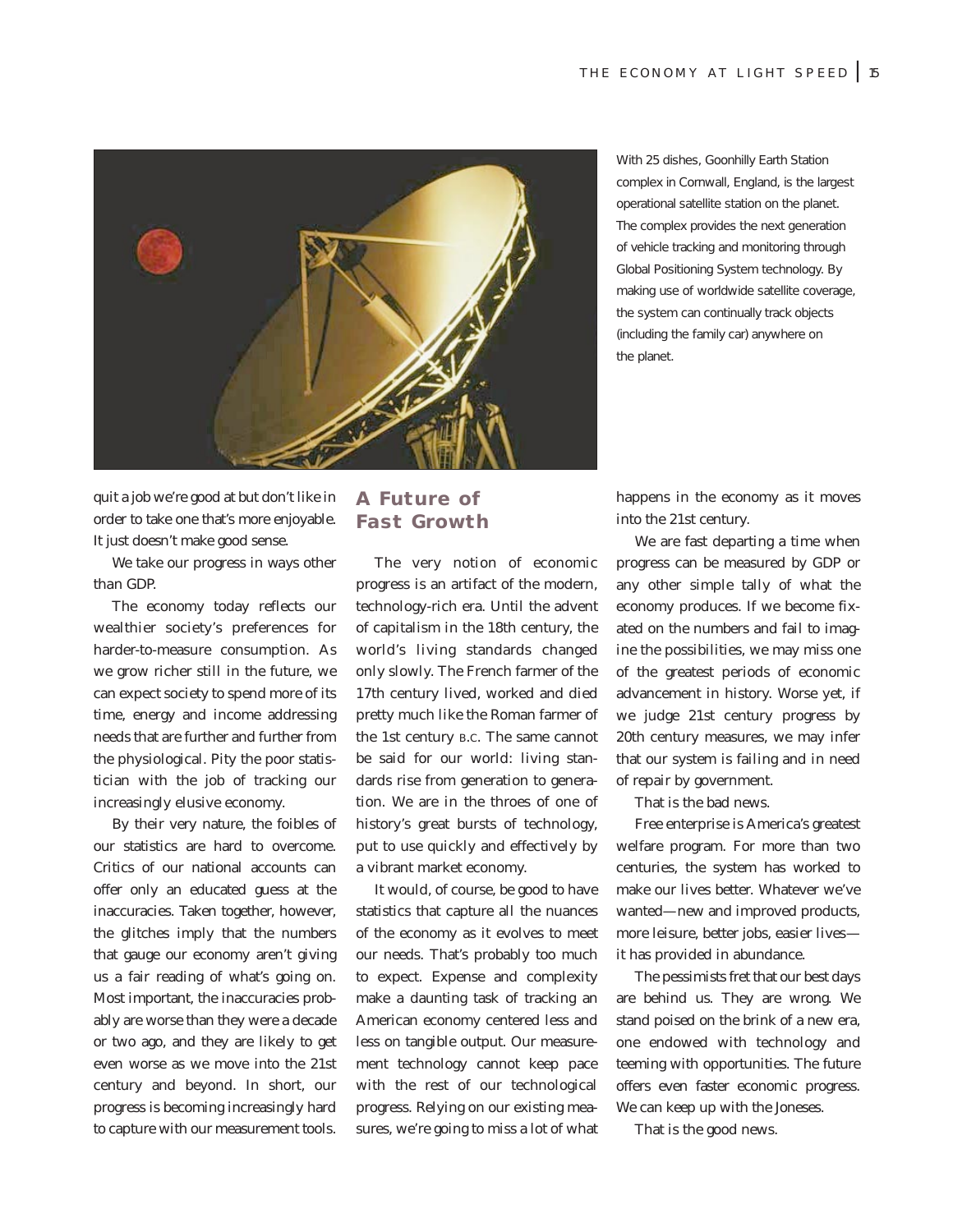#### Exhibit 4 *The Way We Work*

For most of us, work is a major part of life. And better working conditions have routinely been a product of progress, right along with more GDP. This is evident not just from the steady decline in worker death rates but also from a comparison of our work concerns today versus yesterday. In the early 1900s, our work worries centered on safety, fatigue, long hours, excessive heat, poor ventilation, high humidity, bad lighting, exposure, disease, lack of adequate toilet facilities and rigid schedules. Today, we seek interesting and fun jobs with meaningful work, nice offices, employee activities, flexible hours, empowerment, wellness classes, communication, employee counseling and the ability to telecommute.

We also appear to demand more personal time at work. Time-diary surveys show that Americans today take up to six hours per week of leisure on the job, as compared with only one hour in 1965.

What are some of the ways employees use their recorded work hours other than to work?

Arrive late after dropping off the kids Leave early to pick up the kids Go to parent–teacher conferences Visit the doctor or dentist Talk on the phone to friends Chat with coworkers Go outside to smoke Give blood Play solitaire on the computer Browse the Internet for personal stuff Attend wellness classes Sell cookies for the kids Raise funds for charities Visit with friends via the Internet Call automated tellers Exercise (even in employers' facilities) Call talk radio programs or contests Read the paper, a book or a magazine Attend parties or showers Write personal correspondence Leave to run errands Make a grocery list Perform club duties Take long breaks Pay bills Nap

A little bit here, a little bit there, we're spending our day more the way we'd like.

The point is not that American workers are cheating their companies. On the contrary, it's all a part of progress. We're not automatons, enslaved to productivity as if we were still in the fields or on an assembly line. One way we take the gains of technological progress is to simply enjoy life in an economy that, more and more, transcends measurement.



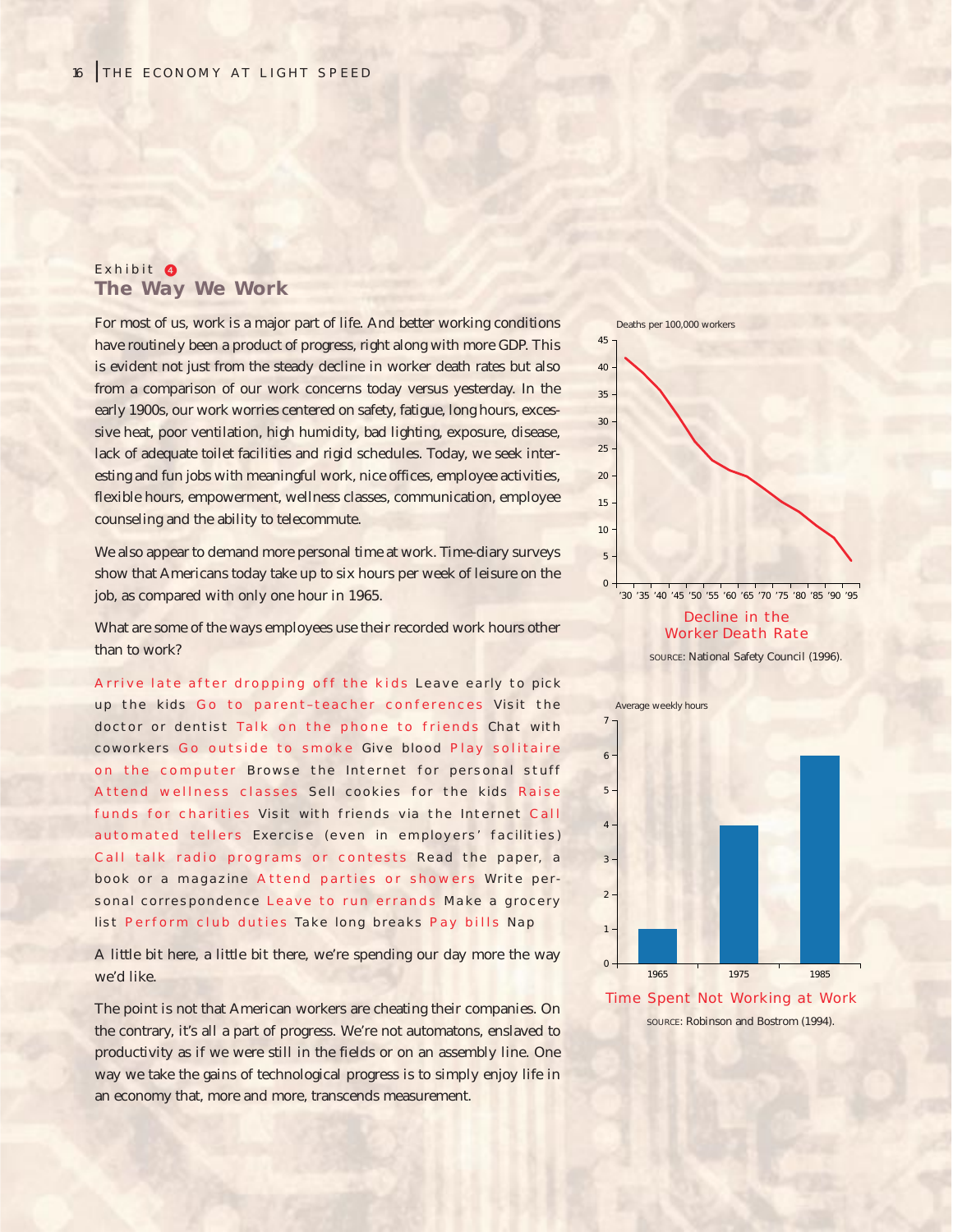#### ACKNOWLEDGMENT

"The Economy at Light Speed: Technology and Growth in the Information Age–And Beyond" was written by W. Michael Cox and Richard Alm. The essay is based on research conducted by Cox, vice president and economic advisor, Federal Reserve Bank of Dallas.

#### SELECTED REFERENCES

Advisory Commission to Study the Consumer Price Index, "Toward a More Accurate Measure of the Cost of Living: Final Report to the Senate Finance Committee," December 4, 1996.

Berndt, Ernst R., Zvi Griliches and Neal Rappaport, "Econometric Estimates of Prices Indexes for Personal Computers in the 1990s," National Bureau of Economic Research Working Paper Series, no. 4549, November 1993.

Boskin, Michael J., prepared statement in "Consumer Price Index: Hearings Before the Committee on Finance, United States Senate," Senate Hearing 104-69, U.S. Government Printing Office, 1995, 109–15.

Burns, Arthur F., *Production Trends in the United States Since 1870* (New York: National Bureau of Economic Research, 1934).

Cellular Telecommunications Industry Association, "Wireless Growth Sets New Annual Records," media release, September 19, 1996.

Congressional Budget Office, *Is the Growth of the CPI a Biased Measure of Changes in the Cost of Living?* (Washington, D.C.: Congressional Budget Office, October 1994).

Darby, Michael R., prepared statement in "Consumer Price Index: Hearings Before the Committee on Finance, United States Senate," Senate Hearing 104-69, U.S. Government Printing Office, 1995, 173–76.

Diewert, W. Erwin, prepared statement in "Consumer Price Index: Hearings Before the Committee on Finance, United States Senate," Senate Hearing 104-69, U.S. Government Printing Office, 1995, 115–18.

Famighetti, Robert, ed., *The World Almanac and Book of Facts,* 1997 (Mahwah, N.J.: World Almanac Books).

Foulkes, Fred K., *Creating More Meaningful Work* (New York: American Management Association, 1969).

Gordon, Robert J., prepared statement in "Consumer Price Index: Hearings Before the Committee on Finance, United States Senate," Senate Hearing 104-69, U.S. Government Printing Office, 1995, 122–26.

Greenspan, Alan, prepared statement in "Review of Congressional Budget Cost Estimating: Joint Hearing Before the House of Representatives Committee on the Budget and the Senate Committee on the Budget," Serial no. 104-1, U.S. Government Printing Office, 1995, 130–49.

Greenwood, Jeremy, and Mehmet Yorukoglu, "1974," *Carnegie–Rochester Conference Series on Public Policy,* forthcoming.

Griliches, Zvi, prepared statement in "Consumer Price Index: Hearings Before the Committee on Finance, United States Senate," Senate Hearing 104-69, U.S. Government Printing Office, 1995, 129–32.

Jorgenson, Dale W., statement in "Consumer Price Index: Hearings Before the Committee on Finance, United States Senate," Senate Hearing 104-69, U.S. Government Printing Office, 1995, 36–41.

Klumpner, Jim, "Fact and Fancy: CPI Biases and the Federal Budget," *Business Economics* 31 (April 1996): 22–9.

Lebow, David E., John M. Roberts and David J. Stockton, "Monetary Policy and 'the Price Level,' " mimeo, Federal Reserve Board, 1994.

Moulton, Brent R., "Bias in the Consumer Price Index: What Is the Evidence?" *Journal of Economic Perspectives* 10 (Fall 1996): 159–77.

Nakamura, Leonard, "Is the U.S. Economy Really Growing Too Slowly? Maybe We're Measuring Growth Wrong," Federal Reserve Bank of Philadelphia *Business Review,* forthcoming; "Is U.S. Economic Performance Really that Bad?" Federal Reserve Bank of Philadelphia Working Paper no. 95-21/R, April 1996; "Measuring Inflation in a High-Tech Age," Federal Reserve Bank of Philadelphia *Business Review,* November/December 1995, 13–25.

National Safety Council, "Work, 1995" in *Accident Facts,* 1996 ed. (Itasca, Ill., 1996).

Nordhaus, William D., "Do Real Output and Real Wage Measures Capture Reality? The History of Light Suggests Not," Yale Cowles Foundation Discussion Paper no. 1078, September 1994.

North, Peter, *The Wall Chart of Science and Inventio*n (New York: Dorset Press, 1991).

Paepke, C. Owen, *The Evolution of Progress* (New York: Random House, 1993).

Pakes, Ariel, statement in "Consumer Price Index: Hearings Before the Committee on Finance, United States Senate," Senate Hearing 104-69, U.S. Government Printing Office, 1995, 44–8.

Price, C. W., Orval Simpson, Dale Wolf, Charles Woodward, F. J. Moss, W. R. Basset and Others, *Working Conditions, Wages and Profits* (Chicago: A. W. Shaw, 1920).

Robinson, John P., and Ann Bostrom, "The Overestimated Workweek? What Time Diary Measures Suggest," *Monthly Labor Review* 117 (August 1994): 11–23.

Schumpeter, Joseph, *Business Cycles: A Theoretical, Historical, and Statistical Analysis of the Capitalist Process,* vol. 2 (New York: McGraw-Hill, 1939).

Shapiro, Matthew D., and David W. Wilcox, "Mismeasurement in the Consumer Price Index: An Evaluation," *NBER Macroeconomics Annual 1996* (Cambridge, Mass.: MIT Press, 1996), 93–142.

Sherwood, Mark K., "Difficulties in the Measurement of Service Outputs," *Monthly Labor Review* 117 (March 1994): 11–9.

Slifman, L., and C. Corrado, "Decomposition of Productivity and Unit Costs," Board of Governors of the Federal Reserve System, mimeo, November 18, 1996.

W. E. Upjohn Institute for Employment Research, *Work in America: Report of a Special Task Force to the Secretary of Health, Education and Welfare* (Cambridge, Mass.: MIT Press, 1973).

U.S. Bureau of the Census, *Statistical Abstract of the United States,* various years; *Historical Statistics of the United States: Colonial Times to 1970,* Part 1, 1975.

U.S. Department of Energy, Energy Information Administration, *Housing Characteristics* (Washington, D.C.: Government Printing Office, various years).

U.S. Department of Labor, Bureau of Labor Statistics, *Compensation and Working Conditions,* June 1996; *CPI Detailed Report: Data for January 1994,* March 1994.

Veblen, Thorstein, *The Theory of the Leisure Class: An Economic Study of Institutions* (New York: MacMillan, 1899).

Wynne, Mark A., and Fiona D. Sigalla, "The Consumer Price Index," Federal Reserve Bank of Dallas *Economic Review,* Second Quarter 1994, 1–22.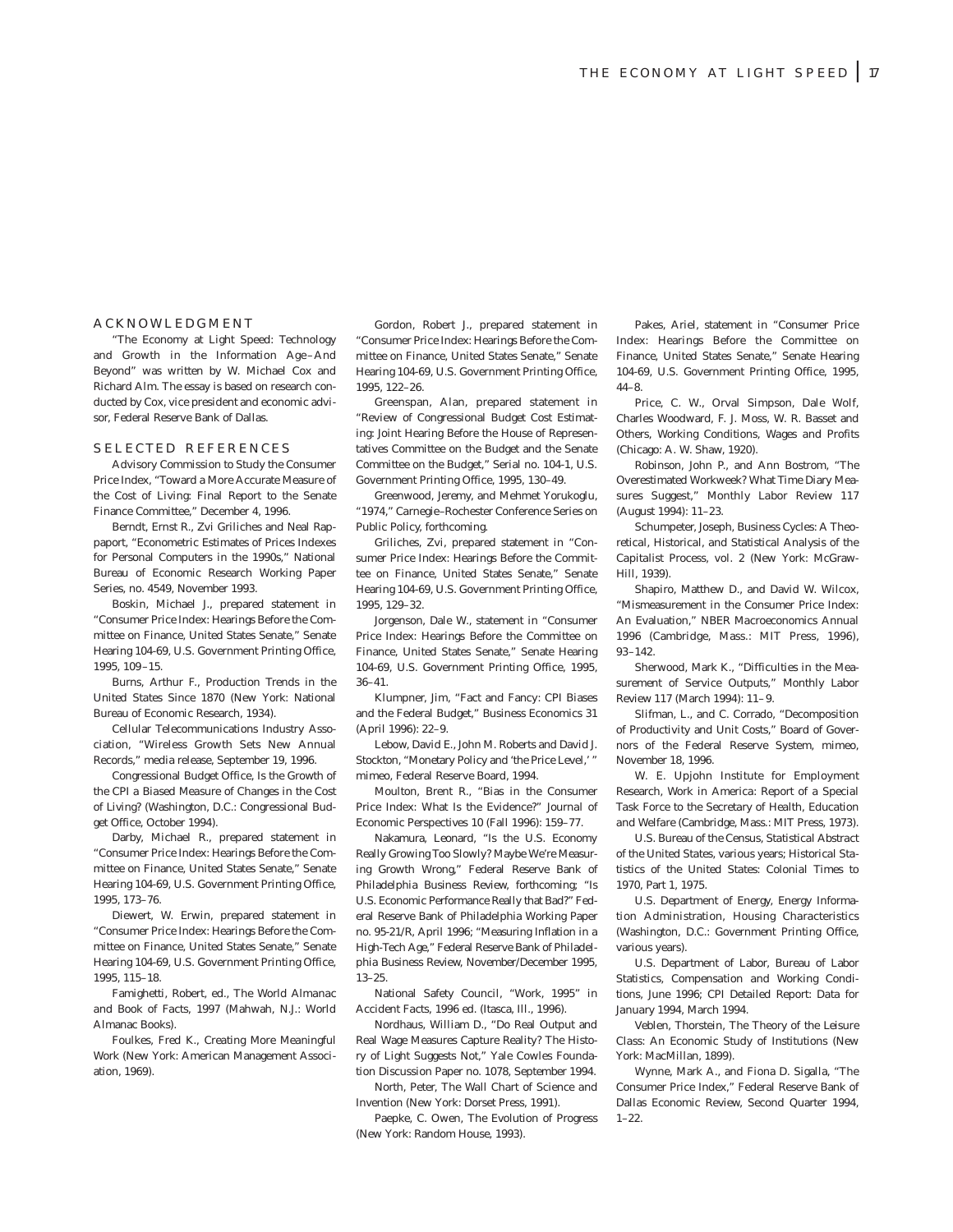

## Nineteen Ninety-Six:

Throughout 1996, the Federal Reserve Bank of Dallas built upon its long-term goals of economic growth, stability and leadership for the Eleventh District. As part of its continuing emphasis on customer service, the Bank increased its customer base and volume in electronic check imaging services and implemented improvements to the processing of automated clearinghouse (ACH) and currency services. To better serve financial institutions in the Eleventh District, the Bank began implementing a risk-based approach to banking supervision and continued to be a leader in the development of automated tools to assist in the supervisory process. The Bank's public policy and education efforts focused on free market themes and international economics and finance, particularly with respect to Mexico and the rest of Latin America.





#### ECONOMIC OVER VIEW

The Eleventh District posted its 10th successive year of growth in 1996. The regional economy again outperformed the nation's, although growth occurred at a more modest pace than in recent years. The construction industry posted strong gains in the commercial arena, which offset a modest decline in residential construction. The banking sector continued to do well, with credit widely available throughout 1996. The oil and gas industry performed exceptionally well, helped by higher prices and technological improvements that increased productivity.

High-tech industries continued to rebound. Weak activity in semiconductors, however, held high-tech manufacturing growth to a rate of only 2.5 percent, down from 7.3 percent in 1995. A severe drought hurt the farming and ranching sectors. Although labor supply constraints kept economic growth in check, Texas' unemployment rate in October was its lowest in 15 years.

A strengthening Mexican economy helped generate increased export demand for the District. In the first half of 1996, one-third of all Texas exports went to Mexico. For the year, Texas exports to Mexico grew 34 percent.

#### FINANCIAL SER VICES

In 1996, the Dallas Fed continued to offer enhanced services for financial institutions in the Eleventh District. Particular emphasis was placed on expanding electronic payments and settlement options for financial institution customers in order to promote the development of a more efficient and effective payments system.

In currency and cash services, the Bank provided additional flexibility for warehousing currency for the Federal Reserve System and the Bureau of Engraving and Printing (BEP). The completion of vault expansion early in the year enabled the Dallas Fed to store 280 million notes for the BEP and ship 61 million notes to other Federal Reserve districts. In currency processing, the Dallas Fed expanded its automated control and perpetual inventory tracking systems to each of its three Branch offices. As Texas phased out paper food coupons in favor of an electronic debit card system, the Bank experienced a 92.9 percent decrease in the number of paper food coupons it received, credited and destroyed. The Dallas Fed consolidated commercial book-entry tenders with the San Francisco District to increase efficiency in the sale of Treasury bills, notes and bonds to financial institutions.

During the year, the Bank expanded the provision of check imaging services to its Houston and San Antonio Branch offices. Other electronic payments system improvements included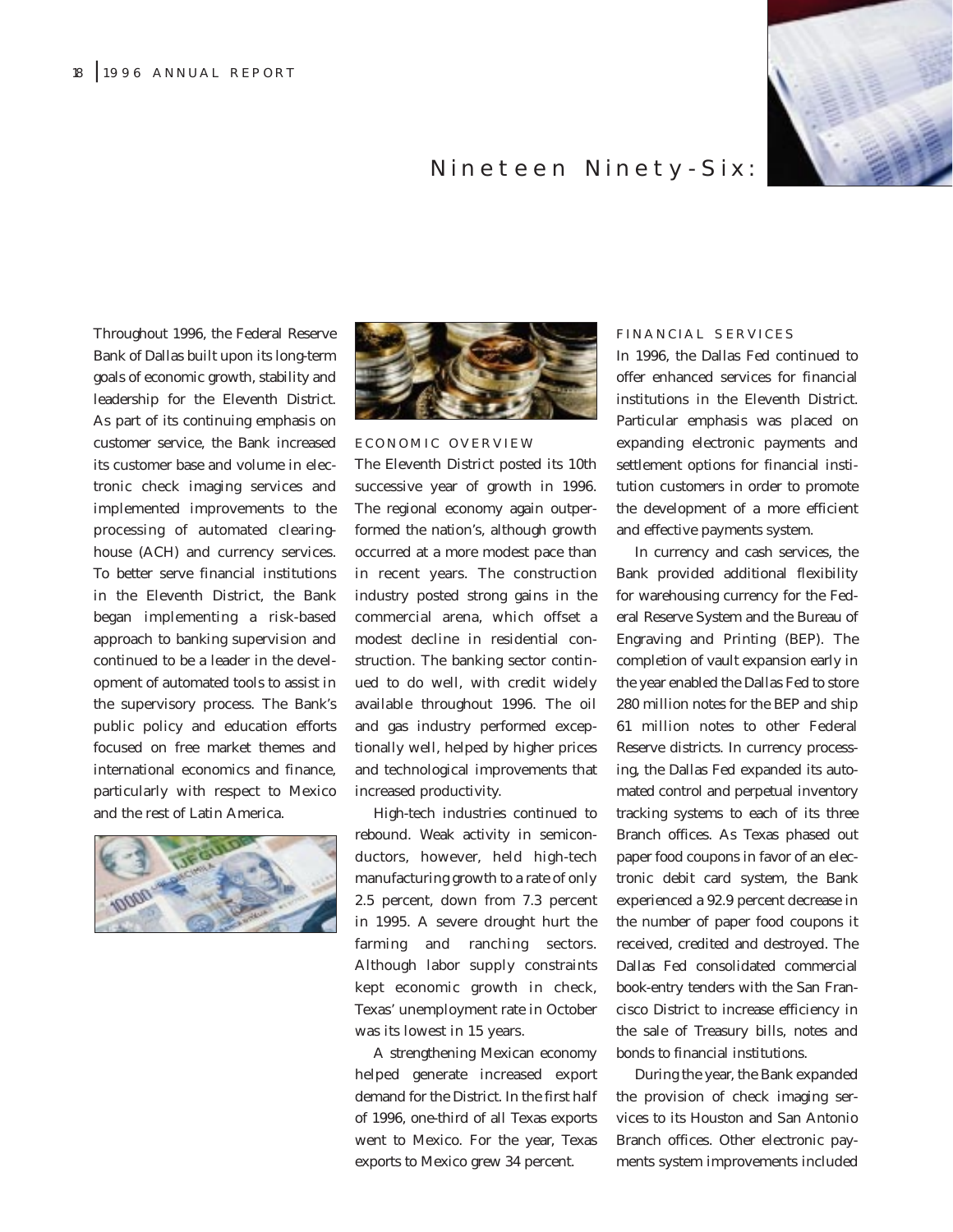## The Year in Review

software enhancement to allow electronic transmission of check images and electronic check adjustments, and the added capacity for customers to transmit deposit control documents electronically. The District's volume of automated clearinghouse transactions rose 23 percent in 1996, reflecting the continued success of the Dallas Fed's Alliance 98 partnership with automated clearinghouse associations. The volume of electronic transfers of funds also increased by 15 percent. Conventional paper check volume increased slightly more than 1 percent during the year, despite the growth of electronic services. Processing of ACH transactions was centralized into one national system in 1996, which helped reduce the Fed's automated support costs and lower the price of ACH services for customers.

Working to communicate information to the financial community, the Bank held focus groups throughout the District and check operations seminars in various cities. Presentations to financial institutions and the general business community stimulated use of ACH origination and direct payment services. The Dallas Fed also conducted workshops on the Treasury's new Electronic Funds Tax Payment System.





BANKING SUPER VISION AND DISCOUNT AND CREDIT Aggregate financial data reported to the Dallas Fed showed that banks in the Eleventh District continued to thrive in 1996. Continued loan growth, combined with stable net interest margins, again produced a solid return on banking assets. Asset quality ratios remained favorable, and capital levels continued at historic highs.

Although consolidations and mergers reduced the number of banks in the District from 1,030 in 1995 to 986 in 1996, five new bank charters were granted. The trend of converting banks to branch offices continued, with the number of branches increasing from 3,008 to 3,184. The Dallas Fed processed 284 applications compared with 255 in 1995—for mergers and acquisitions, changes in control and management, and other actions requiring regulatory approval.

Reflecting the solid condition of the industry and statutory changes lengthening the time between examinations, the Dallas Fed conducted 308 examinations, 59 fewer than in 1995. Of the 308 examinations, 42 were reviews for compliance with consumer and civil rights laws. As the supervisor of state member banks, bank holding companies and foreign agencies in the District, the Dallas Fed conducts examinations for safety and soundness and for compliance with consumer protection laws and the Community Reinvestment Act (CRA). To reduce the burden associated with supervisory activities and to better serve our stakeholders, the Dallas Fed began implementing a risk-focused approach to bank supervision. This approach should make the supervisory process more efficient and less intrusive, as more time is devoted to planning and preparing for an examination to tailor it to the risk profile of individual institutions. Making greater use of available technology will be a key factor in achieving this supervisory objective. In that regard, the Dallas Fed is the development site for the National Examination Database and has been named the Federal Reserve Bank responsible for coordinating software development for use in the supervisory process.

The Dallas Fed's discount window made 263 loans in 1996, primarily through its seasonal lending program. Total credit extended decreased from \$791 million in 1995 to \$643 million in 1996, in part because of the highly liquid position of many District institutions.

The 48 state-chartered banks under the Dallas Fed's supervision in 1996 represented 4.9 percent of all insured commercial banks in the District and held about 2.8 percent of insured commercial bank assets. The 505 bank holding companies under Dallas Fed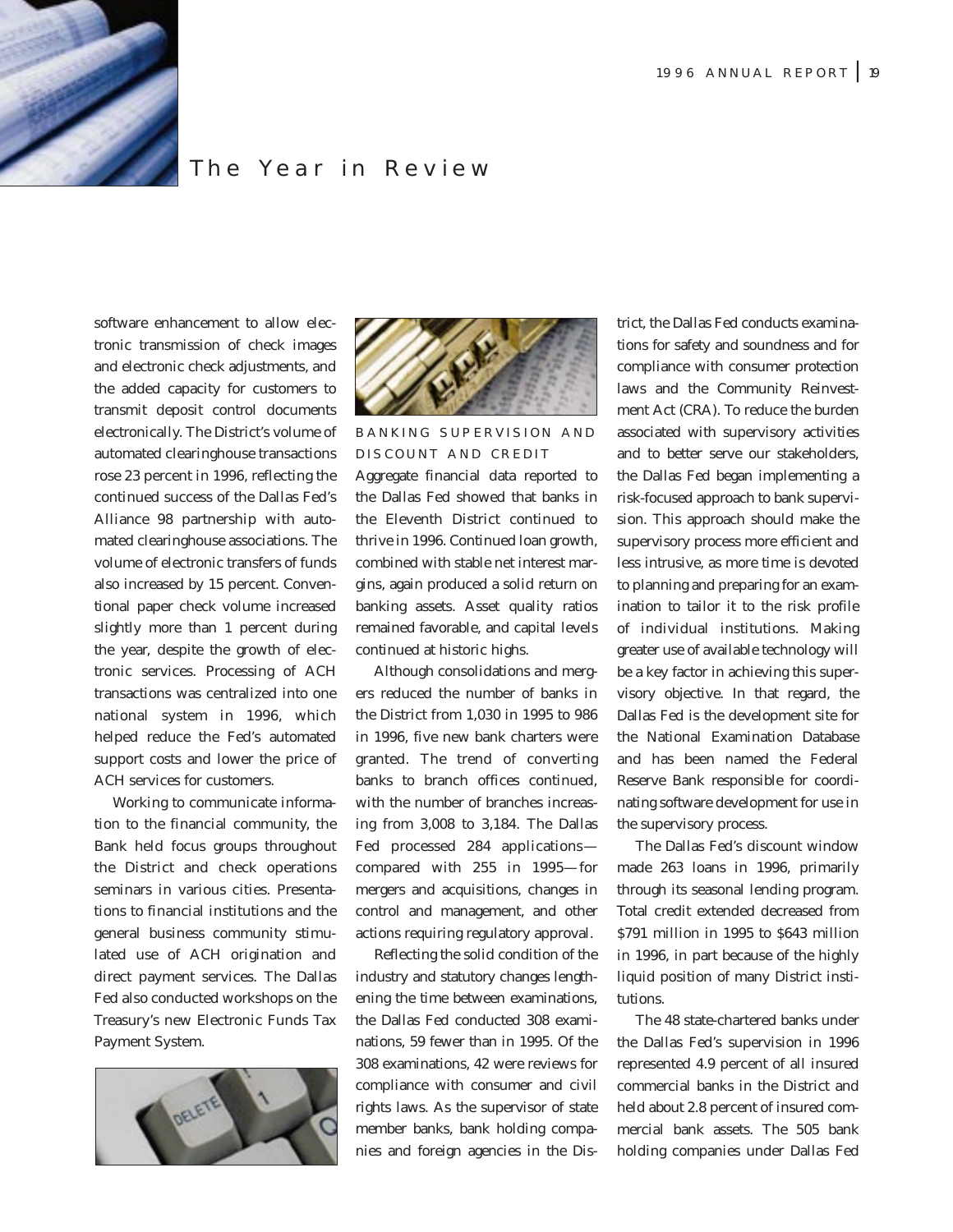supervision last year controlled 599 insured commercial banks that held about 31 percent of all insured commercial bank assets in the District. About 56 percent of the District's commercial bank assets were controlled by holding companies headquartered in other districts; the remainder were controlled by independent banks in the District. Thirty-four foreign banks from 12 countries operated 16 statelicensed agencies and 27 representative offices.



RESEARCH AND PUBLIC AFFAIRS

The Bank's research and public outreach efforts promoted free enterprise and explored the intricacies of America's economic partnership with Mexico and other Latin American countries in 1996. The Bank's Center for Latin American Economics cosponsored the international conference "Policy Rules and Tequila Lessons" with the Universidad Torcuato Di Tella in Buenos Aires. The conference focused on the ripple effect of the Mexican peso crisis and the sustainability of fixed exchange

rate systems, and featured former Argentine Minister of the Economy Domingo Cavallo. Among the Bank's major research themes for 1996 were the impact of the peso devaluation on the region and the effects of electronic technology on the U.S. money supply. The Bank also presented two art exhibits, featuring works by Mexican artists Ruben Leyva and Diego Rivera.

The Bank continued to provide programs and publications to communicate broader public policy objectives and key economic topics through its six regular economic publications and several special publications. Other initiatives included a conference on the role of free enterprise in solving public policy problems, "Replanting the Seeds of Free Enterprise: Grassroots Solutions to Public Policy Problems"; the conference "Supervision—Or Will It Be Super Revision?" sponsored by Houston Baptist University in cooperation with the Houston Branch, which focused on shaping a partnership approach to lending; and "Job Creation and Destruction in a Global Economy," sponsored by the El Paso Branch.

The Bank continued its commitment to economic education with numerous programs for university and high school educators, sponsorship of a student essay contest and the

production of several publications aimed at students and teachers. The Federal Reserve System launched the Fed Challenge competition in 1996, and a five-member student team from the Eleventh District won the national monetary policy competition. Other activities included a monetary policy conference for the academic community and an intensive week-long program for teachers titled "Exploring Monetary Policy."

The Bank continued to provide information relating to the promotion of community development investments, the Community Reinvestment Act and other consumer laws through education, outreach and technical assistance activities. Along with an annual community development lending conference and the bimonthly newsletter *Banking & Community Perspectives*, the Bank produced *A Banker's Quick Reference Guide to CRA*, which is being used nationally by the Federal Reserve System; *Texas Colonias: A Thumbnail Sketch of the Conditions, Challenges and Opportunities*, a special report on credit needs and community development initiatives along the U.S.–Mexican border; and *Banking on Partnerships: A Digest of Community-Based Organizations in Houston*.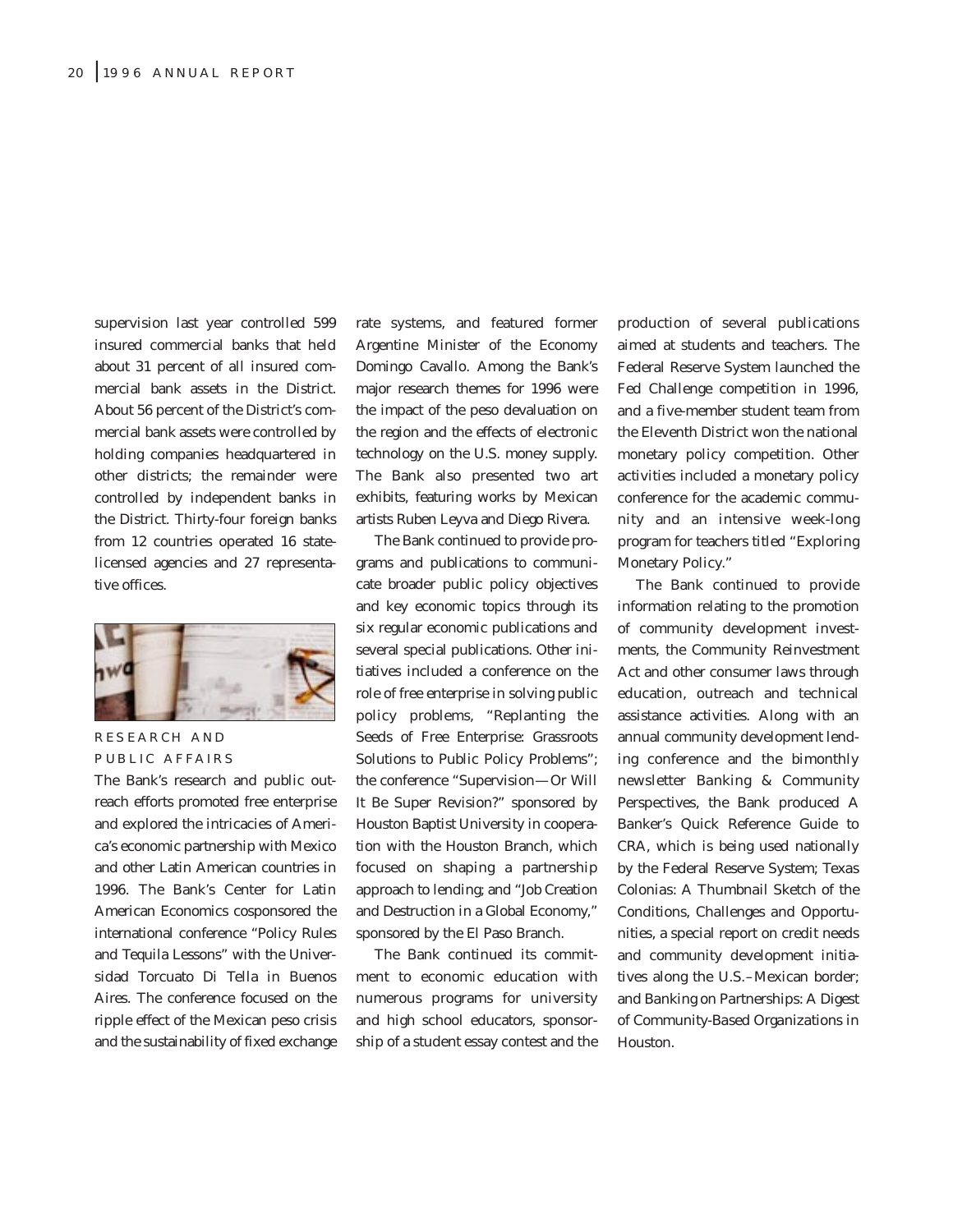

## CORPORA TE EXECUTIVES | <sup>21</sup> AND SENIOR MANAGEMENT



#### CORPORATE EXECUTIVES

Standing (from left): **Helen E. Holcomb,**  First Vice President and COO, Federal Reserve Bank of Dallas; **Roger R. Hemminghaus** (Deputy Chairman), Chairman and CEO, Ultramar Diamond Shamrock Corp. Seated (from left): **Robert D. McTeer, Jr.,** President and CEO, Federal Reserve Bank of Dallas; **Cece Smith** (Chairman), General Partner, Phillips-Smith Specialty Retail Group.



#### SENIOR MANAGEMENT

Standing (from left): **Harvey Rosenblum,** Senior Vice President, Research and Statistics and Director of Research; **Sam C. Clay,** Vice President in Charge, El Paso Branch; **J. Tyrone Gholson,** Senior Vice President, Cash, Protection, Securities and Services; **Larry J. Reck,** Senior Vice President, Check Collection and Data Services; **Robert D. Hankins,** Senior Vice President, Banking Supervision, Discount and Credit, and Financial Industry Studies; **Millard E. Sweatt,** Senior Vice President, Operations Analysis, Purchasing and Legal, General Counsel, Ethics Officer, Secretary to the Board. Seated (from left): **James L. Stull,** Senior Vice President in Charge, San Antonio Branch; **Robert D. McTeer, Jr.,** President and CEO; **Helen E. Holcomb,** First Vice President and COO; **Robert Smith III,** Senior Vice President in Charge, Houston Branch.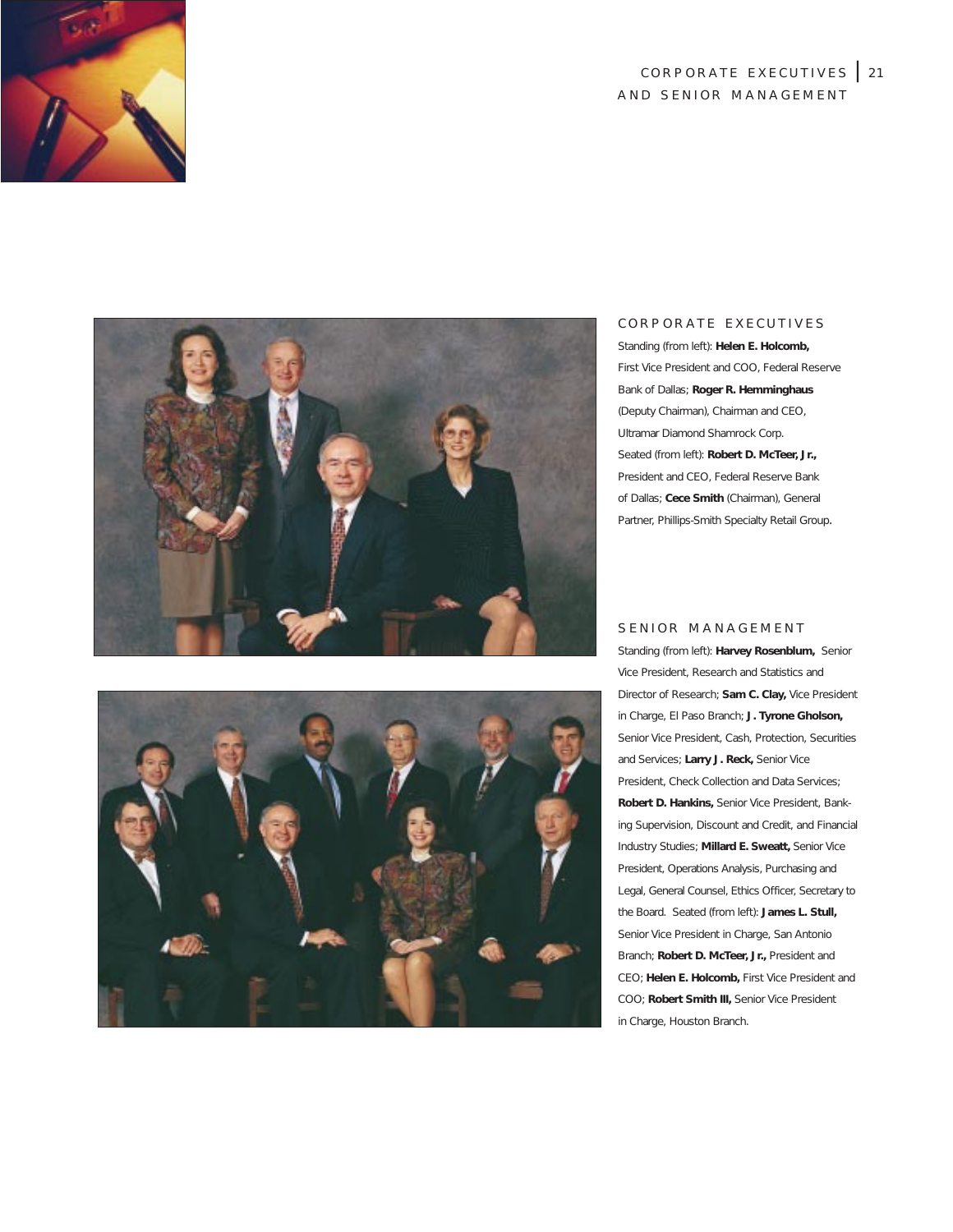#### FEDERAL RESERVE BANK OF DALLAS

Standing (from left): **James A. Martin,** Second General Vice President, International Association of Bridge, Structural & Ornamental Iron Workers; **Kirk A. McLaughlin,** President and CEO, Security Bank; **J. B. Cooper, Jr.,** Farmer; **Gayle M. Earls**, President and CEO, Texas Independent Bank; **Dudley K. Montgomery,** President and CEO, Security State Bank of Pecos. Seated (from left): **Milton Carroll,** Chairman and CEO, Instrument Products Inc.; **Roger R. Hemminghaus** (Deputy Chairman), Chairman and CEO, Ultramar Diamond Shamrock Corp.; **Cece Smith** (Chairman), General Partner, Phillips-Smith Specialty Retail Group. Not pictured: **Robert C. McNair,** Chairman and CEO, Cogen Technologies Energy Group.

EL PASO BRANCH Standing (from left): **Hugo Bustamante, Jr.,** Owner and CEO, CarLube Inc., ProntoLube Inc.; **Patricia Z. Holland-Branch** (Chairman), President and CEO, PZH Contract Design Inc.; **Alvin T. Johnson** (Chairman Pro Tem), President, Management Assistance Corporation of America; **Lester L. Parker,** President and COO, Bank of the West. Seated (from left): **Beauregard Brite White,** Rancher, J. E. White, Jr. & Sons; **Veronica K. Callaghan,** Vice President and Principal, KASCO Ventures Inc. Not pictured: **Ben H. Haine**s, Jr.**,** President and CEO, First National Bank of Dona Ana County.



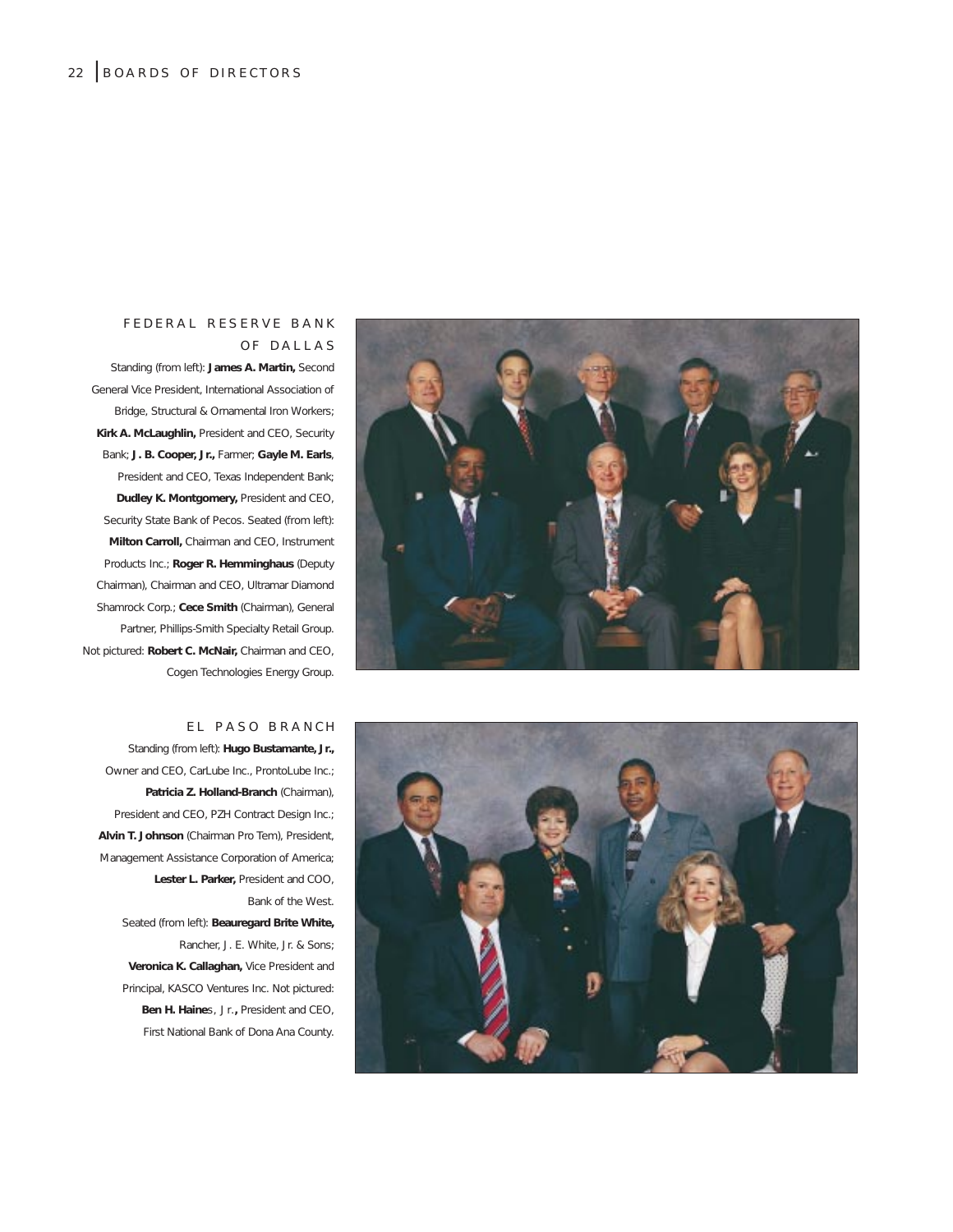

#### HOUSTON BRANCH

Standing (from left): **I. H. Kempner III** (Chairman), Chairman, Imperial Holly Corp.; **T. H. Dippel, Jr.,** Chairman and President, Brenham Bancshares Inc.; **J. Michael Solar**, Principal Attorney, Solar & Fernandes LLP. Seated (from left): **Peggy Pearce Caskey,** CEO, Laboratories for Genetic Services Inc.; **Edward O. Gaylord** (Chairman Pro Tem), Chairman, EOTT Energy Corp., and General Partner, EOTT Energy Partners LP. Not pictured: **Judith B. Craven,** President, United Way of the Texas Gulf Coast; **Walter E. Johnson**, President and CEO, Southwest Bank of Texas.



SAN ANTONIO BRANCH Standing (from left): **Calvin R. Weinheimer,** President and COO, Kerrville Communications Corp.; **Erich Wendl**, Vice President, Webro Investment Corp.; **H. B. Zachry, Jr.** (Chairman Pro Tem), Chairman and CEO, H. B. Zachry Co.; **Douglas G. Macdonald,** President, South Texas National Bank. Seated (from left): **Carol L. Thompson** (Chairman), President, The Thompson Group; **Richard W. Evans, Jr.,** Chairman and CEO, Frost National Bank. Not pictured: **Juliet V. Garcia,** President, University of Texas at Brownsville.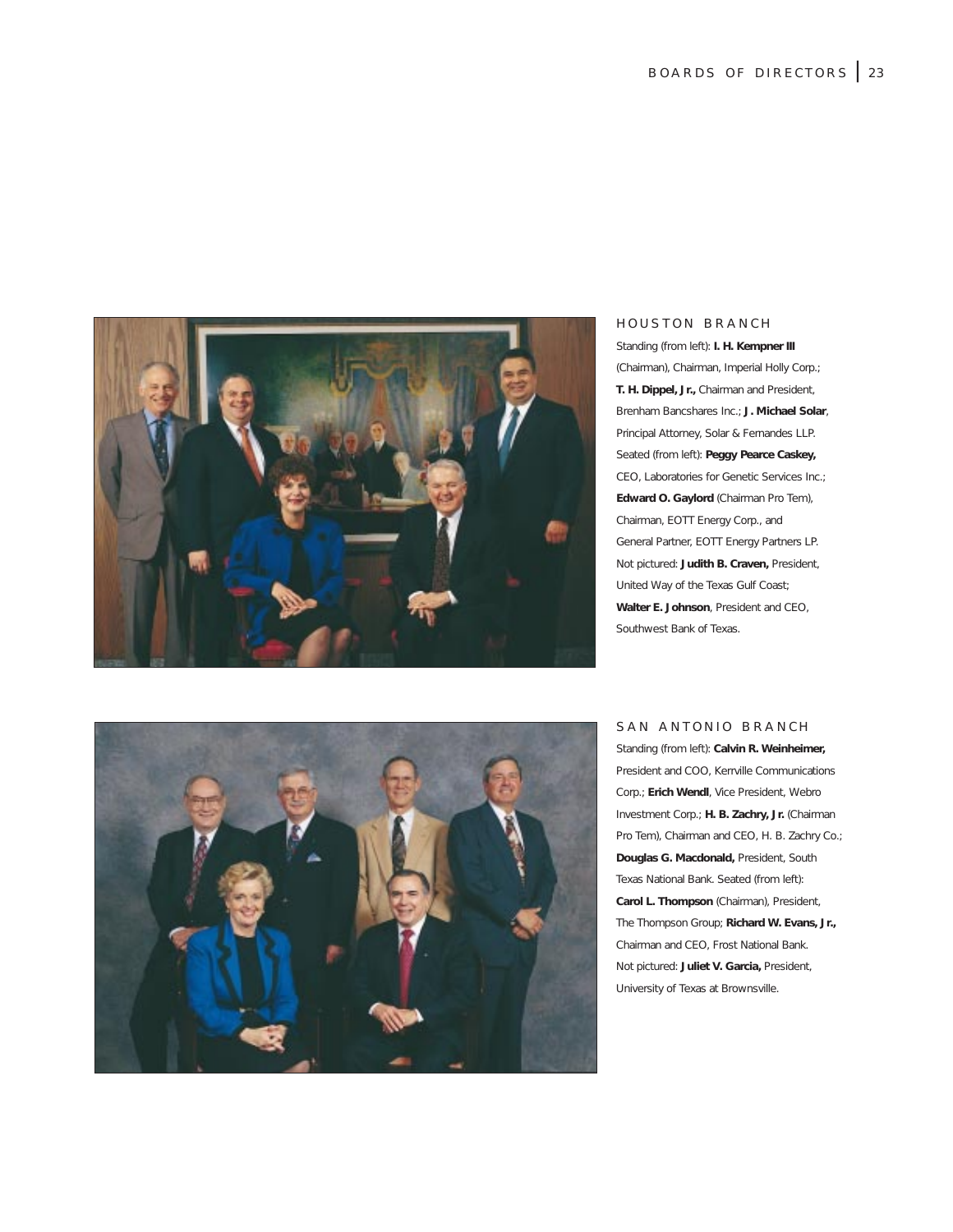#### ADVISORY COUNCILS | OFFICERS

#### Financial Institutions

**James A. Altick** President and CEO, Central Bank, Monroe, Louisiana

**Robert G. Greer** Vice Chairman, Northern Trust Bank of Texas, N.A., Houston, Texas

**David A. Hartman** Chairman and CEO, Hartland Bank, N.A., Austin, Texas

**Ron Humphreys** Senior Vice President, First National Bank of Artesia, Artesia, New Mexico

**Lee Kirkpatrick** President and CEO, Brownsville National Bank, Brownsville, Texas

**Francis Lee** President and CEO, Southwest Corporate Federal Credit Union, Dallas, Texas

**Don Powell** Chairman, President and CEO, Boatmen's First National Bank of Amarillo, Amarillo, Texas

**Jimmy Seay** President and CEO, City National Bank, Mineral Wells, Texas

**Sandra M. Smith** President and CEO, Texas Federal Credit Union, Dallas, Texas

**John Spencer, Jr.** Senior Vice President, Frost National Bank, San Antonio, Texas

**Hayden D. Watson** Executive Vice President, First Interstate Bank of Texas, N.A. Houston, Texas

**Harvey Zinn** President and CEO. Southern National Bank, Sugar Land, Texas

#### Small Business and Agriculture

Dallas

**Robert D. McTeer, Jr.** President and CEO **Helen E. Holcomb** First Vice President and COO

**J. Tyrone Gholson** Senior Vice President **Robert D. Hankins** Senior Vice President **Larry J. Reck** Senior Vice President **Harvey Rosenblum** Senior Vice President and Director of Research **Millard E. Sweatt** Senior Vice President, General Counsel, Ethics Officer and Secretary to the Board **Earl Anderson** Vice President **Basil J. Asaro** Vice President **Gloria V. Brown** Vice President **Lyne H. Carter** Vice President **W. Michael Cox** Vice President and Economic Advisor **Billy J. Dusek** Vice President

**Stephen K. Balas** Owner and Pharmacist, Eagle Lake Drugstore and Home Health Care, Owner, Balas Farming Co., Eagle Lake, Texas

**T. Mike Field** Agriculture and Real Estate, Lubbock, Texas

**Gilbert D. Gaedcke** Chairman and CEO, Gaedcke Equipment Co., Houston, Texas

**Robert D. Josserand** President, AzTx Cattle Co., Hereford, Texas

**Paula Lambert** Founder and President, Mozzarella Co., Dallas, Toyas

**Robert W. Latimer** President, Adobe Corporate Capital LLC, San Antonio, Texas

**Joe D. Mitchell** Shareholder, Director and President, Mitchell & Jenkins P.C., Attorneys and Counselors at Law, Dallas, Texas

**J. Jay O'Brien** Cattleman, Amarillo, Texas

**Bookman Peters** Certified Public Accountant, Bryan, Texas

**Tim Shell** ExecuTrain of Texas Inc., Dallas, Texas

**Charles R. Tharp** Partner/Manager, Tharp Farms, Las Cruces, New Mexico

Federal Advisory Council Member

**Charles T. Doyle** Chairman, Texas Independent Bancshares Inc., Texas City, Texas

**Genie D. Short** Vice President

**Kermit S. Harmon, Jr.** Vice President **Joanna O. Kolson** Vice President **Joel L. Koonce, Jr.** Vice President **Robert F. Langlinais** Vice President and General Auditor **Rebecca W. Meinzer** Vice President and Administrative Officer

**Larry M. Snell** Vice President

**W. Arthur Tribble** Vice President

FEDERAL RESERVE BANK OF DALLAS

**Meredith N. Black**

Assistant Vice President **Stephen P. A. Brown** Senior Economist and Assistant Vice President

**Terry B. Campbell** Assistant Vice President

**John V. Duca** Senior Economist and Assistant Vice President

**Robert G. Feil** Assistant Vice President

**William C. Gruben** Senior Economist and Assistant Vice President

**Johnny L. Johnson** Assistant Vice President

**Evan F. Koenig** Senior Economist and Assistant Vice President

**C. LaVor Lym** Assistant Vice President

**James R. McCullin** Assistant Vice President

**Dean A. Pankonien** Assistant Vice President

**John R. Phillips** Assistant Vice President

**Larry C. Ripley** Assistant Vice President

**Sharon A. Sweeney** Assistant Vice President, Associate General Counsel and Associate Secretary

**Gayle Teague** Assistant Vice President

**Michael N. Turner** Assistant Vice President

**Stephen M. Welch**

Assistant Vice President **Marion E. White**

Assistant Vice President

**Bob W. Williams** Assistant Vice President

**Emilie S. Worthy** Assistant Vice President **KaSandra M. Goulding** Public Affairs Officer

**Nancy Vickrey** Community Affairs Officer

**Evelyn LV. Watkins** Accounting Officer

**Mine K. Yücel** Research Officer

El Paso

**Sam C. Clay** Vice President in Charge

**J. Eloise Guinn** Assistant Vice President

**Javier R. Jimenez** Assistant Vice President

#### Houston

**Robert Smith III** Senior Vice President in Charge

**Vernon L. Bartee** Vice President

**Richard J. Burda** Assistant Vice President

**Robert W. Gilmer** Senior Economist and Assistant Vice President

**René G. Gonzales** Assistant Vice President

**Kenneth V. McKee** Assistant Vice President

**Luther E. Richards** Assistant Vice President

San Antonio

**James L. Stull** Senior Vice President in Charge

**Taylor H. Barbee** Assistant Vice President

**Richard A. Gutierrez** Assistant Vice President

**D. Karen Salisbury** Operations Officer

Effective January 1, 1997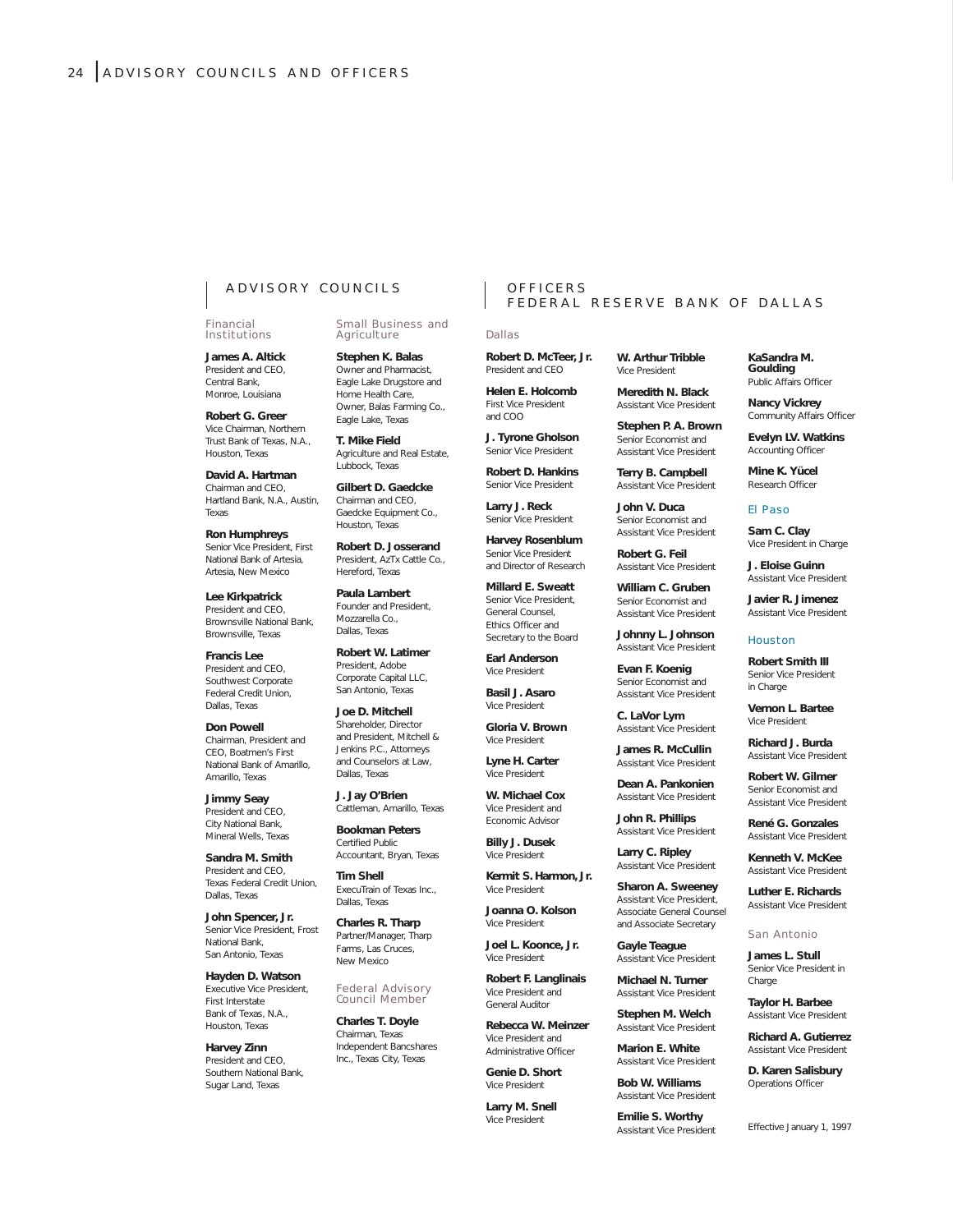

## SELECTED FINANCIAL INFORMATION | 25 STATEMENT OF CONDITION (in millions)

| <b>ASSETS</b>                                      | DECEMBER 31, 1996 | DECEMBER 31, 1995    |
|----------------------------------------------------|-------------------|----------------------|
| Gold certificates                                  | \$<br>433         | $\mathsf{\$}$<br>405 |
| Special drawing rights certificates                | 399               | 376                  |
| Coin                                               | 49                | 49                   |
| Items in process of collection                     | 1,284             | 333                  |
| U.S. government and federal agency securities, net | 14,118            | 12,381               |
| Investments denominated in foreign currencies      | 1,197             | 1,414                |
| Accrued interest receivable                        | 127               | 126                  |
| Interdistrict settlement account                   | 218               | 3,287                |
| Bank premises and equipment, net                   | 190               | 191                  |
| Other assets                                       | 14                | 15                   |
| Total assets                                       | \$18,029          | \$18,577             |
| LIABILITIES AND CAPITAL                            |                   |                      |
| Liabilities                                        |                   |                      |
| Federal Reserve notes outstanding, net             | \$15,340          | \$15,570             |
| Deposits:                                          |                   |                      |
| Depository institutions                            | 1,730             | 2,178                |
| Other deposits                                     | 12                | 13                   |
| Deferred credit items                              | 374               | 258                  |
| Statutory surplus transfer due U.S. Treasury       | 15                | 18                   |
| Accrued benefit cost                               | 42                | 39                   |
| Other liabilities                                  | 9                 | 9                    |
| Total liabilities                                  | \$17,522          | \$18,085             |
| CAPITAL                                            |                   |                      |
| Capital paid in                                    | 257               | 246                  |
| <b>Surplus</b>                                     | 250               | 246                  |
| Total capital                                      | 507<br>\$         | 492<br>\$            |
| Total liabilities and capital                      | \$18,029          | \$18,577             |

These statements are prepared by Bank management. Copies of full and final financial statements, complete with footnotes, are available by contacting the Public Affairs Department at (214) 922-5254.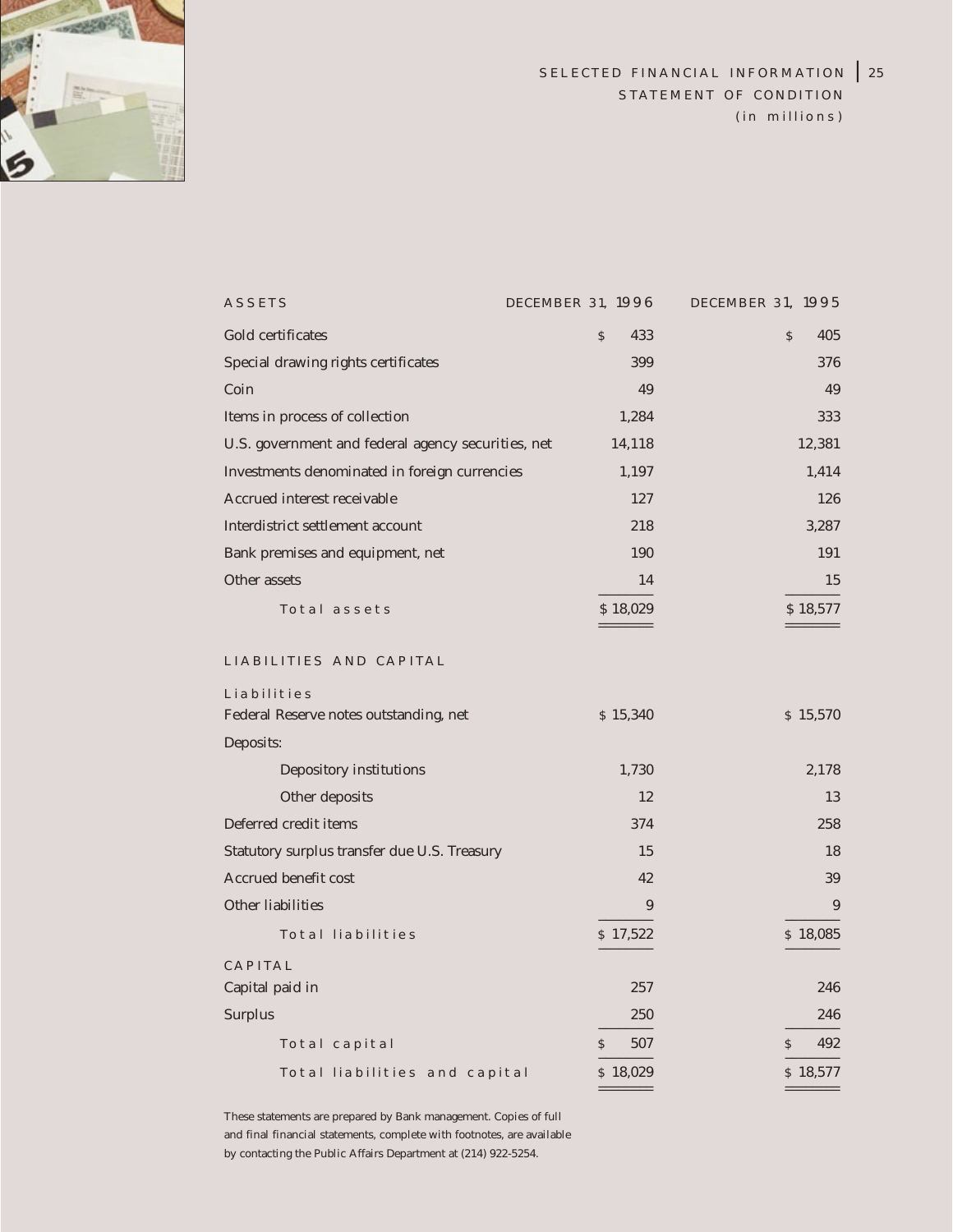## 26 SELECTED FINANCIAL INFORMATION STATEMENT OF INCOME

(in millions)

|                                                                   | FOR THE YEARS ENDED             |                                 |  |
|-------------------------------------------------------------------|---------------------------------|---------------------------------|--|
|                                                                   | DECEMBER 31, 1996               | DECEMBER 31, 1995               |  |
| INTEREST INCOME:                                                  |                                 |                                 |  |
| Interest on U.S. government securities                            | \$824                           | S 804                           |  |
| Interest on foreign currencies                                    | 28                              | 53                              |  |
| Total interest income                                             | \$852                           | \$857                           |  |
| OTHER OPERATING INCOME:                                           |                                 |                                 |  |
| Income from services                                              | $\mathcal{S}$<br>53             | $\mathcal{S}$<br>49             |  |
| Reimbursable services to government agencies                      | 7                               | 9                               |  |
| Foreign currency gains (losses), net                              | (104)                           | 67                              |  |
| Government securities gains, net                                  | $\mathbf{1}$                    |                                 |  |
| Other income                                                      | 1                               | $\mathbf{1}$                    |  |
| Total other operating income                                      | 42)<br>(S                       | \$126                           |  |
| OPERATING EXPENSES:                                               |                                 |                                 |  |
| Salaries and other benefits                                       | $\mathcal{S}$<br>77             | <sub>S</sub><br>74              |  |
| Occupancy expense                                                 | 12                              | 12                              |  |
| Equipment expense                                                 | 10                              | $\boldsymbol{9}$                |  |
| Cost of unreimbursed Treasury services                            | $\mathbf{2}$                    | $\boldsymbol{2}$                |  |
| Assessments by Board of Governors                                 | 26                              | 23                              |  |
| Other expenses                                                    | 55                              | 53                              |  |
| Total operating expenses                                          | \$182                           | \$173                           |  |
| Income before cumulative effect of accounting change              | \$628                           | S.<br>810                       |  |
| Cumulative effect of change in accounting principle               |                                 | (6)                             |  |
| Net income prior to distribution                                  | \$628                           | 804<br>S                        |  |
|                                                                   |                                 |                                 |  |
| DISTRIBUTION OF NET INCOME:                                       |                                 |                                 |  |
| Dividends paid to member banks                                    | $\boldsymbol{\mathsf{S}}$<br>15 | $\boldsymbol{\mathsf{S}}$<br>15 |  |
| Transferred to surplus                                            | 11                              |                                 |  |
| Payments to U.S. Treasury as interest<br>on Federal Reserve notes | 453                             | 789                             |  |
| Payments to U.S. Treasury as required by statute                  | 149                             |                                 |  |
|                                                                   | \$628                           | \$804                           |  |
|                                                                   |                                 |                                 |  |

These statements are prepared by Bank management. Copies of full and final financial statements, complete with footnotes, are available by contacting the Public Affairs Department at (214) 922-5254.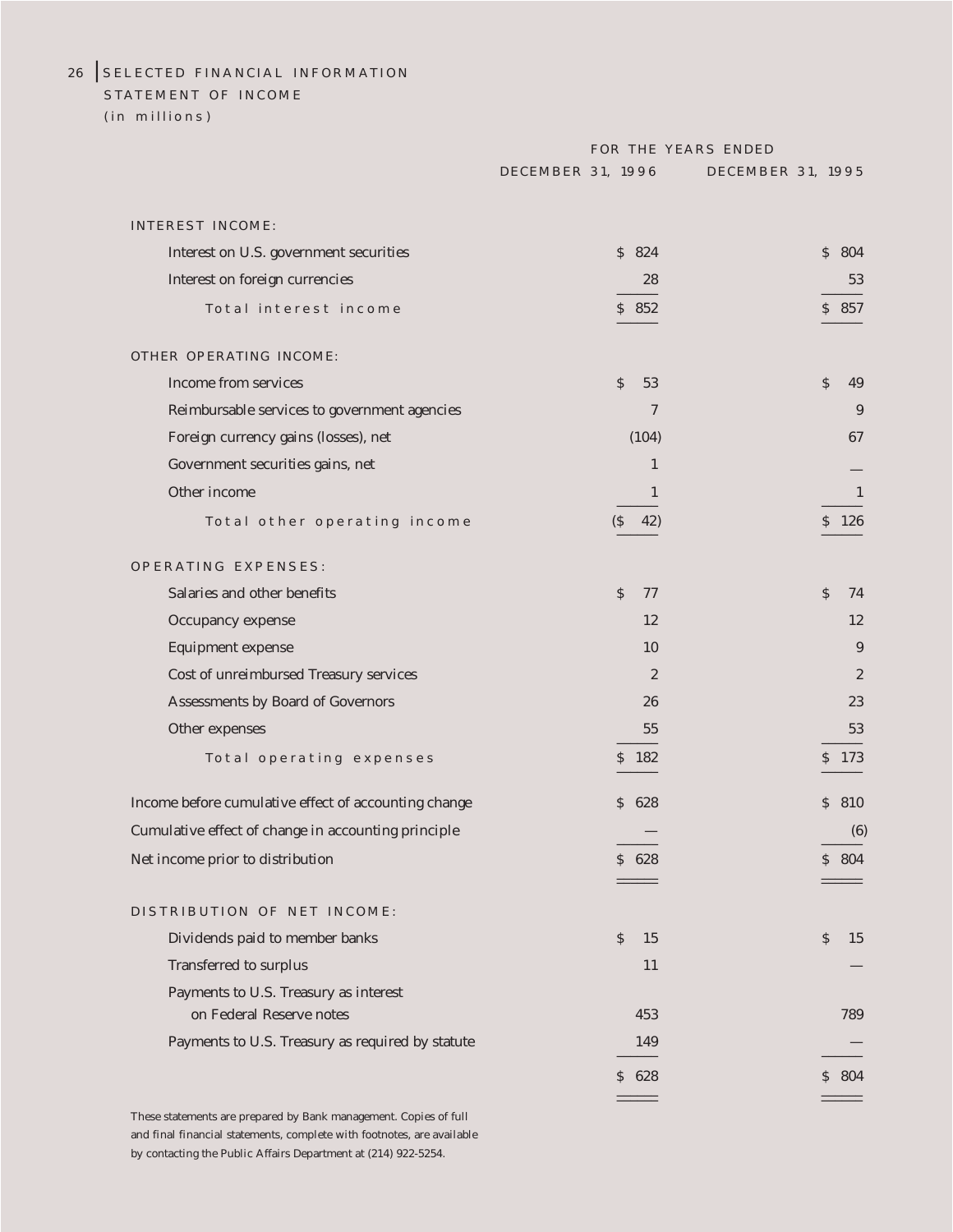SELECTED FINANCIAL INFORMATION | 27 STATEMENT OF CHANGES IN CAPITAL For the Years Ended December 31, 1996, and December 31, 1995 (in millions)

TOT A L

|                                                 |              |              | $I \cup I A L$   |
|-------------------------------------------------|--------------|--------------|------------------|
| CAPITAL PAID IN                                 |              | SURPLUS      | CAPITAL          |
| BALANCE AT JANUARY 1, 1995                      |              |              |                  |
| $(4,936,624 \text{ shares})$                    | <b>\$246</b> | <b>\$246</b> | S <sub>492</sub> |
| Net income transferred to surplus               |              |              |                  |
| Net change in capital stock redeemed            |              |              |                  |
| $(7,663 \text{ shares})$                        |              |              |                  |
| BALANCE AT DECEMBER 31, 1995                    |              |              |                  |
| $(4,928,961 \text{ shares})$                    | <b>\$246</b> | <b>\$246</b> | <b>S492</b>      |
| Net income transferred to surplus               |              | 11           | 11               |
| Net change in capital stock issued              |              |              |                  |
| $(210,343 \text{ shares})$                      | 11           |              | 11               |
| Statutory surplus transfer to the U.S. Treasury |              | (7)          | (7)              |
| BALANCE AT DECEMBER 31, 1996                    |              |              |                  |
| $(5, 139, 304$ shares)                          | S257         | \$250        | \$507            |

These statements are prepared by Bank management. Copies of full and final financial statements, complete with footnotes, are available by contacting the Public Affairs Department at (214) 922-5254.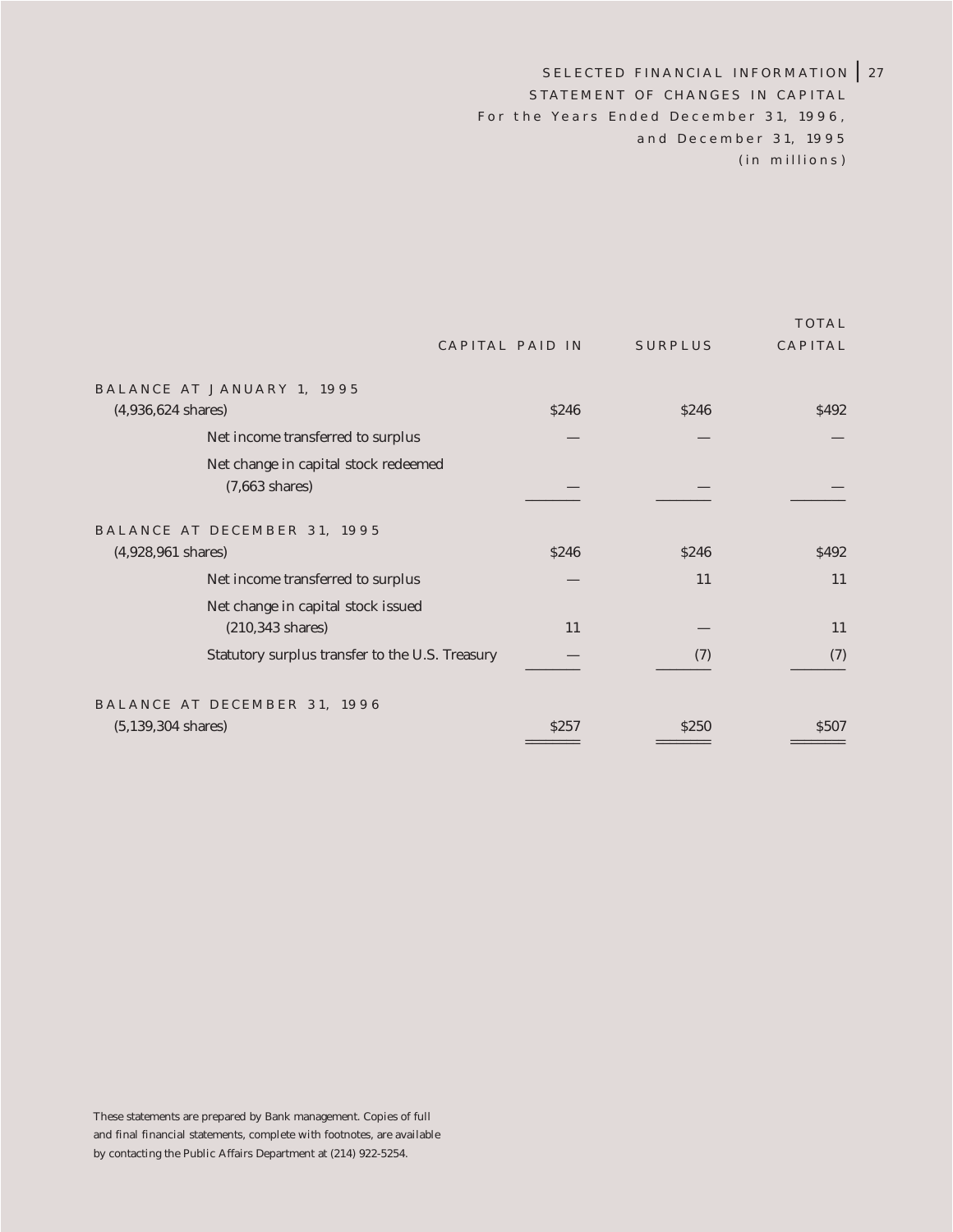## 28 VOLUME OF OPERATIONS

| NUMBER OF ITEMS HANDLED                         |             |           | DOLLAR AMOUNT |            |
|-------------------------------------------------|-------------|-----------|---------------|------------|
|                                                 | (Thousands) |           | (Millions)    |            |
|                                                 | 1996        | 1995      | 1996          | 1995       |
| SERVICES TO DEPOSITORY                          |             |           |               |            |
| INSTITUTIONS                                    |             |           |               |            |
| CASH SERVICES                                   |             |           |               |            |
| Currency received from circulation              | 1,425,077   | 1,328,681 | 22,064        | 20,022     |
| Coin received from circulation                  | 836,223     | 931,406   | 138           | 153        |
| CHECK PROCESSING                                |             |           |               |            |
| Commercial-processed                            | 1,091,459   | 1,071,311 | 648,485       | 614,465    |
| Commercial-fine sorted                          | 265,759     | 291,637   | 88,821        | 87,105     |
| U.S. government checks                          | 29,908      | 31,411    | 29,072        | 30,497     |
| ELECTRONIC PAYMENTS                             |             |           |               |            |
| Automated Clearing House items originated       | 154,479     | 129,472   | 538,058       | 351,043    |
| Funds transfers processed                       | 8,183       | 6,962     | 12,049,359    | 10,405,869 |
| Book-entry security transfers                   | 338         | 400       | 4,741,244     | 5,169,920  |
| LOANS*                                          |             |           |               |            |
| Advances made                                   | 263         | 418       | 657           | 789        |
| SERVICES TO THE U.S. TREASURY                   |             |           |               |            |
| AND GOVERNMENT AGENCIES                         |             |           |               |            |
| Issues and reinvestments of Treasury securities | 25          | 47        | 1,192         | 1,842      |
| Food coupons destroyed                          | 7,672       | 255,714   | 35            | 1,325      |

\*Individual loans, not in thousands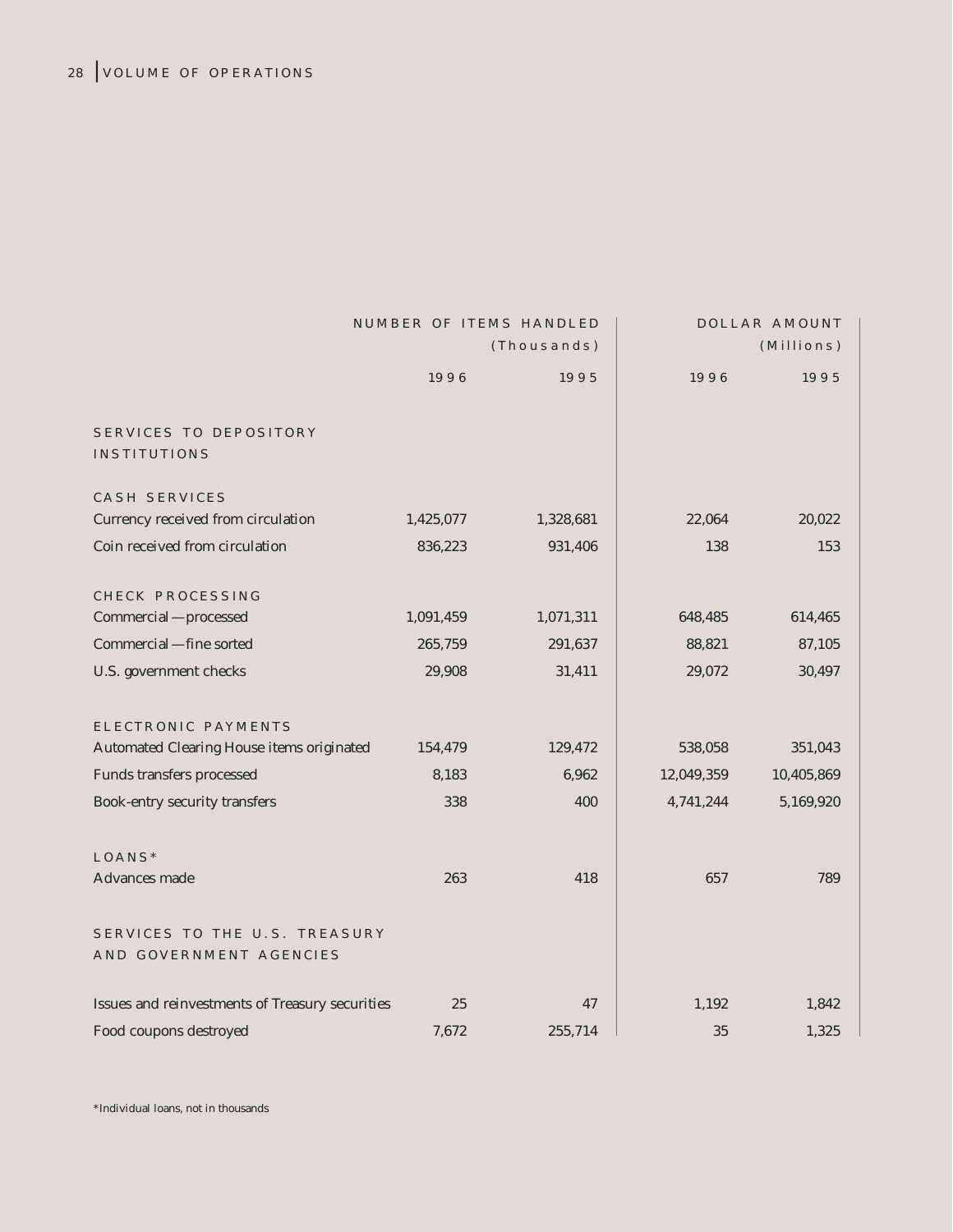### ABOUT THE DALLAS FED |

**The Federal Reserve Bank of Dallas is one of 12 regional Federal Reserve Banks in the United States. Together with the Board of Governors in Washington, D.C., these organizations form the Federal Reserve System and function as the nation's central bank. The System's basic purpose is to provide a flow of money and credit that will foster orderly economic growth and a stable dollar. In addition, Federal Reserve Banks supervise banks and bank holding companies and provide certain financial services to the banking industry, the federal government and the public.**

**Since 1914, the Federal Reserve Bank of Dallas has served the financial institutions in the Eleventh District. The Eleventh District encompasses 350,000 square miles and comprises the state of Texas, northern Louisiana and southern New Mexico. The three Branch offices of the Federal Reserve Bank of Dallas are in El Paso, Houston and San Antonio.**